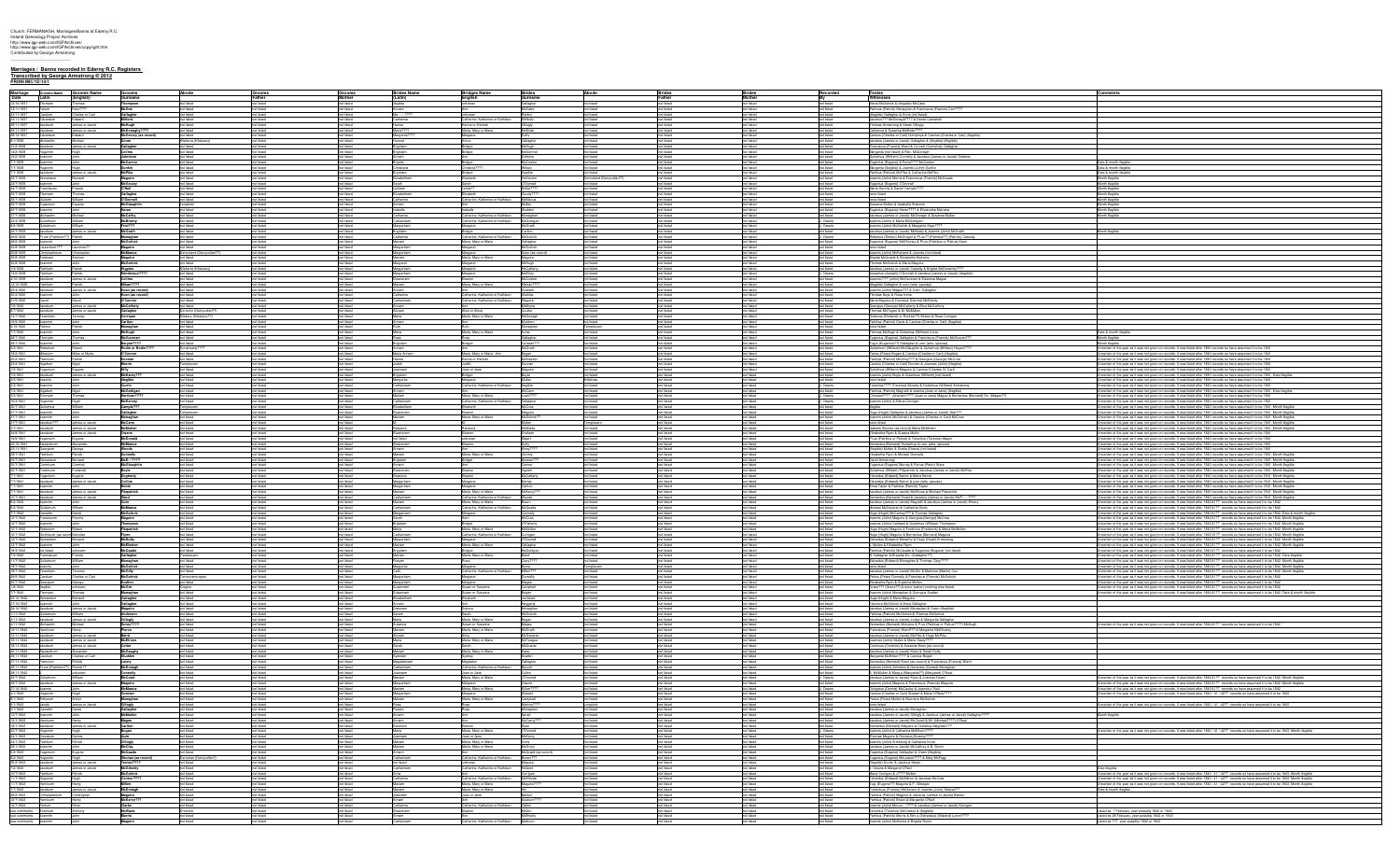| see comments Joannim                                                                                    |                                                                                                                                                                                                                                              |                                   | McDermott<br>Magee???                                  | not listed<br>not listed                  | ot listed<br>not listed                                            |                                                |                                                                        | $K - v?$ ???                                | not listed                             | ot listed                          |                                        | not listed                                    | Eugenius (Eugene) Gallagher & Petrus (Peter) Mullen                                                                                                                   | Listed as ?/?/, year possibly 1842 or 1843                                                                                                               |
|---------------------------------------------------------------------------------------------------------|----------------------------------------------------------------------------------------------------------------------------------------------------------------------------------------------------------------------------------------------|-----------------------------------|--------------------------------------------------------|-------------------------------------------|--------------------------------------------------------------------|------------------------------------------------|------------------------------------------------------------------------|---------------------------------------------|----------------------------------------|------------------------------------|----------------------------------------|-----------------------------------------------|-----------------------------------------------------------------------------------------------------------------------------------------------------------------------|----------------------------------------------------------------------------------------------------------------------------------------------------------|
| see comments Michaelim<br>see comments Hugonim                                                          | see comments Fiddium (as record) unkonwn                                                                                                                                                                                                     |                                   | Graham                                                 | not listed<br>not listed                  | not listed<br>ot listed<br>not listed<br>not listed<br>ot listed   | Catharinam                                     | aria, Mary or Marie<br>atherine ,Katherine or Kathleen                 |                                             | not listed<br>not listed<br>not listed | ot listed<br>not listed            | not listed<br>ot listed<br>not listed  | not listed<br>not listed<br>not listed        | Eugenius (Eugene) Barret & Jacobus (James or Jacob) Koen (as record)<br>ndreas (Andrew) Boyle & Bernardus Koen (as record)<br>ugenius (Eugene) Barret & Thomas Graham | Listed as ?/?/, year possibly 1842 or 1843<br>isted as ?/?/, year possibly 1842 or 1843<br>isted as 20/?/, year possibly 1842 or 1843.                   |
| see comments<br>see comments Jacobum                                                                    | Cornelium                                                                                                                                                                                                                                    | Cornelius<br>James or Jacob       | McCaffry                                               | not listed<br>not listed                  | ot listed<br>not listed<br>ot listed<br>not listed                 |                                                |                                                                        |                                             | not listed<br>not listed               | not listed<br>าot listed           | not listed<br>not listed               | not listed<br>not listed                      | atharina Durnin & Johannam (Joan or Jane) Ryan<br>Patritius (Patrick) Muldoon & Thomas McTeggart???                                                                   | isted as 5/2/, year possible 1842 or 1843.<br>Listed as 17/2, year possibly 1842 or 1843                                                                 |
| see comments Joannin<br>see comments Patrii                                                             |                                                                                                                                                                                                                                              |                                   | <b>McMullen</b><br>Fitzpatrick????                     | not listed                                | not listed<br>not listed                                           | Sarah                                          | atherine ,Katherine or Kathleen                                        |                                             | hot listed<br>not listed               | not listed                         | not listed                             | <u>pt listed</u><br>not listed                | <u>omas Monaghan &amp; Alexander McMullen</u><br>Jacobus (James or Jacob) McElrone & Mic.I (Michael??) Maguire                                                        | isted as ?/?/, year possibly 1842 or 1843.<br>Listed as 21/?/, year possibly 1842 or 1843                                                                |
| see comments Eugenium<br>see comments                                                                   | <b>Joannim</b>                                                                                                                                                                                                                               |                                   |                                                        | not listed                                | not listed<br>not listed<br>ot listed<br>ıot listed                | Eleanoram<br>atharinam;                        | atherine ,Katherine or Kathleen                                        |                                             | not listed<br>าot listed               | not listed<br>าot listed           | not listed<br>not listed               | not listed<br>not listed                      | Bernardus (Bernard) Monaghan & Jacobus (James or Jacob)<br>omas McCaffrey & Carolus (Charles or Carl) McElholm                                                        | Listed as 22/?/, year possible 1842 or 1883<br>isted as 23/?/, year possibly 1882 or 1843.                                                               |
| see comments  Patritium<br>see comments Gulielmum                                                       |                                                                                                                                                                                                                                              | <b>William</b>                    | <b>McNulty</b>                                         | Dromore<br>not listed                     | not listed<br>not listed<br>not listed<br>not listed               | not listed<br>Elizabetham                      | atharinam<br>lizabeth                                                  | atherine ,Katherine or Kathleen<br>McBarrin | not listed<br>not listed               | not listed<br>not listed           | not listed<br>not listed               | not listed<br>not listed                      | licholaus (Nicholas) Breen & Daniel Donnelly<br>iulielmus (William) Dun---???? & Joannis (John) McCAffrey                                                             | Listed as 27/?, year possibly 1842 or 1843                                                                                                               |
| 22/?/1843<br>28/?/1843                                                                                  | Mortime<br>Eugenium                                                                                                                                                                                                                          |                                   | Carlton<br>McAleer???<br>McElheney????                 | not listed<br>not listed                  | not listed<br>าot listed<br>ot listed<br>not listed                | atharinam<br><u>largaritam</u>                 | atherine ,Katherine or Kathleen                                        | onaghan                                     | not listed<br>not listed               | not listed<br>าot listed           | ot listed<br>not listed                | ot listed<br>not listed                       | acobus (James or Jacob) Quin & Catharina Durnin<br>Eugenius (Eugene) McCaffrey & Catharina Durnin                                                                     | Month illegible<br>Month illegible                                                                                                                       |
| 4/3/1843<br>4/3/1843 Hugonim                                                                            | Josephum                                                                                                                                                                                                                                     |                                   | McGarigle                                              | not listed<br>not listed                  | ot listed<br>ot listed<br>not listed<br>not listed                 | Catharinam                                     | Maria, Mary or Marie<br>atherine ,Katherine or Kathleen                |                                             | not listed<br>not listed               | ot listed<br>not listed            | ot listed<br>not listed                | not listed<br>not listed                      | dvardus (Edward) Brown & Elizabetham Mulrain<br>Eugenius (Eugene) & Brigida Maguire                                                                                   |                                                                                                                                                          |
| $\frac{4/3/1843}{2}$                                                                                    | Joannim<br>Gulielmus                                                                                                                                                                                                                         |                                   | Quinn                                                  | not listed<br>not listed                  | not listed<br>not listed<br>ot listed<br>t listed                  |                                                | Maria, Mary or Marie                                                   |                                             | not listed<br>not listed               | not listed<br><sup>ot listed</sup> | not listed<br>ot listed                | not listed<br>ot listed                       | Hugo (Hugh) & Patritius (Patrick) Gallagher<br>Anna Thompson & Joannis (John) McKenna                                                                                 |                                                                                                                                                          |
| 30/?/1843<br>8/4/1843                                                                                   | Hugonim                                                                                                                                                                                                                                      |                                   | iallaghe<br><b>D'Neil</b>                              | Templecarn<br>not listed                  | not listed<br>not listed<br>not listed<br>not listed               |                                                | Alicia or Alice                                                        | leary????                                   | not listed<br>not listed               | not listed<br>not listed           | not listed<br>not listed               | not listed<br>not listed                      | Joannis (John) Muldoon & Patritius (Patrick) McManus<br>Joannis (John) Cleary???? & Petrus (Peter) (not listed)                                                       | <u>nth illegible</u><br>Uncertain of the year as it was not given on records. It was listed after 1840 / 41 / 42?? records so have assumed it to be 1843 |
| 14/4/1843<br>22/4/1843                                                                                  | acobum<br>Jacobum                                                                                                                                                                                                                            | James or Jacob                    | McEmstreel????                                         | not listed<br>not listed                  | ot listed<br>ot listed<br>not listed                               | Catharina                                      | Joan or Jane<br>aria, Mary or Marie<br>atherine ,Katherine or Kathleen |                                             | not listed<br>not listed               | ot listed<br>not listed            | าot listed<br>not listed               | ot listed<br>not listed                       | ernardi (Bernard) Muldoon & Mrs. Dowde<br>Jacobus (James or Jacob) Monaghan & Anna Gallagher                                                                          |                                                                                                                                                          |
| 17/6/1843<br>20/6/1843                                                                                  | 3ulielmum                                                                                                                                                                                                                                    | James or Jacob                    | Muldoon                                                | not listed                                | not listed<br>ot listed<br>not listed                              |                                                |                                                                        | 1cMulkin                                    | not listed                             | าot listed                         | ot listed                              | . Owens                                       | Patritius (Patrick) & Catharina Burke                                                                                                                                 |                                                                                                                                                          |
| 29/6/1843<br>12/7/1843                                                                                  | <u>Bernardum</u><br>Johannim                                                                                                                                                                                                                 |                                   | Scallen                                                | not listed<br>not listed                  | not listed<br>ıot listed<br>not listed<br>not listed<br>ot listed  |                                                | laria, Mary or Marie                                                   | cDonagh                                     | not listed<br>not listed               | าot listed<br>not listed           | ot listed<br>not listed<br>not listed  | Owens<br>. Owens                              | atritius (Patrick) McManus???? & Jacobus (James or Jacob) Maguire<br>lizabeth Durnin & Maria McCusker                                                                 |                                                                                                                                                          |
| 16/7/1843<br>30/7/1843                                                                                  | Henricam????<br>3ernardum                                                                                                                                                                                                                    |                                   | Connelly<br>Coltan<br>Dadden????                       | not listed<br>not listed                  | not listed<br>not listed<br>not listed<br>ot listed                | leanoram                                       | Vlaria, Mary or Marie<br>leanor                                        | McQuaid                                     | not listed<br>not listed               | not listed<br>not listed           | not listed<br>ot listed                | . Owens<br>. Owens                            | Joannis (John) O'Donnell & Catharina Durnin<br>aniel & Patritius (Patrick) McQuaid                                                                                    |                                                                                                                                                          |
| 1/11/1843<br>16/11/1843                                                                                 | Michaelim<br>Jacobum                                                                                                                                                                                                                         | James or Jacob                    | McCormick<br>Clarke                                    | not listed<br>not listed                  | not listed<br>not listed<br>ot listed                              | lizabetham                                     | usan or Susanna<br>lizabeth                                            |                                             | not listed<br>not listed               | ot listed<br>าot listed            | ot listed<br>not listed                | ot listed<br>not listed                       | Jacobus (James or Jacob) Koen??? & Arthuris (Arthur) McElheny<br>Catharina (Catherine) Durnin & Brigida (Bridget) Magee                                               |                                                                                                                                                          |
| 26/11/1843<br>26/11/1843                                                                                | Ferentium<br>Alexandrium                                                                                                                                                                                                                     | errence <sup>-</sup><br>Alexander | <b>McMullen</b>                                        | not listed<br>not listed                  | not listed<br>not listed<br>not listed<br>ot listed                | hannam                                         | oan or Jane<br>sabella                                                 |                                             | not listed<br>not listed               | not listed<br>not listed           | not listed                             | not listed<br>not listed                      | Lotty McCaffrey & soror (sister)<br>Hugo (Hugh) McPike & Franciscum (Francis) McMullen                                                                                |                                                                                                                                                          |
| 27/11/1843<br>30/11/1843                                                                                | <b>Ferentium</b>                                                                                                                                                                                                                             | James or Jacob<br>Terrence        | Maguire????<br>Lafferty                                | not listed<br>not listed<br>Kinelly????   | not listed<br>not listed                                           | <u>zabetham</u>                                |                                                                        |                                             | <u>not listed</u><br>not listed        | not listed                         | not listed                             | ot listed<br>not listed                       | Hugo (Hugh) McGarrity & (illegible<br>Petrus (Peter) Bogan & Joannis (John) Scallon                                                                                   |                                                                                                                                                          |
| $\frac{7}{1843}$<br>/12/1843                                                                            | Carolum.<br>lacobum                                                                                                                                                                                                                          | Charles or Carl<br>James or Jacob |                                                        | not listed                                | not listed<br>not listed<br>not listed<br>ıot listed               |                                                | laria, Mary or Marie                                                   |                                             | not listed<br>not listed               | not listed<br>าot listed           | not listed<br>not listed               | not listed<br>not listed                      | Eugenius (Eugene) McQuade & Bernardus Mooney<br>Joannes (John) Monaghan & Georgius Scollen                                                                            | Date & Month illegible                                                                                                                                   |
| 2/12/1843<br>10/1/1844                                                                                  | <b>Terentium</b><br>Joannim                                                                                                                                                                                                                  | Terence                           | <u>Iontague</u><br>Gillogly                            | Parish of Dromore<br>not listed           | not listed<br>not listed<br>not listed<br>not listed               | Catharinam                                     | Catherine ,Katherine or Kathleen                                       | McCaffrey                                   | not listed<br>not listed               | not listed<br>not listed           | not listed<br>not listed               | not listed<br>not listed                      | Eugenius (Eugene) Gillogly & Rosa (not listed)<br>Daniel Gallagher & Joannis (John) McQuade                                                                           |                                                                                                                                                          |
| $\frac{9}{11844}$<br>10/1/1844                                                                          | iulielmum                                                                                                                                                                                                                                    |                                   | <u>Maguire</u>                                         | not listed<br>not listed                  | not listed<br>ıot listed<br>ot listed<br>not listed                | Margaritam                                     |                                                                        | G------????                                 | not listed<br>not listed               | not listed<br>าot listed           | ot listed<br>ot listed                 | Owens<br>rancis Gillespie                     | Michael McQuaid & Brigida McG-----????<br>Joanni (John) Eves & Anna Mullen                                                                                            | Date illegible                                                                                                                                           |
| 13/1/1844<br>1/1/1844                                                                                   | Jacobum???                                                                                                                                                                                                                                   | James or Jacob                    | McGuvrin???<br>Leevistor????                           | not listed<br>not listed                  | not listed<br>ot listed<br>not listed<br>not listed                | leanoram                                       |                                                                        |                                             | not listed<br>not listed               | ot listed<br>ot listed             | าot listed<br>not listed               | ot listed<br>not listed                       | Patritius (Patrick) Gormly & Joannis (John) Connor<br>ranciscus (Francis) Magovran & Thomas (not listed                                                               | Date illegible                                                                                                                                           |
| 14/1/1844<br>18/1/1844                                                                                  | Jacobum<br>Patritium                                                                                                                                                                                                                         | James or Jacob                    | llegible<br>Monaghan<br>McCaffrey                      | Derivolin (Derryvullan??)<br>not listed   | not listed<br>not listed<br>ot liste                               |                                                |                                                                        | <u>lonaghan</u>                             | not listed<br>not listed               | not listed                         | not listed<br><u>ot listed</u>         | not listed<br>not listed                      | Gulielmus (William) McManus & Philippus (Philip) Sweeny                                                                                                               |                                                                                                                                                          |
| 18/?/1844<br>18/?/1844                                                                                  | Eugenius<br>Bernardum                                                                                                                                                                                                                        | Eugene<br>Bernard                 | Monaghan                                               | not listed<br>not listed                  | not listed<br>not listed<br>not listed<br>not listed               |                                                | laria, Mary or Marie<br>Maria, Mary or Marie                           | McWade                                      | not listed<br>not listed               | not listed<br>not listed           | not listed<br>not listed               | not listed<br>not listed                      | Gulielmus (William) O'Reily (as record) & Jacobus (James or Jacob) Kelly<br>Jacobus (James or Jacob) Monaghan & Carolus Mullen                                        | Month illegible<br>Month illegible                                                                                                                       |
| 18/1/1844<br>18/?/1844<br>19/1/1844                                                                     | Joannim                                                                                                                                                                                                                                      |                                   | <b>McElholm</b><br>McDonaghy                           | Longfield<br>not listed                   | not listed<br>not listed                                           | <u>Margaritam</u><br>Elizabetham               | <u>Margaret</u><br>lizabeth                                            | Connor                                      | not listed<br>not listed               | not listed                         | not listed                             | not listed<br>not listed                      | Elizabetha Ryon & Margarita (not lister<br>Nexander McMullen & Maria Monaghan                                                                                         |                                                                                                                                                          |
| 19/?/1844                                                                                               | Joannim<br>Patritium                                                                                                                                                                                                                         |                                   | Durnin<br>hompson                                      | not listed<br>not listed                  | ot listed<br>not listed<br>not listed<br>ot listed                 |                                                | Maria, Mary or Marie<br>laria, Mary or Marie                           | nrr---????                                  | not listed<br>not listed               | าot listed<br>าot listed           | not listed<br>not listed               | not listed<br>not listed                      | (illegible) Calwell & Sarah (illegible)<br>Carolus (Charles or Carl) Mullen & Maria Monaghai                                                                          |                                                                                                                                                          |
| 19/?/1844<br>20/1/1844                                                                                  | Joannim<br>Joannim                                                                                                                                                                                                                           |                                   | <b>McCrea</b>                                          | not listed<br>not listed                  | not listed<br>not listed<br>ot listed<br>not listed                |                                                |                                                                        |                                             | not listed<br>not listed               | not listed<br>าot listed           | not listed<br>not listed               | not listed<br>Thomas Smollen                  | Carolus (Charles or Carl) Mullen & Anna Gallagher<br>Patricus (Patrick) Mc------???? & (illegible) (illegible                                                         |                                                                                                                                                          |
| 23/1/1844<br>28/1/1844                                                                                  | Joannim<br>Joannim                                                                                                                                                                                                                           |                                   | Edvardus (Edwards????)<br>Scallon                      | not listed<br>not listed                  | not listed<br>not listed<br>ot listed<br>not listed                |                                                | laria, Mary or Marie                                                   |                                             | not listed<br>not listed               | not listed<br>าot listed           | not listed<br>not listed               | . Owens<br>Owens                              | Hugo (Hugh) O'Donnell & Jacobus (James or Jacob) Gallagher<br>Joannis (John) & Maria Crozier                                                                          |                                                                                                                                                          |
| 30/1/1844<br>2/2/1844                                                                                   | Joannim<br>Joannim                                                                                                                                                                                                                           |                                   | iallagher<br>Doonan<br>Kane???                         | not listed<br>not listed                  | not listed<br>ot listed<br>not listed<br>not listed                | $\frac{1}{\text{Aargaritan}}$                  | largaret                                                               |                                             | not listed<br>not listed               | าot listed<br>not listed           | าot listed<br>not listed               | Francis Gillespie<br>homas Smollen            | Joani (John) Gallagher & Alicia McConnell<br>Bernardus (Bernard) & Brigida McE------???                                                                               |                                                                                                                                                          |
| 2/2/1844<br>? / 2 / 1844                                                                                | Jacobum<br>Michaelim                                                                                                                                                                                                                         | James or Jacob                    |                                                        | not listed                                | not listed<br>not listed<br>ot listed                              | Catharinam<br>Margaritam                       | Catherine , Katherine or Kathleen<br>largaret                          |                                             | not listed<br>not listed               | not listed                         | not listed                             | homas Smollen<br>homas Smollen                | Patrus (Peter) Swift & Edvardus Conly<br>Patricus (Patrick) McMullen & Fergerllus (Fergel????) McCosker                                                               | Date illegible                                                                                                                                           |
| ?/2/1844<br>2/2/1844<br>9/2/1844                                                                        | Franciscum<br>Joannim                                                                                                                                                                                                                        | Francis                           | Williams<br>McMullen<br>McCaffry<br>Maguire            | not listed<br>not listed                  | not listed<br>not listed<br>not listed<br>not listed               |                                                | largaret                                                               | <b>McDonagh</b><br><u>rmstrong</u>          | not listed<br>not listed               | not listed<br>not listed           | not listed<br>not listed               | Thomas Smollen<br>Francis Gillespie           | Patricus (Patrick) McEnulty & Robertus (Robert) McCreary<br>Lancelot Armstrong & Maria Muldoon                                                                        | Date illegible                                                                                                                                           |
| 13/2/1844                                                                                               | Pt. ium (Patritium??) Patrick<br>Gulielmum                                                                                                                                                                                                   |                                   |                                                        | not listed<br>not listed                  | not listed<br>not listed<br>not listed<br>not listed               |                                                | Maria, Mary or Marie                                                   |                                             | not listed<br>not listed               | not listed<br>not listed           | not listed<br>Inot listed              | not listed<br>not listed                      | Nexander Brown & Catharina Corriga<br>dv. dus (Edvardus) Owens & Joannis O'Donnell                                                                                    |                                                                                                                                                          |
| 26/2/1844<br>20/4/1844                                                                                  | Carolum<br>Jacobum                                                                                                                                                                                                                           | Charles or Carl<br>James or Jacob | Cohilan (as record)<br>McCaffrey                       | not listed<br>not listed                  | not listed<br>not listed<br>not listed<br>ot listed                | Catharina                                      | Catherine ,Katherine or Kathleen<br>atherine ,Katherine or Kathleen    |                                             | not listed<br>not listed               | not listed<br>าot listed           | not listed<br>not listed               | not listed<br>not listed                      | Catharina (Catherine) Muldoon & Carolus Mullen<br>Dionysius (Dennis) McAuley & uxor (wife,spouse)                                                                     |                                                                                                                                                          |
| 22/4/1844<br>23/4/1844                                                                                  | Hugonim<br>Antonium                                                                                                                                                                                                                          |                                   | <b>McGinnis</b>                                        | not listed<br>not listed                  | not listed<br>not listed<br>not listed<br>not listed               |                                                | Maria, Mary or Marie                                                   | bbinson????                                 | not listed<br>not listed               | าot listed<br>าot listed           | not listed<br>ıot listed               | not listed<br>not listed                      | none listed<br>Nigellus (Nigel) Quinn & Thomas D-77???                                                                                                                |                                                                                                                                                          |
| 29/4/1844<br>30/61844                                                                                   | loannim.<br>Michaelim                                                                                                                                                                                                                        |                                   | Carleton<br>McCosker<br>Gallagher<br>Shallow<br>Mullen | not listed<br>not listed                  | not listed<br>not listed<br>not listed<br>not listed               | Eleanoram                                      | Eleanor                                                                |                                             | not listed<br>not listed               | not listed<br>not listed           | not listed<br>not listed               | not listed<br>. Owens                         | Hugo (Hugh) McDermott & Bernardus (Bernard) Woods<br>Dionysius (Dennis) & Henricus Gallaghe                                                                           |                                                                                                                                                          |
| $\frac{2/7/1844}{14/7/1844}$                                                                            | Berd.us (Bernardus) Bernard<br>Joannim                                                                                                                                                                                                       |                                   |                                                        | not listed<br>not listed                  | not listed<br>tot listed<br>not listed<br>not listed               |                                                | Bridget<br>Joan or Jane                                                | <b>Humphrys</b>                             | not listed<br>not listed               | ot listed<br>not listed            | not listed<br>not listed               | . Owens<br>. Owens                            | Michael & (illegible) Barrett<br>homas Humphrys & Michael McQuaid                                                                                                     |                                                                                                                                                          |
| 30/7/1844<br>19/?/1844                                                                                  | Jacobum<br>Thomam                                                                                                                                                                                                                            | James or Jacob                    | Cassidy                                                | not listed<br>not listed                  | not listed<br>not listed<br>ot listed                              |                                                | laria, Mary or Marie                                                   | McCabe                                      | not listed<br>not listed               | ot listed<br>ot listed             | not listed                             | not listed<br>ot listed                       | erentius (Terence) & Jacobus (James or Jacob) McCabe<br>Edvardus (Edward) Thompson & Catharina Brennor                                                                | Month illegible                                                                                                                                          |
| 19/?/1844<br>19/?/1844                                                                                  | Patritium<br>Jacobum                                                                                                                                                                                                                         | <b>IPatrick</b><br>James or Jacob | <u>Fhompson</u><br>McDonaghy<br>McKenna<br>McManus     | not listed<br>not listed                  | not listed<br>not listed<br>not listed<br>not listed               |                                                | Maria, Mary or Marie                                                   | Gettigan                                    | not listed<br>not listed               | not listed<br>าot listed           | not listed<br>not listed               | not listed<br>not listed                      | Patritius (Patrick) Muldoon & Rev. F. Gillespie<br>Joannis (John) McGettigan & Patritius (Patrick) McCormick                                                          | Month illegible                                                                                                                                          |
| 26/8/1844                                                                                               | Edv.dum (Edvardum Edward<br>Jacobum                                                                                                                                                                                                          | James or Jacob                    | illegible                                              | not listed<br>not listed                  | not listed<br>not listed<br>not listed<br>not listed               |                                                |                                                                        | lonaghan                                    | not listed<br>not listed               | ot listed<br>not listed            | not listed<br>not listed               | not listed<br>not listed                      | sabella Shannon & Joannis Do. (Shannon??<br>Patritius (Patrick) (illegible) & Michael McDonagh                                                                        | Month illegible                                                                                                                                          |
| 29/?/1844<br>1/9/1844<br>19/?/1844<br>2018/19:11                                                        | Joannim<br>Antonium                                                                                                                                                                                                                          |                                   | Koen (as record)<br>Carleton                           | not listed<br>not listed                  | not listed<br>not listed<br>not listed<br>not listed               |                                                |                                                                        | <u>lonaghan</u><br><b>McQuaid</b>           | not listed<br>not listed               | าot listed<br>not listed           | not listed<br>not listed               | not listed<br>. Owens                         | Bernardus (Bernard) Owens & Jacobus McGarity<br>Joannis (John) Carleton & Daniel McQuaid                                                                              | Month illegible                                                                                                                                          |
| 10/1844<br>21/10/1844                                                                                   | Carolum                                                                                                                                                                                                                                      | Charles or Carl                   | <b>Monaghan</b><br><b>Bogan</b>                        | not listed<br>not listed                  | ot listed<br>not listed<br>not listed<br>iot listed<br>iot listed  |                                                |                                                                        | Koen (as record)                            | not listed<br>not listed               | ot listed<br>าot listed            | not listed<br>not listed<br>not listed | not listed<br>not listed<br>not listed        | Joannim (John) Koen (as record) & Rosam (not listed)<br>iulielmus (William) McGrory & Sarah McGror                                                                    | Date illegible                                                                                                                                           |
| 23/10/1844<br>1/11/1844                                                                                 | Gulielmum<br>illegible                                                                                                                                                                                                                       |                                   | Reily???<br>Scollen                                    | not listed<br>not listed                  | not listed<br>not listed<br>not listed                             | Catharinam                                     | laria, Mary or Marie<br>atherine ,Katherine or Kathleen                | Caffrev                                     | not listed<br>not listed               | not listed<br>not listed           | not listed                             | not listed                                    | Joannis (John) McGolrick & Isabella Shunan (as record)<br>Anna Flanigan & Hugo (Hugh) Scollen                                                                         |                                                                                                                                                          |
| 1/11/1844<br>$1/11/1844$ The                                                                            | Christopherum<br>Thomam                                                                                                                                                                                                                      | <u>ıristopher</u><br>Thomas       | <u>-lereron</u>                                        | not listed<br>Derivolen (Derryvullan??)   | ot listed<br>not listed<br>not listed                              |                                                | atherine ,Katherine or Kathleen<br>Maria, Mary or Marie                |                                             | not listed<br>not listed               | <u>not listed</u><br>not listed    | ot listed<br>not listed                | not listed<br>not listed                      | Joannis (John) Ryon & Joannis Kerigan<br>Franciscus (Francis) Ward & Carolus (not listed)                                                                             |                                                                                                                                                          |
| 3/11/1844<br>27/11/1844                                                                                 | Graham????<br>Alexander                                                                                                                                                                                                                      | Graham<br>Alexander               | Readin????<br><b>McMullen</b>                          | not listed<br>not listed                  | not listed<br>not listed<br>not listed<br>not listed               |                                                | laria, Mary or Marie                                                   |                                             | not listed<br>not listed               | าot listed<br>าot listed           | not listed<br>not listed               | not listed<br>not listed<br>not listed        | none listed<br>one listed                                                                                                                                             |                                                                                                                                                          |
| ?/11/1844<br>28/11/1844                                                                                 | Jacobi<br>Patritium                                                                                                                                                                                                                          | James or Jacob<br>Patrick         | <b>Morrow</b><br>McManus<br>Baird                      | Derivolan (Derryvullan??)<br>not listed   | not listed<br>not listed<br>not listed<br>not listed               | izabetham                                      | lizabeth                                                               |                                             | not listed<br>not listed               | ot listed<br>าot listed            | not listed<br>าot listed               | not listed                                    | Anna Morrow??? & Maria Morrow???<br>Anna Gallagher & Jacobus McElhill                                                                                                 | Date illegible                                                                                                                                           |
| 28/11/1844<br>3/3/1845                                                                                  | Joannimi (as record) John<br>Hugonim                                                                                                                                                                                                         |                                   |                                                        | emplecarn<br>not listed                   | not listed<br>not listed<br>ot listed<br>not listed                | lizabetham                                     | lizabeth                                                               | McCaffrey<br>cDonagh                        | not listed<br>not listed               | าot listed<br>าot listed           | not listed<br>not listed               | not listed<br>rancis Gillespie                | etrus (Peter) Mullen & Susanna McCaffrey<br>Franciscus (Francis) Magovran & Joanna Muldoo                                                                             |                                                                                                                                                          |
|                                                                                                         | 14/3/1845 Joannim<br>4/7/1845 Eugenium Eugene                                                                                                                                                                                                |                                   | McBride<br>Maguire<br>McQuade                          | not listed<br>hetail ton                  | not listed<br>not listed<br>hetzil to                              | Elizabetham                                    | lizabeth<br><u>an ac cu.</u><br>Maria. Marv or Marie                   | McQuade                                     | not listed<br>not listed               | not listed<br>hetail ton           | not listed                             | Francis Gillespie<br>Francis Gillespie        | Joani (John) McDonnell & Margarita Monaghan<br>Bernardo (Bernard) Corr & Brigida Dowde                                                                                | aldinalli dtnr                                                                                                                                           |
| 30/3/1845<br>22/4/1845                                                                                  | Jacobum<br>Joannim                                                                                                                                                                                                                           | James or Jacob                    |                                                        | not listed<br>not listed                  | not listed<br>not listed<br>not listed<br>not listed               | <u>largaritam</u>                              | <u>largare</u>                                                         |                                             | not listed<br>not listed               | าot listed<br>hot listed           |                                        | homas Smollen<br>Thomas Smollen               | Anna Muldoon & Margarita Mulrain<br>Michael Carrol???? & Patricus (Patrick) (illegible)                                                                               |                                                                                                                                                          |
| 24/4/1845<br>1/5/1845                                                                                   | Terent.m (Terentium Terence<br>Bernardum                                                                                                                                                                                                     |                                   | McCarny????<br>Magrath<br>Maguire????                  | not listed<br>not listed                  | not listed<br>not listed<br>not listed<br>not listed               |                                                |                                                                        | McGinnis<br><u>McDonagh</u>                 | not listed<br>not listed               | not listed<br>าot listed           | not listed<br>ot listed                | rancis Gillespie<br>ot listed                 | Johani (John) McGinnis & Cath.a (Catharina??) Maguire<br>Hugo (Hugh) Flynn & Jacobus (James or Jacob) McDonagh???                                                     |                                                                                                                                                          |
| 16/5/1845<br>25/5/1845<br>7/6/1845                                                                      | Philipim???<br>Joannim<br>the control of the control of the control of                                                                                                                                                                       |                                   | <u> McGinn</u><br>Kone                                 | not listed<br>Enniskillen                 | ot listed<br>ot listed<br>not listed<br>ot listed                  |                                                | laria, Mary or Marie                                                   | er----- 2222<br>McGinn????                  | not listed<br>not listed               | ot listed<br>ot listed             | าot listed<br>not listed               | homas Smollen<br>homas Smollen                | Joannis (John) Hereren???? & Edvardus Conl<br>Petrus (Peter) (illegible) & (illegible) (Illegible)                                                                    |                                                                                                                                                          |
| 8/6/1845                                                                                                | Franciscum??? Francis<br><b>Patricus</b>                                                                                                                                                                                                     |                                   | Gallagher????<br><u>Muldoon</u>                        | not listed<br>not listed                  | not listed<br>not listed<br>not listed<br>ot listed                |                                                |                                                                        | .onaghan???"                                | not listed<br>าot listed               | ot listed                          | not listed<br>not listed               | not listed<br>ot listed                       | (illegible) McQuaid & Brigida Magee<br>(illegible) Murphy & (illegible) Flinn????                                                                                     |                                                                                                                                                          |
| 29/6/1845                                                                                               | Gul.m (Gulielmum??) William<br>Thomam???? Thomas                                                                                                                                                                                             |                                   | Magrath<br>McGinty????                                 | not listed<br>not listed                  | not listed<br>not listed<br>not listed<br>not listed<br>not listed |                                                | licia or Alice                                                         | Maguire????<br>i ir----- 2222               | not listed<br>not listed               | not listed<br>าot listed           | not listed<br>not listed               | Francis Gillespie<br>not listed<br>not listed | Joani (John) Maguire & Anna Donelly<br>Gulielmi (William) MaManus???? & (illegible) McConnell                                                                         |                                                                                                                                                          |
| 29/6/1845 Thom<br>24/7/1845 Joan<br>24/7/1845 Gul.                                                      | Joannis????<br>Gul.m (Gulielmum??) Willian                                                                                                                                                                                                   | <b>John</b>                       | Muldoon????<br><b>Baird</b>                            | Longfield<br>not listed                   | not listed<br>ot listed<br>not listed                              | Cath.m (Catharinam??)<br>Cath.m (Catharinam??) | atherine ,Katherine or Kathleen<br>atherine ,Katherine or Kathleen     |                                             | not listed<br>not listed               | าot listed<br>not listed           | not listed<br>not listed               | not listed                                    | Joani???? (John) McDermott & Christopher Mulrain<br>Joani (John) & Jacobo (James or Jacob) Bairc                                                                      |                                                                                                                                                          |
| 29/7/1845<br>8/8/1845 J                                                                                 | Joannim<br>the control of the control of the control of the control of the control of<br>Jacobum                                                                                                                                             | James or Jacob                    | McElbride<br>Coyle                                     | not listed<br>not listed                  | tot listed<br>not listed<br>ot listed<br>not listed                | lizabetham<br>lizabetham                       | 'izabeth                                                               | <u>itzpatrick</u>                           | not listed<br>not listed               | <u>not listed</u><br>าot listed    | not listed<br>ot listed                | not listed<br>ot listed                       | Arthuri (Arthur) Sheil & Patritis (Patrick) Corrigan?<br>Joani (John) Hamilton & Cath.a (Catharina??) Coyle                                                           |                                                                                                                                                          |
| 14/10/1845<br>25/10/1845                                                                                | Joannim<br>Bernardum                                                                                                                                                                                                                         |                                   | <u>Magee</u><br>McMenamin????                          | not listed<br>not listed                  | not listed<br>ot listed<br>not listed<br><u>ot listed</u>          | Catharinam<br><u>Margaritam</u>                | atherine ,Katherine or Kathleen<br>largaret                            | Cr-------2222                               | not listed<br>not listed               | าot listed<br>าot listed           | not listed<br>not listed               | Francis Gillespie<br>not listed               | Joani (John) Maguire???? & Hugoni (Hugh) McOsker<br>Patritii (Patrick) Doonan & uxor (wife, spouse)                                                                   |                                                                                                                                                          |
| 26/10/1845<br>?/?/1845                                                                                  | Thomam<br>Franciscum                                                                                                                                                                                                                         | Thomas<br>Francis                 | Muldoon???<br>Can------????                            | not listed<br>not listed                  | not listed<br>not listed<br>not listed<br>not listed               | <u>Margaritam</u><br>Catharinam                | Margaret<br>Catherine ,Katherine or Kathleen                           | Owens<br>McCaffery                          | not listed<br>not listed               | not listed<br>าot listed           | not listed<br>not listed               | illegible<br>Thomas Smollen                   | Francis Carolen & Irwin Noble<br>Joannis (John) McCaffery & David Irwin                                                                                               | Date & Month illegible                                                                                                                                   |
| $\frac{29/7/1845}{57/1845}$<br>$\frac{7/7/1845}{7/7/1845}$<br>$\frac{7/7/1845}{10/10455}$               | Jacobum<br><b>Christopherum</b>                                                                                                                                                                                                              | James or Jacob<br>hristopher      | <b>Muldoon</b>                                         | not listed<br>not listed                  | ot listed<br>not listed<br>ot listed<br>not listed                 |                                                | aria, Mary or Marie                                                    | <u>allaghe</u>                              | not listed<br>not listed               | ot listed<br>าot listed            | not listed<br>not listed               | homas Smollen<br>. Owens                      | Petrus (Peter) Stars & Maria McCaffery<br>Jacobus (James or Jacob) McMahon & Gulielmus (William) Mallon????                                                           | Month illegible<br>Month illegible                                                                                                                       |
|                                                                                                         | Franciscum<br>Jacobum                                                                                                                                                                                                                        | Francis<br>James or Jacob         | McManus<br>McDermott                                   | Longfield<br>Derryvolland (Derruvullan??) | not listed<br>not listed<br>ot listed<br>ot listed                 | Margaritam                                     | <u>largare</u>                                                         | B----????<br><b>IcCaffry</b>                | not listed<br>not listed               | าot listed<br>าot listed           | not listed<br>าot listed               | Thomas Smollen<br>Francis Gillespie           | Patricus (Patrick) & Margarita McCurry<br>at. (Patrick) & Jacobo (James or Jacob) Monaghan                                                                            | Date & Month illegible<br>Date & Month illegible                                                                                                         |
|                                                                                                         | Joanim<br>12/?/1845 Nigellum                                                                                                                                                                                                                 |                                   | <u>Gallagher</u><br>McCart??<br>McAdams                | not listed                                | ot listed<br>ot listed<br>not listed<br>not listed                 | Bridg. a (Bridgida??)                          |                                                                        |                                             | not listed<br>not listed               | ot listed<br>าot listed            | ot listed<br>not listed                | Francis Gillespie<br>Thomas Smollen           | Berd.o (Bernardo??) (Bernard) Monaghan & Gul.s (Gulielmus??) (William) Magolrick<br>Joannis (John) Cowen & Thomas McFagy                                              | Date & Month illegible<br>Month illegible                                                                                                                |
| 12/?/1845<br>15/?/1845                                                                                  | Jacobum<br>Eugenium                                                                                                                                                                                                                          | James or Jacob<br>Eugene          | Monaghan???                                            | not listed<br>not listed                  | ot listed<br>ot listed<br>not listed<br>not listed                 |                                                |                                                                        | lcGu------2222                              | not listed<br>not listed               | ot listed<br>not listed            | ot listed<br>not listed                | Thomas Smollen<br>homas Smollen               | Gulielmus (William) Monaghan & Franciscus (Francis) McLeer<br>John Coner (as record) Christopherus??? (Christopher) Monaghan                                          | Month illegible<br>Month illegible                                                                                                                       |
| 22/?/1845<br>23/?/1845                                                                                  | Hugonim<br>Patricum                                                                                                                                                                                                                          | Hugh<br>Patrick                   | McGirr????<br>McGee                                    | not listed<br>not listed                  | not listed<br>not listed<br>not listed<br>not listed               | largaritam<br>Helenam                          | largaret<br>Helen or Ellen                                             |                                             | not listed<br>not listed               | not listed<br>not listed           | not listed<br>not listed               | Thomas Smollen<br>homas Smollen               | Isabella McGirr???? & Sara Smollen<br>Petrus (Peter) Bogan & Jacobus McGee                                                                                            | Month illegible<br>Month illegible                                                                                                                       |
| 23/?/1845                                                                                               | Gulielmum<br>Gulielmum                                                                                                                                                                                                                       |                                   | McGrory<br>Coulter<br>Scollen                          | not listed<br>not listed                  | not listed<br>not listed<br>ot listed<br>ot listed                 | Catharinam                                     | atherine ,Katherine or Kathleen                                        | McQuade<br>liot (as record)                 | not listed<br>not listed               | <u>not listed</u><br>ot listed     | not listed<br>าot listed               | Thomas Smollen<br>ot listed                   | Eugenius (Eugene) McQuade & Joannis (John) Bogan<br>Shusanna (Susanna??) Murphy & Sara Smollen                                                                        | Month illegible<br>Month illegible                                                                                                                       |
| $\begin{array}{ c c }\n 23/?/1845 \\  \hline\n 3/?/1845 \\  \hline\n 24/?/1845 \\  \hline\n\end{array}$ | Georgium<br>Jacobum                                                                                                                                                                                                                          | James or Jacob                    | <u>Gollagher</u>                                       | not listed<br>not listed                  | not listed<br>not listed<br>not listed<br>not listed               | Margaritam                                     | Margaret<br>Bridget                                                    |                                             | not listed<br>not listed               | ot listed<br>าot listed            | not listed<br>not listed               | homas Smollen<br>Thomas Smollen               | Bernardus (Bernard) Scollen & Patricus (Patrick) Bogan<br>Hugh Gollagher & Joannis (John) McDonagh                                                                    | Month illegible<br>Month illegible                                                                                                                       |
| 23/?/1845<br>9/11/1845                                                                                  | Mich.m (Michaelim?? Michael<br>Joannim                                                                                                                                                                                                       |                                   | <b>Jones</b>                                           | not listed<br>not listed                  | ot listed<br>ot listed<br>not listed<br>ot listed                  |                                                | Joan or Jane                                                           | <u>Maguire</u>                              | Longfield<br>not listed                | not listed                         | ot listed                              | Francis Gillespie                             | Ed.s (Edvardus??) (Edward) & Marg.t (Margaret) Mulrain<br>Carolus (Charles or Carl) O'Reilly & Sarah Rogers                                                           | Month illegible                                                                                                                                          |
| 12/11/1845<br>18/11/1845                                                                                | Bernardum<br>Patricum                                                                                                                                                                                                                        | Bernard<br>Patrick                | <u>Magee</u><br>Brown????                              | not listed<br>not listed                  | not listed<br>not listed<br>ot listed<br>not listed                | la------????                                   | `inknown<br>Joan or Jane                                               | Magrath<br>Monaghan                         | not listed<br>not listed               | not listed<br>าot listed           | not listed<br>not listed               | not listed<br>Francis Gillespie               | Brigida Owens & Brigida Magee<br>Joannis??? (John) Johnston & Margarita Maguire                                                                                       |                                                                                                                                                          |
| 23/11/1845<br>23/11/1845                                                                                | Michael???<br>Jacobum                                                                                                                                                                                                                        | James or Jacob                    | <b>McDonagh</b>                                        | not listed<br>not listed                  | not listed<br>not listed<br>not listed<br>not listed               |                                                |                                                                        |                                             | not listed<br>not listed               | <u>not listed</u><br>not listed    | not listed<br>not listed               | Thomas Smollen<br>Thomas Smollen              | Tho.s (Thomas) McCaffry & Eugenius Monaghan<br>Dudly Gollagher & Jacobus (James orJacob) Beard                                                                        |                                                                                                                                                          |
| 24/11/1845<br>?/?/1846<br>14/?/1846                                                                     | Franciscum<br>Hugonim                                                                                                                                                                                                                        | Francis                           | <b>McMullen</b><br>Cassidy                             | not listed<br>Derryvullen (Derruvullan??) | not listed<br>ot listed<br>not listed<br>not listed                |                                                | Aaria, Mary or Marie<br>oan or Jane                                    | <u>lonaghan</u>                             | not listed<br>not listed               | ot listed<br>าot listed            | not listed<br>not listed               | homas Smollen<br>Francis Gillespie            | Nigellus (Nigel) Durnian???? & Jacobus (James or Jacob) McMullen<br>Jacobus (James or Jacob) Monaghan & Margarita Mulrain???                                          | Date & Month illegible                                                                                                                                   |
| 14/?/1846<br>14/?/1846                                                                                  | Danielim<br>Jacobum                                                                                                                                                                                                                          | James or Jacob                    | Kerigan???                                             | rmonamongan<br>not listed                 | ot listed<br><u>ot listed</u><br>not listed<br>not listed          | zabetham                                       | Vlaria, Mary or Marie                                                  |                                             | not listed<br>not listed               | ot listed<br>not listed            | <u>not listed</u><br>not listed        | Owens<br>Thomas Smollen                       | Andreas (Andrew) McHugh & Joannis (John) Coghlin<br>Eleanora (Eleanor) Donald & Edvardus (Edward) McGirr                                                              | Month illegible<br>Month illegible                                                                                                                       |
| 20/?/1846 Hugonim                                                                                       | Jacobum                                                                                                                                                                                                                                      | James or Jacob                    | Mulligan<br>Gallagher                                  | not listed<br>emplecarn                   | not listed<br>not listed<br>not listed<br>ot listed                | Cath.m (Catharinam??)                          | atherine ,Katherine or Kathleen                                        | Koen (as record)                            | not listed<br>not listed               | <u>not listed</u><br>not listed    | not listed<br>ot listed                | Francis Gillespie<br>ancis Gillespie          | Antonio (Anthony) Daly & uxor (wife, Spouse)<br>Murtagh Gallagher & Maria McMullen                                                                                    | Month illegible<br>Month illegible                                                                                                                       |
| 21/?/1846   Patricum<br>22/?/1846                                                                       | <b>IThomas</b>                                                                                                                                                                                                                               | Patrick                           | assidy:<br>McCaffery<br>O'Brien????                    | not listed<br>not listed                  | not listed                                                         |                                                | atherine ,Katherine or Kathleen                                        |                                             | hot listed<br>not listed               | าot listed                         |                                        | Thomas Smollen<br>Thomas Smollen              | Ricardus (Richard) Gollagher & Gulielmus (William) McGoldrick<br>Maria Campbell & Maria McMu------????                                                                | Month illegible<br>Month illegible                                                                                                                       |
| 122/?/1846 Hugonim<br>5/9/1846 Gilesium                                                                 |                                                                                                                                                                                                                                              |                                   |                                                        | not listed                                | not listed<br>ot listed<br>not listed<br>ot listed                 |                                                |                                                                        |                                             | not listed<br>not listed               | าot listed<br>not listed           | not listed<br>not listed               | Owens<br>not listed                           | Gul-----???? (Gulielmi????) Quinn & Jacobus (James or Jacob) Brien<br>Gulielmi (William) Magolrick & uxor (wife, spouse)                                              | Month illegible                                                                                                                                          |
|                                                                                                         | 1999/1846 Gulielmum William<br>1999/1846 Gulielmum William<br>1999/1847 Robertum Robert<br>1999/1847 Patricum Patrick<br>1999/1847 Jacobum James or<br>1999/1847 Franciscum??? Francis<br>1999/1847 Eugenium Eugene<br>1999/1847 Eugenium Eu |                                   | McEvelyn<br>Henderson???<br>McDonald<br>Articles       | not listed<br>not listed                  | not listed<br>not listed<br>ot listed<br>not listed                | Catharinam                                     | atherine ,Katherine or Kathleen<br><u>largaret</u>                     |                                             | not listed<br>not listed               | not listed<br>not listed           | not listed<br>ot listed                | not listed<br>ot listed                       | Patricus (Patrick) Gollagher & Patricus (Patrick) Morris<br>Michael McQuaid & Brigida Owens                                                                           |                                                                                                                                                          |
|                                                                                                         |                                                                                                                                                                                                                                              | James or Jacob                    | M-----????<br>Monaghan                                 | not listed<br>not listed                  | not listed<br>not listed<br>not listed<br>not listed               |                                                | Maria, Mary or Marie                                                   |                                             | not listed<br>not listed               | not listed<br>not listed           | not listed<br>not listed               | Thomas Smollen<br>rancis Gillespie            | Andrea (Andrew) McBriarty & Joannis (John) Hereren????<br>Hugoni (Hugh) Montague & Patricus (Patrick) Koen (as record)                                                | Date & Month illegible<br>Date & Month illegible                                                                                                         |
|                                                                                                         |                                                                                                                                                                                                                                              | James or Jacob                    | <b>Dobbins</b>                                         | not listed<br>not listed                  | not listed<br>not listed<br>not listed<br>not listed               | Margaritam                                     | Maria, Mary or Marie<br><u>Margaret</u>                                |                                             | not listed<br>not listed               | not listed<br>not listed           | not listed<br>not listed               | Francis Gillespie<br>Thomas Smollen           | Mariam McCaffry & Elizabeth Mulrain<br>Patricus (Patrick) McManus & Edvardus (Edward) Connelly                                                                        | Date & Month illegible<br>Month illegible                                                                                                                |
|                                                                                                         |                                                                                                                                                                                                                                              |                                   | Mullen                                                 | Drumragh<br>not listed                    | not listed<br>not listed<br>not listed<br>not listed               |                                                | Maria, Mary or Marie                                                   | McCosker<br>assidy??                        | not listed<br>not listed               | not listed<br>not listed           | not listed<br>not listed               | Irwine???<br>Thomas Smollen                   | Franciscus (Francis) McCosker & Patricus (Patrick) Burk<br>Hugo (Hugh) Ryan & Carolus (Charles or Carl) Stewart???                                                    | Month illegible<br>Date & Month illegible                                                                                                                |
|                                                                                                         |                                                                                                                                                                                                                                              |                                   | McGirr<br>O'Brien<br>Breen???                          | not listed<br>not listed                  | not listed<br>not listed<br>not listed                             | <b>ISarah</b>                                  | Sarah                                                                  |                                             | not listed<br>not listed               | not listed<br>ot listed            | not listed<br>ot listed                | not listed<br>Francis Gillespie               | Franciscus (Francis) Corrigan & Michaeli (Michael) Gallagher<br>none listed                                                                                           | Date & Month illegible<br>Date & Month illegible                                                                                                         |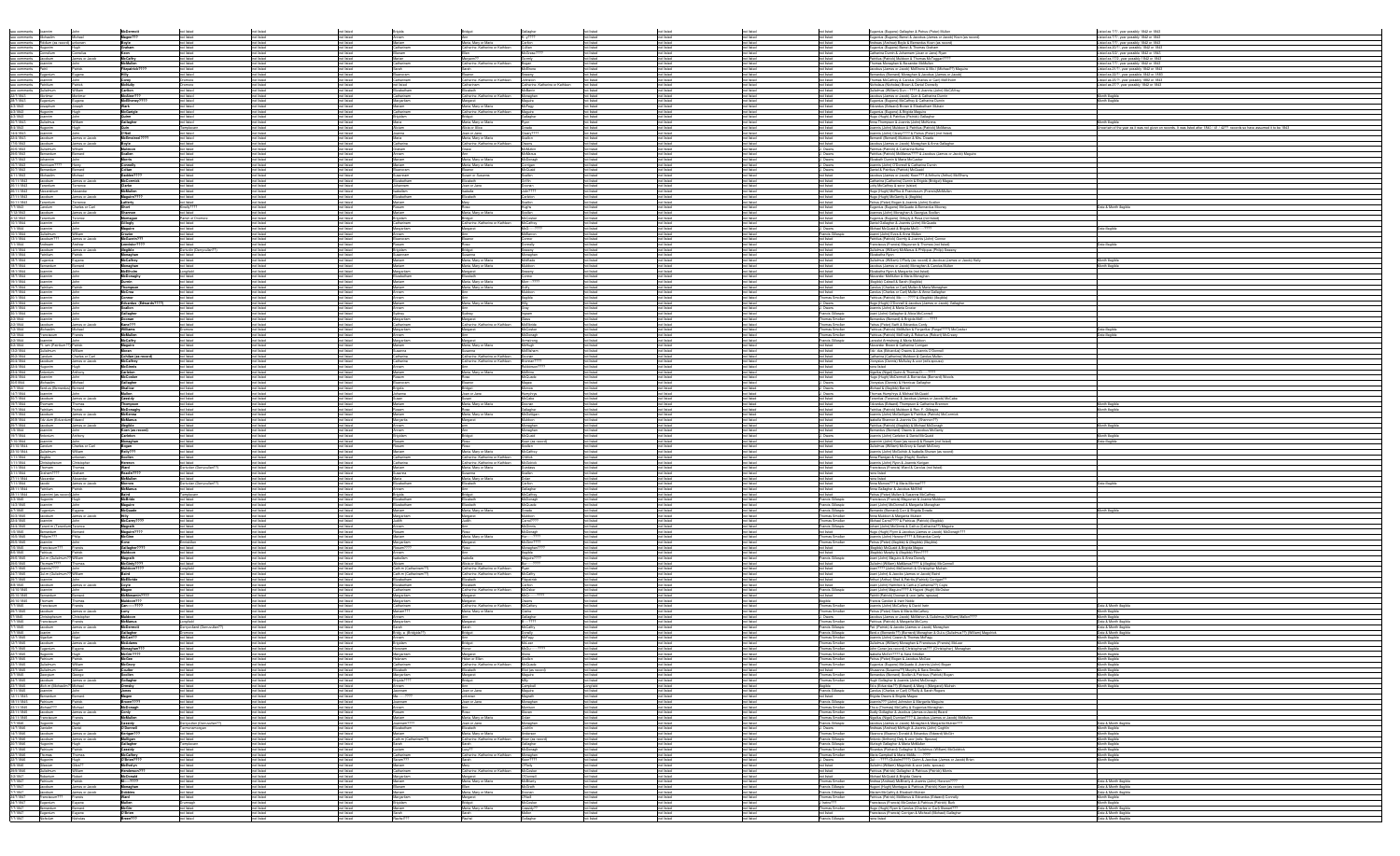|                                                                                                                                                                                                                                                                 |                                                                                                                                                                                                                                               |                                     | McQuade???                                                  |                                          | not listed                                                                      |                                               |                                                                    |                                              | not listed                             |                                        |                                        | ot listed                                         | Joannis (John) & Bernardus (Bernard) Owens                                                                                                                                           | Date & Month illegible                           |
|-----------------------------------------------------------------------------------------------------------------------------------------------------------------------------------------------------------------------------------------------------------------|-----------------------------------------------------------------------------------------------------------------------------------------------------------------------------------------------------------------------------------------------|-------------------------------------|-------------------------------------------------------------|------------------------------------------|---------------------------------------------------------------------------------|-----------------------------------------------|--------------------------------------------------------------------|----------------------------------------------|----------------------------------------|----------------------------------------|----------------------------------------|---------------------------------------------------|--------------------------------------------------------------------------------------------------------------------------------------------------------------------------------------|--------------------------------------------------|
| 7/7/1847 Pa<br>7/7/1847 Gi<br>11/2/1847 Judi<br>12/2/1847 He<br>13/2/1847 Te<br>16/2/1847 Te<br>18/1/1848 Mi<br>24/3/1848 Th<br>24/3/1848 Te<br>24/3/1848 Te<br>24/3/1848 D<br>25/3/1848 Ju<br>12/4/1848 Ju<br>12/4/1848 Ju<br>12/4/1848 Ju<br>12/4/1848 Ju<br> | Gulielmum<br>Joannis<br>Andream                                                                                                                                                                                                               |                                     | Beard????                                                   | not listed<br>ot listed                  | not listed<br>ıot listed                                                        | Margaritam<br>not listed                      | <u>Aargaret</u>                                                    |                                              | not listed<br>not listed               | not listed<br>ot listed<br>not listed  | not listed<br>ot listed<br>not listed  | Thomas Smollen<br>Thomas Smollen                  | Jacobus (James or Jacob) Milly & Terentius (Terence) Donly<br>Patricus (Patrick) Keon & Eugenius (Eugene) McCarron                                                                   | Date & Month illegible                           |
|                                                                                                                                                                                                                                                                 | Henricum<br>Terentium                                                                                                                                                                                                                         | Terence                             | <u>Corrigan</u><br>Brien<br>Monaghan                        | not listed<br>not listed<br>not listed   | ot listed<br>not listed<br>ıot listed<br>not listed<br>ot listed<br>not listed  |                                               | Aaria, Mary or Marie                                               | <u>lonaghan</u><br>AcGrice????               | not listed<br>not listed<br>not listed | not listed<br>not listed               | not listed<br>not listed               | homas Smollen<br>Thomas Smollen<br>Thomas Smollen | Patricus (Patrick) McGirr & Gulielmi (William) McGuire????<br>Jacobus (James or Jacob) Monaghan & Patricus (Patrick) McBriarty<br>Thomas Kerigan & Gustavus Woods                    |                                                  |
|                                                                                                                                                                                                                                                                 | Michaelim                                                                                                                                                                                                                                     | `homas                              | Gallagher<br>O'Donald                                       | not listed<br>3oa Isalnd                 | ot listed<br>not listed<br>iot listed                                           | not listed                                    | ınknown                                                            |                                              | not listed<br>oa Island                | not listed<br>าot listed               | not listed<br>ıot listed               | illegible<br>homas Smollen                        | Petro (Peter) & Sarah Magee<br>nomas McGoldrick & Catharina Swift                                                                                                                    |                                                  |
|                                                                                                                                                                                                                                                                 | Thomam<br>Thomam<br>Bernardum                                                                                                                                                                                                                 | Thomas                              | <b>Magoldrick</b>                                           | not listed                               | ot listed<br>not listed<br>iot listed<br>not listed                             |                                               | Aaria, Mary or Marie                                               |                                              | Boa Island<br>not listed               | not listed<br>าot listed               | not listed<br>not listed               | homas Smollen<br>Thomas Smollen                   | Edvardus (Edward) Maguire & Brigida McKone<br>Patricus (Patrick) Owens & Lil (as record) McCormick                                                                                   |                                                  |
|                                                                                                                                                                                                                                                                 | Thom.m (Thomam?? Thomas<br>Franciscum                                                                                                                                                                                                         | <b>IFrancis</b>                     | Owens<br>McElholm<br>Maguire                                | not listed                               | ot listed<br>not listed                                                         | Cath.m (Catharinam??<br>not listed            | atherine ,Katherine or Kathleen<br>Aaria, Mary or Marie            |                                              | not listed<br>not listed               | not listed                             | ıot listed<br>not listed               | rancis Gillespie<br>Thomas Smollen                | ntonio (Anthony) & Aug.s (Augustus??) Carlton.<br>Edvardus (Edward) Connelly & Susanna Murphy                                                                                        |                                                  |
|                                                                                                                                                                                                                                                                 | $\frac{Jacobum}{Jacobum}$                                                                                                                                                                                                                     | James or Jacob<br>James or Jacob    | McAran<br>Graham                                            | not listed<br>not listed                 | ıot listed<br>not listed<br>ot listed<br>not listed                             | leanoram                                      | Eleanor                                                            | <u>McCaffery</u><br><u>lonaghan</u>          | not listed<br>not listed               | not listed<br>not listed               | not listed<br>not listed               | not listed<br>Thomas Smollen                      | Joannis (John) Gollagher & Joannis (John) McGolgricl<br>Christopheris (Christopher) Shanan & Patricus (Patrick) Tully????                                                            |                                                  |
|                                                                                                                                                                                                                                                                 | Bernardum<br>Joannim                                                                                                                                                                                                                          | Bernard                             | Magee????<br>McElhill                                       | not listed<br><u>ongfield</u>            | not listed<br>ıot listed<br>ıot listed<br>not listed                            | <u>Aargaritam</u>                             | Margaret                                                           |                                              | not listed<br>not listed               | not listed<br>าot listed               | not listed<br>not listed               | Thomas Smollen<br>not listed                      | Felix McGee???? & Petrus (Peter) Bogan<br>atricus (Patrick) Muldoon & Joannis (John) Barrett                                                                                         |                                                  |
|                                                                                                                                                                                                                                                                 | Edvardum<br>Patricum                                                                                                                                                                                                                          | Edward<br>Patric                    | O'Briens????<br>Gilespie                                    | not listed                               | not listed<br>not listed<br>not listed<br>ıot liste                             | Eleanoram<br>Catharinam                       | Eleanor<br>atherine ,Katherine or Kathleen                         | owds???                                      | not listed<br>not listed               | not listed<br>ot listed                | not listed<br>not listed               | Thomas Smollen<br>Thomas Smollen                  | Honora Dowds??? & Susanna Murphy<br>Jacobus (James or Jacob) Trower???? & Bernardus Owens                                                                                            |                                                  |
|                                                                                                                                                                                                                                                                 | Joannim                                                                                                                                                                                                                                       | James or Jacob                      | <b>McCaffery</b><br>McLoughlin???                           | ıot listed<br>not listed                 | ıot listed<br>ot listed<br>not listed                                           | not listed                                    |                                                                    | Henderson???                                 | not listed<br>not listed               | าot listed<br>not listed               | ıot listed<br>not listed               | not listed<br>Thomas Smollen                      | Nigellus (Nigel) Keon & Michael (illegible<br>Con (as record) McQuaid & Patricus (Patrick) Kerrigan                                                                                  |                                                  |
|                                                                                                                                                                                                                                                                 | Jacobum<br>Thomam                                                                                                                                                                                                                             | James or Jacob<br>Thomas            | <b>McGoldrick</b><br>Gallagher                              | not listed<br>ot listed                  | ot listed<br>not listed<br>ot listec                                            | Margaritam<br>Margaritam<br>not listed        | <u>Aargaret</u><br><u>Margaret</u>                                 | <u>:Daragh</u><br>remes (as record)          | not listed<br>not listed               | not listed                             | not listed<br>not listed               | Thomas Smollen<br>homas Smollen                   | Joanna (Joan or Jane) Ward & Brigida McGoldrick<br>Thomas Gremes & Patricus (Patrick) McElhill                                                                                       | Date & Month illegible                           |
|                                                                                                                                                                                                                                                                 |                                                                                                                                                                                                                                               | William<br>unknown                  | Henderson<br>Maguire???                                     | not listed<br>not listed                 | ot listed<br>ıot listed<br>not listed                                           | not listed<br>Catharinam<br>oannam            | Catherine ,Katherine or Kathleen<br><u>Joan or Jane</u>            | lul----????                                  | not listed<br>not listed               | not listed<br>not listed               | not listed<br>not listed               | homas Smollen<br>Francis Gillespie                | Patricus (Patrick) Gollagher & Patricus (Patrick) Morris<br>Nigello & Maria Ryan????                                                                                                 | Date & Month illegible                           |
|                                                                                                                                                                                                                                                                 |                                                                                                                                                                                                                                               |                                     | McHugh<br>Donnelly                                          | not listed<br>not listed                 | hetail to<br>not listed<br>not listed<br>ot listec                              |                                               | llicia or Alice                                                    |                                              | not listed<br>not listed               | not listed<br>ot listed                | not listed<br>not listed               | illegible<br>C. Smollen                           | Jacobus???? (James or Jacob) McBride & Catharina???? McCabe<br>homas Young & Jacobus (James or Jacob) Donnelly                                                                       |                                                  |
|                                                                                                                                                                                                                                                                 | 15/11/1848 Christopherum                                                                                                                                                                                                                      | hristopher<br>Francis               |                                                             | not listed<br>ot listed                  | ıot listed<br>not listed<br>ot listed                                           | atharinam<br>not listed                       | Atherine ,Katherine or Kathleen                                    |                                              | not listed<br>not listed               | not listed<br>ot listed                | not listed<br>ot listed                | Thomas Smollen<br>Smollen                         | Gulielmus (William) Murphy & Maria Anna McGuire<br>Petrus (Peter) Magee & Joannis (John) Maguire                                                                                     |                                                  |
| 30/11/1848 F<br>11/12/1848                                                                                                                                                                                                                                      | Franciscum<br>Joannim                                                                                                                                                                                                                         |                                     | McGuire<br>Donnelly<br>Ryan????                             | 3allyshannon                             | not listed<br>ıot listed<br>ıot listed                                          |                                               | laria, Mary or Marie                                               |                                              | not listed                             | าot listed<br>not listed               | not listed<br>not listed               | C. Smollen                                        | Jacobus (James or Jacob) McCabe & Jacobus (James or Jacob) Cassidy<br>Jacobi (James orJacob) McGinnis & Lucinda Gallagher                                                            |                                                  |
| 21/12/1848<br>1/2/1849<br>11/2/1849                                                                                                                                                                                                                             | Jacobum<br>Patricum????                                                                                                                                                                                                                       | James or Jacob<br>Patrick           | <b>McNulty</b><br>Lunny                                     | )romore<br>not listed<br>not listed      | not listed<br>ot listed<br>not listed<br>ot listed                              | /mnam????                                     |                                                                    |                                              | not listed<br>not listed               | not listed                             | not listed                             | not listed<br>C. Smollen<br>C. Smollen            | Joannis (John) (illegible) & Jacobus???? (James or Jacob) McCaffry???                                                                                                                |                                                  |
|                                                                                                                                                                                                                                                                 | Jacobi????                                                                                                                                                                                                                                    | James or Jacob<br>James or Jacob    | Gerrity????<br>Donnelly<br>McGoldrick                       | ıot listed<br>not listed                 | not listed<br>not listed<br>ot listed                                           | <u>Rosanam??</u><br>not listed<br>osanam      |                                                                    | McCabe                                       | not listed<br>not listed<br>not listed | not listed<br>not listed               | not listed<br>iot listed<br>not listed | homas Smollen<br>C. Smollen                       | Jacobus (James or Jacob) Cassidy & Philip McMahon<br>Gulielmus (William) (illegible) & (Illegible) (Illegible)<br>Jacobus (James or Jacob) McCabe & Jacobus (James or Jacob) Cassidy |                                                  |
|                                                                                                                                                                                                                                                                 |                                                                                                                                                                                                                                               | Thomas                              | McGee????                                                   | iot liste                                | ıot listed                                                                      | not listed<br>lizabeth<br>not listed          | zabetł                                                             | ollagher                                     | not listed<br>ot listed                | าot listed                             | not listed<br>ot listed                | Smollen<br>ot listed                              | Eugenius (Eugene) Dowd & Jacobus (James or Jacob) Gallaghe<br>Carolus (Charles or Carl) Kerr & Thomas Young                                                                          |                                                  |
|                                                                                                                                                                                                                                                                 |                                                                                                                                                                                                                                               | Patrick                             | <u>Diermot</u><br>Owens                                     | Derryvullan<br>not listed                | ot listed<br>not listed<br>ıot listed                                           | ،. (as record)<br>not listed                  |                                                                    | AcGuire????<br>scollen.                      | not listed<br>not listed               | าot listed<br>not listed               | not listed                             | homas Smollen<br>Thomas Smollen                   | Georgius (George) & Sara Scollen<br>(illegible) Green??? & Gulielmus Flinn                                                                                                           | Date & month illegible<br>Date & month illegible |
|                                                                                                                                                                                                                                                                 | 11/2/1849 Eugenius<br>13/2/1849 Isocommunical<br>20/2/1849 Thomam<br>2/7/1849 Hugonim<br>2/7/1849 Patricum<br>6/10/1850 Thomam<br>8/10/1850 Gulielmum<br>8/10/1850 Gulielmum<br>8/10/1850 Jacobum<br>8/10/1850 Databoum<br>8/10/1850 Databoum | Thomas<br>William<br>James or Jacob | <u>nompson</u><br>Greme???? (Graham????)                    | not listed<br>ıot listed                 | nt lister<br>not listed<br>ıot listed<br>not listed                             | <i><b>Aargaritam</b></i>                      | Aargaret                                                           |                                              | not listed<br>not listed               | ot listed<br>าot listed                | not listed<br>not listed<br>not listed | Thomas Smollen<br>Thomas Smollen                  | Gulielmus (William) & Jacobus (James or Jacob) Flinn<br>Jacobus (James or Jacob) Cassidy & Terentius (Terence) McCabe                                                                |                                                  |
| 19/10/1850                                                                                                                                                                                                                                                      | Patricum                                                                                                                                                                                                                                      | Eugene                              | Gormly                                                      | not listed<br>not listed                 | not listed<br>ıot listed<br>ıot listed<br>not listed                            |                                               | Aargaret                                                           | )'Donnell                                    | not listed<br>not listed               | not listed<br>not listed               | not listed<br>not listed               | Thomas Smollen<br>Thomas Smollen                  | Pk. (Patrick??) Gollagher & Joannis (John) Morrison<br>Catharina (Catherine) Gollagher & Sara (Sarah) Smollen                                                                        |                                                  |
| 21/10/1850<br>12/11/1850                                                                                                                                                                                                                                        | Eugenium<br>Joannim                                                                                                                                                                                                                           |                                     | O'Donnell<br>McGuire                                        | not listed<br>ıot listed                 | not listed                                                                      | <u>Margaritam</u><br>Catharinam<br>not listed | atherine ,Katherine or Kathleen                                    |                                              | not listed<br>not listed               | ot listed<br>าot listed                | not listed<br>ıot listed               | Hugo Ward<br>homas Smollen                        | Joannis (John) McGoldrick et uxor (wife, Spouse)<br>Maria & Elizabeth Monaghan                                                                                                       |                                                  |
| 21/11/1850                                                                                                                                                                                                                                                      | Thomam<br>22/11/1850 Gulielmum                                                                                                                                                                                                                | homas<br>William                    | Dolan                                                       |                                          | not listed<br>ıot listed<br>ıot liste                                           | argaritam<br>iizabeth                         | Elizabeth                                                          |                                              | not listed                             | not listed                             | not listed                             | not listed                                        | Patricus (Patrick) Dowd & Sara Doherty                                                                                                                                               |                                                  |
| 24/11/1850                                                                                                                                                                                                                                                      | Jacobum<br>30/11/1850 Eugenium                                                                                                                                                                                                                | James or Jacob                      | McHugh<br>McCosker<br>McCarron                              | not listed<br>not listed                 | not listed<br>ot listec                                                         | oannam<br>`atharinam<br>not listed            | oan or Jane<br>Atherine, Katherine or Kathleen                     |                                              | not listed<br>ot listed                | not listed<br>not listed               | iot listed<br>not listed               | Thomas Smollen<br>homas Smollen<br>Thomas Smollen | Edvardus (Edward) McMahan & Jacobus (James or Jacob) Monaghan<br>iomas Boyle & Jacobus (James or Jacob) McCosker                                                                     |                                                  |
| 30/11/1850 Jo                                                                                                                                                                                                                                                   | Joannim<br>Joannis<br>Carolum                                                                                                                                                                                                                 | Charles or Carl                     | -----????                                                   | not listed<br>not listed<br>not listed   | not listed<br>not listed<br>ıot listed<br>iot listed<br>not listed              | Margarita<br>Mariam Annam                     | <u>Aargaret</u><br>Maria, Mary or Marie, Ann                       | :Grease????                                  | not listed<br>not listed<br>not listed | not listed<br>not listed               | not listed<br>not listed               | Thomas Smollen<br>homas Smollen                   | ranciscus (Francis) Monaghan & Hugo (Hugh) McPike<br>Joanis??? (John) Morrison & S. Smollen<br>Gulielmus (William) Murphy & Bernardus (Bernard) McGuire                              |                                                  |
| 25/1/1851 Jo<br>1/2/1851 Ca<br>23/2/1851 Pa                                                                                                                                                                                                                     | Patricum                                                                                                                                                                                                                                      |                                     | <u>Dolan</u>                                                | ermonamongar<br>not listed               | ıot listed<br>not listed<br>not listed<br>ot listec                             | <u>Margaritam</u>                             | <u>Aargaret</u>                                                    |                                              | not listed<br>not listed               | ot listed<br>ıot listed                | ıot listed<br>not listed               | homas Smollen<br>Thomas Smollen                   | Patricus (Patrick) Breen                                                                                                                                                             |                                                  |
|                                                                                                                                                                                                                                                                 | 27/2/1851 Mich.1<br>19/4/1854 Thomas<br>22/4/1854 Hugo                                                                                                                                                                                        |                                     | <u>Fitzpatrick</u><br><b>McGovran</b>                       | not listed                               | ıot listed                                                                      | <u>Aargaritam</u><br>not listed               | <b>Margaret</b>                                                    | <i><b>AcCurkin</b></i>                       | not listed                             | ot listed<br>ot listed                 | ot listed<br>not listed                | Rev. O'Reilly                                     | Hugh Coghlin & Elizabeth Maguire<br>(illegible) (Illegible) & Thomas Gallagher                                                                                                       |                                                  |
|                                                                                                                                                                                                                                                                 |                                                                                                                                                                                                                                               |                                     | Gallagher<br>McElhill???                                    | not listed<br>not listed<br>Pettigo      | not listed<br>not listed<br>ıot listed<br>ot listed<br>not listed               |                                               | Maria, Mary or Marie                                               |                                              | not listed<br>not listed<br>not listed | not listed<br>not listed               | not listed<br>not listed               | Rev. O'Reilly<br>Rev. McCullagh<br>Rev. Ryan      | Joanis (John) Gallagher & Hugo (Hugh) Monaghan<br>Franciscus (Francis) McElhill & Brigida Gallagher<br>Patricus (Parick) Linch (Lynch????) & Pat. (Patrick) McTague                  |                                                  |
|                                                                                                                                                                                                                                                                 | 27/4/1854 Joannis<br>28/4/1854 Patricus<br>28/4/1854 Arthurus                                                                                                                                                                                 |                                     | Linch (Lynch????)<br>Misgally????                           | not listed                               | iot listed<br>not listed                                                        |                                               |                                                                    | McTague                                      | not listed                             | not listed                             | not listed                             | Rev. O'Reilly                                     | Jacobus (James or Jacob) Maguire & Eugeniius (Eugene) McQuaid???                                                                                                                     |                                                  |
|                                                                                                                                                                                                                                                                 |                                                                                                                                                                                                                                               |                                     | McGuire????<br><b>Maguire</b>                               | ot listed<br>not listed                  | ot listed<br>not listed<br>ot listed                                            | not listed                                    | Catherine                                                          |                                              | not listed<br>not listed               | not listed<br>not listed               | not listed<br>not listed               | ot listed<br>Rev. O'Reilly                        | Franciscus (Francis) Gallagher & Jacobus (James or Jacob) Monaghan<br>Patricus (Patrick) McGoldrick & Georgius (George) Dunkin                                                       |                                                  |
|                                                                                                                                                                                                                                                                 |                                                                                                                                                                                                                                               | Alexander                           | <b>Lunny</b><br>Gallagher                                   | not listed<br>ot listed                  | iot listed<br>not listed<br>not listed                                          | atharina                                      | atherine ,Katherine or Kathleen<br>atherine ,Katherine or Kathleen |                                              | not listed<br>ot listed                | not listed                             | not listed                             | illegible<br>Rev. O'Reilly                        | (illegible) (Illegible) & Maria Carolan<br>Carolus (Charles or Carl) McGuire & Joannis (John) G----????                                                                              |                                                  |
|                                                                                                                                                                                                                                                                 |                                                                                                                                                                                                                                               |                                     | illegible                                                   | not listed<br>not listed                 | iot listed<br>not listed<br>not listed<br>not listed                            | atharina                                      | atherine ,Katherine or Kathleen<br>atherine ,Katherine or Kathleen |                                              | not listed<br>not listed               | ot listed<br>not listed                | ıot listed<br>not listed               | łev. Boylan<br>Rev. O'Reilly                      | Patricus (Patrick) Morris & Thoma (Thomas) Morrow<br>Jacobus (James or Jacob) Scollan & Jacobus (James or Jacob) McManus                                                             |                                                  |
|                                                                                                                                                                                                                                                                 | 28/2/1854 Felix<br>28/2/1854 Cormy????<br>7/5/1854 Michael<br>7/5/1854 Michael<br>1/6/1854 Joannis<br>5/6/1854 Edvardus<br>6/6/1854 Edvardus<br>25/6/1854 illegible<br>25/6/1854 illegible<br>25/7/1854 Eugenius<br>31/8/1854 Eugenius        |                                     | McGrath<br>illegible<br>McCartan                            | Pettigo<br>not listed                    | iot listed<br>ıot listed<br>not listed                                          | not listed                                    |                                                                    |                                              | not listed<br>not listed               | ot listed<br>ıot listed                | iot listed<br>not listed               | Rev. Ryan<br>Rev. O'Reilly                        | (illegible) Boyle & Joannis (John) Gallagher<br>Franciscus (Francis) & Eugenius (Eugene) Monaghan                                                                                    |                                                  |
| 31/8/1854 Fe<br>20/9/1854 Jo                                                                                                                                                                                                                                    | <b>IFelix</b>                                                                                                                                                                                                                                 |                                     | McDority????<br>Monaghan<br>Morrow???                       | not listed<br>not listed                 | ot listed<br>not listed<br>ot listed<br>not listed                              |                                               | Bridget                                                            | `arlt∩i                                      | not listed<br>not listed               | ot listed<br>not listed                | not listed<br>not listed               | illegible<br>illegible                            | Jacobus (James or Jacob) McQuaid???? & Jacobus (James orJacob) McDonity<br>Patricus (Patrick) Morrison Brigida Carlton                                                               |                                                  |
| 21/9/1854                                                                                                                                                                                                                                                       | <b>Joannis??</b><br>Silvester                                                                                                                                                                                                                 |                                     | <b>McBriarty</b>                                            | not listed<br>ot listed                  | iot listed<br>not listed<br>ot listec                                           | not listed                                    |                                                                    | cCaffery:                                    | not listed<br>ot listed                | not listed                             | not listed<br>ıot listed               | Rev. O'Reilly<br>ot listed                        | Thomas Maguire & Anna Macaffery (as record<br>Terentius (Terence) & Hugo (Hugh) McQuaid                                                                                              |                                                  |
|                                                                                                                                                                                                                                                                 | 30/9/1854 Hugo<br>2/10/1854 Patricus                                                                                                                                                                                                          | <b>Patrick</b>                      | <u>Monaghan</u><br><b>McGuire</b>                           | not listed<br>not listed                 | not listed<br>iot listed<br>not listed<br>not listed                            |                                               | atherine ,Katherine or Kathleen<br>atherine ,Katherine or Kathleen | illegibl                                     | not listed<br>not listed               | not listed<br>not listed               | not listed<br>not listed               | Rev. O'Reilly<br>Rev. O'Reilly                    | Rev. John O'Reilly & Ellena Murry<br>Jacobus (James or Jacob) Kilfether & Franciscus (Francis) Scallen                                                                               |                                                  |
| 22/10/1854<br>$2/11/1854$                                                                                                                                                                                                                                       | Joannnis<br>Thomas                                                                                                                                                                                                                            | I homas                             | Morris<br><u>Muldoon</u>                                    | not listed<br>not listed                 | ot listec<br>not listed<br>not listed<br>ıot listed                             |                                               | Bridget                                                            | Steward (as record)                          | not listed<br>not listed               | pt listed<br>not listed                | ıot listed<br>not listed               | Rev. O'Reilly<br>Rev. O'Reilly                    | Joannis (John) Judge & Jacobus (James or Jacob) Migerr???? (McGirr????<br>Patritius (Patrick) Caldwell & Cath. McCusker                                                              |                                                  |
|                                                                                                                                                                                                                                                                 | 5/11/1854 Gulielmus<br>2/12/1854 Daniel<br>10/1/1855 Alexander<br>13/5/1855 illegible<br>23/1/1855 Patricus<br>21/1865 Patricus                                                                                                               | Daniel                              | <b>Monaghan</b><br>McGrade<br>Russel                        | ot listed<br>Kilskerry (Kilskeery??)     | not listed<br>ot listed<br>ot listed<br>not listed                              |                                               | Alicia or Alice                                                    | McCaffry                                     | not listed<br>not listed               | ot listed<br>not listed                | not listed<br>not listed               | Rev. O'Reilly<br><b>IRev.</b> Traynor             | Jacobus (James or Jacob) Magrease???? & Eugenius Gallagher<br>Hugo (Hugh) Magrease & Terry O'Neill                                                                                   |                                                  |
|                                                                                                                                                                                                                                                                 | Alexander                                                                                                                                                                                                                                     | Alexander<br>unknown                | Owens                                                       | ot listed<br>Derravollen (Derryvullan??) | ot listed<br>not listed<br>not listed<br>t listec                               |                                               |                                                                    |                                              | not listed<br>not listed               | ot listed<br>ot listed                 | not listed<br>not listed               | Rev. O'Reilly<br>illegible                        | Patritius (Patrick) McGuire & Joannis (John) Eves<br>Georgii (George) & Margarita Scollen                                                                                            |                                                  |
| 23/1/1855                                                                                                                                                                                                                                                       | Jacobus                                                                                                                                                                                                                                       | James or Jacob                      | <u>McManus</u>                                              | ot listed                                | not listed                                                                      |                                               | atherine ,Katherine or Kathleen                                    |                                              | not listed                             | ot listed                              | iot listed                             | ot listed                                         |                                                                                                                                                                                      |                                                  |
|                                                                                                                                                                                                                                                                 |                                                                                                                                                                                                                                               |                                     | <b>McManus</b>                                              |                                          | not listed<br>ıot listed                                                        |                                               |                                                                    |                                              | not listed                             | not listed                             | not listed                             | Rev. McHugh                                       | Jacobus (James or Jacob) & Anna McMulkin<br>Hugo & Jacobi???? McQuaid                                                                                                                |                                                  |
|                                                                                                                                                                                                                                                                 |                                                                                                                                                                                                                                               | James or Jacob<br>Michael           | Gormly????                                                  | Longfield<br>illegible                   | not listed<br>ot listec<br>ot listed<br>not listed                              |                                               | Alicia or Alice<br>Sarah                                           |                                              | illegible                              | ıot listed<br>not listed               | not listed<br>not listed               | Rev Traynor                                       | Philipus (Philip) (illegible) & Joannis??? (John) Shanon???<br>Dionisus???? (Dennis) Hilly & Edvardi (Edward) McDermott                                                              |                                                  |
| 13/2/1855                                                                                                                                                                                                                                                       | 11/2/1855 Jacobus<br>13/2/1855 Michael<br>Terentius<br>Joannis????                                                                                                                                                                            | Terence                             | Kane<br><u>Monaghan</u><br>O'Neill                          | not listed<br>not listed                 | not listed<br>ot listed<br>ot listed<br>not listed                              |                                               | lizabeth:                                                          | <u>Aonaghan</u><br>cCormick                  | illegible<br>not listed<br>not listed  | not listed<br>ot listed                | not listed<br>ıot listed               | illegible<br>illegible                            | Edvardus (Edward) & Gulielmus (William) Monaghan<br>Maria Kone???? & Margarita Graham                                                                                                |                                                  |
| 16/2/1855<br>17/2/1855                                                                                                                                                                                                                                          | Jacobus<br>Edvardus                                                                                                                                                                                                                           | James or Jacob                      | McGrean                                                     | not listed<br>not listed                 | ot listed<br>not listed<br>ot listed<br>not listed                              | Margarita                                     | <u>Margaret</u>                                                    |                                              | not listed<br>not listed               | not listed<br>not listed               | not listed<br>not listed               | illegible<br>Rev. O'Reilly                        | Hugo (Hugh) Maguire & Robertus (Robert) Caldwell<br>Gulielmus (William) Kane & Eugenii (Eugene) Dolan                                                                                |                                                  |
| 17/2/1855<br>18/2/1855                                                                                                                                                                                                                                          | Eugenius                                                                                                                                                                                                                                      | Charles or Carl                     | McDermott                                                   | ot listed<br>not listed                  | not listed<br>not listed<br>ot listed                                           |                                               | licia or Alice<br>⁄laria, Mary or Marie                            |                                              | not listed<br>not listed               | ot listed<br>not listed                | ot listed<br>ot listed                 | illegible<br>Rev. O'Reilly                        | Hugo (Hugh) McCann & Jacobus (James or Jacob) McCabe<br>Joannis (John) Judge???? & Gulielmus (William) Murphy                                                                        |                                                  |
| 18/2/1855                                                                                                                                                                                                                                                       | Carolus<br>Bernardus                                                                                                                                                                                                                          |                                     | McNulty<br>Stewart???                                       | not listed                               | not listed<br>ot listed<br>ot listec<br>not listed                              |                                               | Aaria, Mary or Marie                                               |                                              | not listed                             | not listed<br>ot listed                | not listed<br>ıot listed               | Rev. O'Reilly<br>ilegible<br>ev. McDonnell        | Mich.I (Michael) McQuaid & Catharina McCusker<br>Maria McQuaid & Elena M--ghan????                                                                                                   |                                                  |
|                                                                                                                                                                                                                                                                 | 19/2/1855 Bernardus<br>19/2/1855 Hugo<br>19/2/1855 Michael<br><b>Dionisus</b>                                                                                                                                                                 | Michael                             | Slaven???<br>McQuaid<br>Johnston                            | not listed<br>not listec                 | not listed<br>ıot listed<br>not listed                                          |                                               | argare                                                             |                                              | illegible<br>not listed<br>not listed  | not listed                             | not listed                             | ilegible<br>Rev. Boylan                           | Bernardus (Bernard) & Maria McHugh<br>Joannes (John) (illegible) & Joannis???? (John) Judge                                                                                          |                                                  |
|                                                                                                                                                                                                                                                                 | Jacobus                                                                                                                                                                                                                                       | <b>Huah</b><br>James or Jacob       |                                                             | not listed<br>not listed                 | ıot listed<br>not listed<br>not listed<br>ot listed                             |                                               | Joan or Jane<br>Aaria, Mary or Marie                               | Br--- 2222                                   | not listed<br>not listed               | not listed<br>not listed               | not listed<br>not listed               | illegible                                         | Ferentius (Terence) & Maria Maguire<br>Terentius (Terence) Gorman & Patricus (Patrick) Muldoon                                                                                       |                                                  |
| 30/8/1855                                                                                                                                                                                                                                                       | 3/6/1855 Dionisu<br>9/7/1855 Hugo<br>23/7/1855 Jacobus<br>Jacobum<br>Bernardum????                                                                                                                                                            | James or Jacob                      | Hilly<br>Doherty<br>McManus<br>Gallagher<br><u>Monaghan</u> | ot listed<br>not listed                  | ıot listed<br>not listed                                                        | not listed                                    | Aaria, Mary or Marie<br>Maria, Mary or Marie                       |                                              | าot listed<br>not listed               | ot listed<br>not listed                | not listed<br>not listed               | illegible<br>not listed<br>not listed             | redricus (Frederick) Boyle & Jacobus McDon-----????<br>Thomas & Sara Smollen                                                                                                         |                                                  |
| 5/9/1855<br>9/9/1855 Ju                                                                                                                                                                                                                                         | Joannis<br>Thomas                                                                                                                                                                                                                             |                                     | Winter                                                      | Longfield                                | not listed<br>not listed<br>ot listec<br>not listed                             |                                               | Maria, Mary or Marie<br>Margaret                                   |                                              | not listed<br>not listed               | not listed<br>not listed               | not listed<br>ıot listed               | Rev. McHugh<br>Rev. Rvan                          | Joannis (John) Hagerty & Janna???? (Jane) Winters<br>Joannis (John) Magee & Thomas Doran                                                                                             |                                                  |
| 17/10/1855<br>8/11/1855<br>22/11/1855                                                                                                                                                                                                                           | Patricus<br><b>Gulielmus</b>                                                                                                                                                                                                                  | <b>IPatrick</b>                     | Kone<br><b>Bannon</b>                                       | not listed<br>not listed                 | not listed<br>not listed<br>iot listed                                          | Suzanna<br>not listed<br>Catherine            | Susanna<br>Catherine                                               | <b>McBriarty</b><br><i><b>AcGoldrick</b></i> | not listed<br>not listed               | not listed<br>iot listed               | not listed<br>not listed               | Rev. O'Reilly<br>Rev. O'Reilly                    | Reymundus (Raymond??) McQuaid & Michael Kone<br>Carolus (Charles or Carl) McLeer (as record) & Anna Magoldrick                                                                       |                                                  |
| 27/11/1855                                                                                                                                                                                                                                                      |                                                                                                                                                                                                                                               | Charles or Carl                     | Monaghan<br><u>Quinn</u>                                    | not listed<br>not listed                 | iot listed<br>not listed<br>ıot listed<br>not listed                            | Margarita<br><u>Margarita</u>                 | Margaret<br>Margaret                                               | eonard???                                    | not listed<br>not listed               | not listed<br>ıot listed               | not listed<br>not listed               | Rev. O'Reilly<br>Rev. McDonnell                   | Patricus (Patrick) Leonard & Joannis (John) (illegible)<br>Patricus M----???? & Terentius (Terence) McQuaid                                                                          |                                                  |
|                                                                                                                                                                                                                                                                 | Irvinus????                                                                                                                                                                                                                                   |                                     |                                                             | not listed                               | ıot listed<br>ıot listed                                                        | not listed<br>not listed                      |                                                                    | :Elhoney<br><u> AcQuaid</u>                  | not listed<br>not listed               | ot listed<br>not listed                | not listed<br>not listed               | Rev. O'Reilly<br>Rev. McDonnell                   | Bernardus (Bernard) Gallagher & Alexander Duffy<br>Darby??? Gallagher & Nigellus (Nigel) McQuaid                                                                                     |                                                  |
|                                                                                                                                                                                                                                                                 |                                                                                                                                                                                                                                               |                                     | <b>McWilliams</b><br><b>Maginnis</b>                        | not listed<br>ot listed                  | not listed<br>not listed<br>ot listec                                           | not listed                                    |                                                                    | <u>Aaguire</u><br>/lcMan----????             | not listed<br>not listed               | not listed<br>iot listed               | not listed<br>not listed               | Rev. O'Reilly<br>ot listed                        | Carolus (Charles or Carl) Maguire & Tho.s (Thomas) Hicks???<br>Mick McQuade & Catherine Macus---???                                                                                  |                                                  |
|                                                                                                                                                                                                                                                                 |                                                                                                                                                                                                                                               |                                     | <b>Magee</b>                                                | not listed<br>not listed                 | not listed<br>not listed<br>ot listed<br>not listed                             | Margaret                                      | Margaret<br><u>Aargaret</u>                                        | illegible<br>C------- 2222                   | not listed<br>not listed               | not listed<br>not listed               | not listed<br>not listed               | not listed<br>not listed                          | Robert Ervine & Mary Ervine<br>Daniel Dougherty & Alice Macar----????                                                                                                                |                                                  |
| 10/2/1856                                                                                                                                                                                                                                                       | 29/11/1855 Carolus<br>9/1/1856 Irvinus????<br>31/1/1856 Patricius<br>5/2/1856 Nigellus<br>8/7/1857 John<br>9/7/1857 Bernard<br>25/7/1857 Hugh<br>25/7/1857 Hugh<br>Eugenius<br>Gulielmus                                                      |                                     | Muldoon<br>Gallagher<br><u>McHugh</u><br><b>Patton</b>      | Omagh Parish<br>not listed               | ıot listed<br>not listed<br>ıot listed<br>not listed                            |                                               |                                                                    | aggard<br>Maguire                            | not listed                             | iot listed<br>not listed               | ıot listed<br>not listed               | Rev. Brown<br>Rev. McGlinchy                      | Joannes (John) Judge & Eugenius (Eugene) Gormly???<br>Jacobus (James or Jacob) McCabe & Joannis (John) Sh------????                                                                  |                                                  |
| 13/4/1856                                                                                                                                                                                                                                                       | Jacobus                                                                                                                                                                                                                                       | James or Jacob                      | Shanan????                                                  | Derravullin (Derryvullan??)              | not listed<br>pt listed<br>hot listed                                           |                                               |                                                                    | )urnan                                       | not listed<br>not listed               | not listed<br>ot listed                | not listed<br>ot listed                | Rev. O'Reilly<br>Rev. O'Reilly                    | Terentius (Terence) Monaghan & Josephus Reilly<br>Edvardus (Edward) McMenamin & Patritius (Patrick) Monaghan                                                                         | Month illegible                                  |
| 15/5/1856<br>13/?/1856                                                                                                                                                                                                                                          |                                                                                                                                                                                                                                               |                                     | McHugh<br>Gallagher<br><b>McBrine</b>                       | not listed<br>not listed                 | ot listed<br>not listed<br>ot listed<br>not listed                              | lary Jane                                     | lary Jane                                                          | )onaghey                                     | not listed<br>not listed               | not listed<br>not listed               | not listed<br>not listed               | not listed<br>. O'Neill                           | Mary Quin & Ann Maguire<br>Ference???? (illegible) & Catherine McGirr                                                                                                                |                                                  |
|                                                                                                                                                                                                                                                                 | Gulielmum<br>James                                                                                                                                                                                                                            | James                               | Swift                                                       | not listed<br>not listed                 | ot listec<br>not listed<br>not listed<br>not listed                             |                                               |                                                                    | Galagher (as record)                         | not listed<br>not listed               | not listed<br>not listed               | not listed<br>not listed               | . O'Neill<br>not listed                           | James Gallagher & Jane Young<br>Daniel McCabe & Bridget McCaffry                                                                                                                     |                                                  |
|                                                                                                                                                                                                                                                                 | Laurence??                                                                                                                                                                                                                                    |                                     | McHugh<br><b>Connolly</b>                                   | ot listed<br>not listed                  | not listed<br>ot listed<br>not listed                                           |                                               |                                                                    | Carolus (as record) (Charles????)            | ot listed<br>not listed                | not listed                             | ıot listed<br>not listed               | O'Reilly                                          | Patrick Davy??? & Mary Fox<br>Tho.s (Thomas) McCaffrey & Dan.I (Daniel) Maguire                                                                                                      |                                                  |
|                                                                                                                                                                                                                                                                 | 19/9/1857 Laurence?<br>11/9/1857 Eugenius<br>6/10/1857 Henricus<br>11/9/1857 Henricus                                                                                                                                                         |                                     | Gourly???<br>McGui--????                                    | not listed<br>ot listed                  | not listed<br>ot listed<br>ot listec                                            | าot listed                                    |                                                                    |                                              | not listed<br>not listed               | not listed<br>pt listed                | not listed<br>ıot listed               | . O'Reilly<br>O'Reilly                            | Patricus (Patrick) Breen & Jacobus McGlinchy                                                                                                                                         |                                                  |
| 4/11/1857<br>25/11/1857                                                                                                                                                                                                                                         | Jacobus                                                                                                                                                                                                                                       | James or Jacob                      | <b>McMulchin</b><br><b>Durning</b>                          | not listed<br>not listed                 | ot listed<br>not listed<br>not listed<br>not listed                             | Anna????                                      | <u>Margaret</u><br>lanna or Hannah                                 | <u>Aaginnis</u>                              | not listed<br>not listed               | not listed<br>not listed               | not listed<br>not listed               | O'Reilly<br>not listed                            | Catharina (Catherine) Dolan & Margaret Morrow<br>Hugo (Hugh) McQuaid & Maria Do. (McQuaid??)                                                                                         |                                                  |
| ?/11/1857<br>24/11/1857                                                                                                                                                                                                                                         |                                                                                                                                                                                                                                               |                                     | Read<br>Johnston                                            | not listed<br>not listed                 | not listed<br>not listed<br>not listed                                          | Catharina                                     | Catherine ,Katherine or Kathleen                                   |                                              | not listed<br>not listed               | iot listed<br>not listed               | not listed<br>not listed               | not listed<br>O'Reilly                            | (illegible) (illegible) & Fr.s (Francis??) Scollen<br>William Monaghan & Arthur??? McNulty<br>Tho.s (Thomas) Morrow & Eleanora Muldoon                                               | Date illegible                                   |
|                                                                                                                                                                                                                                                                 | 26/11/1857 Jacobus<br>Gulielmus                                                                                                                                                                                                               | James or Jacob                      | McGrory<br>Carolan                                          | not listed<br>not listed                 | not listed<br>ot listed<br>not listed                                           |                                               | oan or Jane                                                        | arrett????                                   | not listed<br>not listed               | not listed<br>not listed               | not listed<br>ıot listed               | . O'Reilly<br>not listed<br>O'Reilly              | Tho.s (Thomas) Macaffrey & Anna Carolan                                                                                                                                              | Date illegible                                   |
|                                                                                                                                                                                                                                                                 | Edvardus<br>Gulielmum                                                                                                                                                                                                                         |                                     | McCarny<br>McElhill                                         | not listed<br>not listed                 | not listed<br>ıot listed<br>not listed<br>ot listec                             | atharinam                                     | atherine ,Katherine or Kathleen                                    | <i>l</i> lorison (as record)                 | not listed<br>not listed               | not listed<br>ot listed                | not listed<br>not listed               | O'Reilly<br>not listed                            | Jacobus Monaghan & Tho.s (Thomas) Morrow????<br>Daniel Maguire & Eleanora McQuade??'<br>chy Slevin & Alice Morison (as record)                                                       | Date illegible                                   |
|                                                                                                                                                                                                                                                                 | 9/11/1857 Hugo<br>9/12/1857 Gulielm<br>14/1/1858 Edvardi<br>9/1/1858 Gulielm<br><u>2/1/1858</u> William                                                                                                                                       |                                     | Graham                                                      | not listed<br>not listed                 | ot listed<br>not listed<br>not listed<br>ot listed                              | atharina                                      | oan or Jane<br>atherine ,Katherine or Kathleen                     | Cusker                                       | not listed<br>not listed               | not listed<br>not listed               | not listed<br>not listed               | not listed                                        | Francis Mallin & Ellen Carlton<br>Maria McQuaid & Michael McCarney or McCanny                                                                                                        | Date illegible<br>Date illegible                 |
| 11/2/1858                                                                                                                                                                                                                                                       | Christopherus<br>Terence                                                                                                                                                                                                                      | istopher<br>Terence                 | Morris<br>Gallagher<br><u>Droogan</u>                       | ot listed<br>not listed                  | not listed<br>ot listec<br>Inot listed<br>not listed                            |                                               |                                                                    | Donnelly                                     | not listed<br>not listed               | pt listed<br>not listed                | ıot listed<br>not listed               | . O'Reilly<br>O'Reilly<br>not listed              | Daniel Maguire & Anna Crummer???'                                                                                                                                                    |                                                  |
|                                                                                                                                                                                                                                                                 |                                                                                                                                                                                                                                               |                                     | <b>Monaghan</b><br><b>McCaffrey</b>                         | not listed<br>ot listed                  | not listed<br>ot listed<br>not listed                                           | Margaret<br>Catherine                         | Margaret<br>atherine.                                              |                                              | not listed<br>not listed               | ot listed<br>ot listed                 | not listed<br>ıot listed               | not listed                                        | James Kelly & Anna Donnelly<br>Daniel??? Monaghan & Catherine Gallagher                                                                                                              |                                                  |
| 6/4/1858                                                                                                                                                                                                                                                        | Daniel<br>Charles                                                                                                                                                                                                                             |                                     | McElrone<br>McGlinn???                                      | not listed<br>not listed                 | ot listed<br>not listed<br>not listed<br>ot listed                              |                                               | Catherine, Katherine or Kathleen<br>oan or Jane                    | Maguire                                      | not listed<br>not listed               | not listed<br>not listed               | not listed<br>not listed               | ot listed<br>not listed<br>. O'Reilly             | .s (James) McElrone & Catherine O'Neill????<br>Eleanora (Eleanor) McQuaid & Alicia Gallagher                                                                                         |                                                  |
| 15/5/1858 D<br>22/5/1858 C<br>17/?/1858                                                                                                                                                                                                                         |                                                                                                                                                                                                                                               | Michae                              | McElrone<br><b>McDonagh</b>                                 | ot listed                                | not listed                                                                      |                                               | <u>Aargaret</u>                                                    |                                              | ot listed                              | ot listed                              |                                        | ot listed                                         | James & Mary Gallagher<br>Hugh McMenamin & Anne McDonagh                                                                                                                             | Month illegible                                  |
|                                                                                                                                                                                                                                                                 |                                                                                                                                                                                                                                               | Michael                             | McKee<br>McCarney                                           | not listed<br>not listed                 | not listed<br>not listed<br>not listed<br>not listed                            | Elen (as record)                              |                                                                    | Carleton<br><b>McMulkin</b>                  | not listed<br>not listed               | not listed<br>not listed               | not listed<br>not listed               | not listed<br>not listed                          | Ja.s (James) McKee & Elen (Ellen??) Magoldrick<br>Ed. (Edward) Johnston & Mary Muldoor                                                                                               |                                                  |
|                                                                                                                                                                                                                                                                 | 1/11/1858 Michael<br>20/11/1858 Michael<br>9/1/1859 John                                                                                                                                                                                      |                                     | Scallon<br>Donnelly                                         | not listed<br>not listed                 | ot listed<br>not listed<br>not listed<br>not listed                             |                                               |                                                                    | McCanon                                      | not listed<br>not listed               | not listed<br>not listed               | not listed<br>not listed               | not listed<br>not listed                          | John Monaghan & James Scallon<br>John Maguire & Miss Gallagher                                                                                                                       |                                                  |
|                                                                                                                                                                                                                                                                 |                                                                                                                                                                                                                                               |                                     |                                                             | not listed<br>not listed                 | not listed<br>not listed<br>not listed                                          | Catherine                                     | atherine                                                           | allagher                                     | not listed<br>not listed               | not listed                             | ot listed<br>not listed                | not listed<br>not listed                          | Joannes (John) Ingram & Anna Ryan<br>Charles Goodwin & Ellen Gallagher                                                                                                               |                                                  |
|                                                                                                                                                                                                                                                                 |                                                                                                                                                                                                                                               |                                     | Ryan<br>Slevin???<br>Maguire                                | not listed<br>not listed                 | not listed<br>not listed<br>ot listec<br>not listed                             | Catharina<br><u>Margaret</u>                  | Catherine, Katherine or Kathleen<br>argaret                        |                                              | not listed<br>not listed               | not listed<br>ıot listed               | not listed<br>not listed               | not listed<br>not listed                          | Georgius (George) Duncan & C. Monaghan<br>าone listed                                                                                                                                |                                                  |
|                                                                                                                                                                                                                                                                 |                                                                                                                                                                                                                                               | James<br>∎ Arth⊧n                   | McKenna<br>Traynor<br>Macormick                             | not listed<br>not listed                 | not listed<br>not listed<br>not listed<br>not listed                            | Cath.ne                                       | Catherine                                                          |                                              | not listed<br>not listed               | not listed<br>not listed               | not listed<br>not listed               | not listed<br>not listed                          | Joannis (John) & Cath.ne Scallon<br>none listed                                                                                                                                      | Date & month illegible                           |
|                                                                                                                                                                                                                                                                 | 1/11/1858 Felix<br>21/11/1858 Felix<br>3/2/1859 Dan<br>6/3/1859 Patricus<br>7/3/1859 Patt.<br>8/3/1859 John<br>7/7/1859 James<br>7/7/1859 James<br>7/7/1859 Arthur<br>8/3/1859 Bernard<br>8/4/1859 George                                     | Bernard                             | Dunkin<br>Green???<br>Clancey???                            | not listed<br>not listed<br>not listed   | ot listed<br>not listed<br>not listed<br>not listed<br>not listed<br>not listed |                                               | Matilda<br>àrac∈                                                   | Carleton<br>Gallagher                        | not listed<br>not listed<br>not listed | not listed<br>not listed<br>not listed | not listed<br>not listed<br>not listed | not listed<br>not listed<br>not listed            | Patt. (Patrick) Monaghan & Mary (illegible)<br>James Gallagher & Rosy??? Monaghan<br>Patt. (Patrick) McHugh & Kitty McQuaid                                                          | Date & month illegible                           |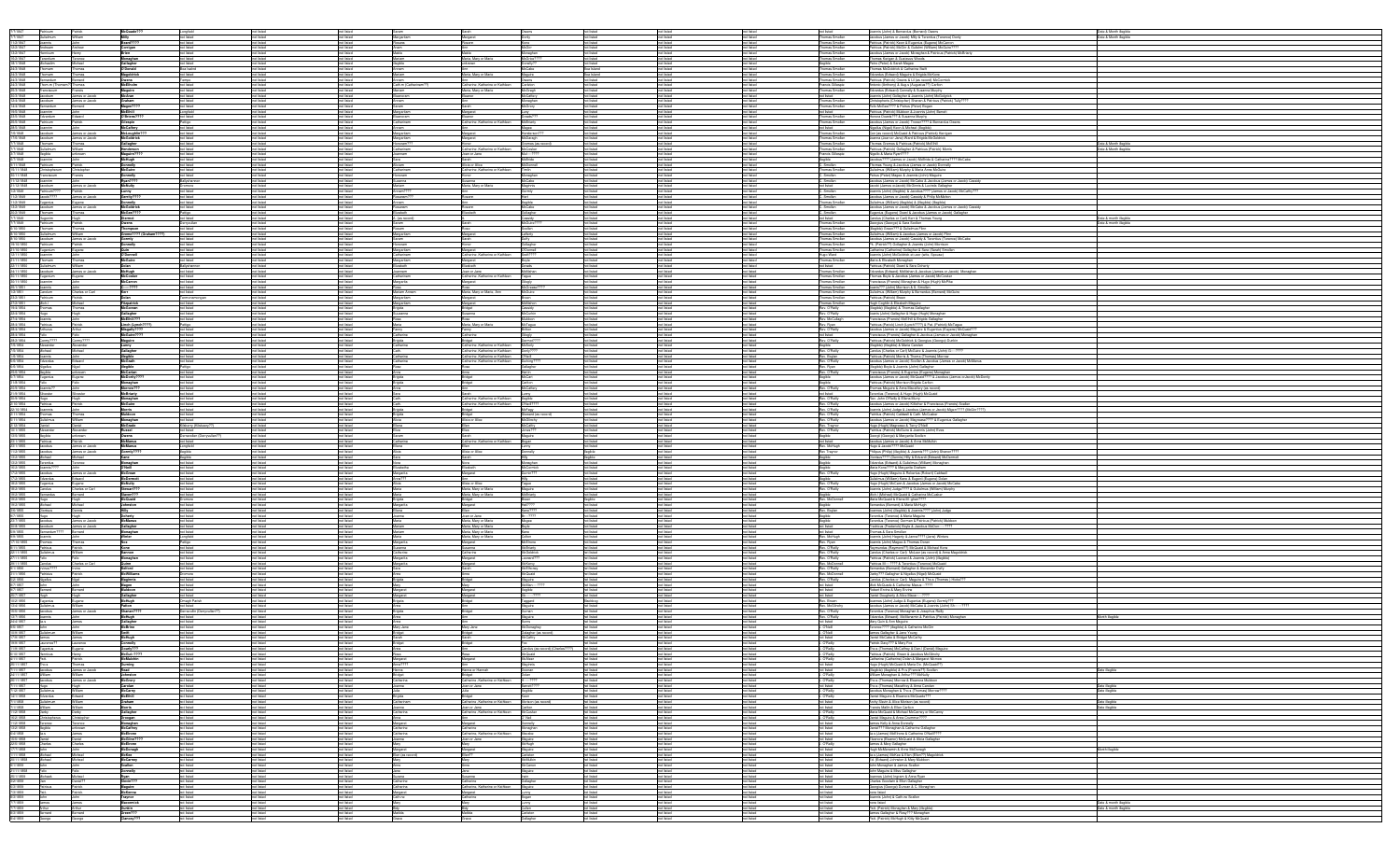| 1/5/1859<br>/?/1859<br>25/10/1859                      | Edvardus                               |                                      | <b>McDonagh</b><br>Kelly<br><u>Aonaghan</u>         | not listed<br>not listed<br>not listed              | not listed<br>not listed<br>not listed                                   | not listed<br>not listed<br>not listed | Catharina                                   | atherine, Katherine or Kathleen                                                                                                                                                                                                                                                                                                                                                                                                                                                                                                                                                                                                                    | dreenlys????<br>McNulty                                            | าot listed<br>าot listed<br><sup>ot listec</sup> | ot listed<br>ot listed<br>t listed                               | not listed<br>hetzil tor                | not listed<br>. O'Reillv<br>. O'Reilly                            | Moris (as record) McMa--???? & Martin McGloghlir<br>Jacobus (James or Jacob) McNulty & Maria McQuaid<br>Jacobus (James or Jacob) Monaghan & Michael Keor                                                                                                                          | Date & month illegible                                                                                                                                                                                                                                                                        |
|--------------------------------------------------------|----------------------------------------|--------------------------------------|-----------------------------------------------------|-----------------------------------------------------|--------------------------------------------------------------------------|----------------------------------------|---------------------------------------------|----------------------------------------------------------------------------------------------------------------------------------------------------------------------------------------------------------------------------------------------------------------------------------------------------------------------------------------------------------------------------------------------------------------------------------------------------------------------------------------------------------------------------------------------------------------------------------------------------------------------------------------------------|--------------------------------------------------------------------|--------------------------------------------------|------------------------------------------------------------------|-----------------------------------------|-------------------------------------------------------------------|-----------------------------------------------------------------------------------------------------------------------------------------------------------------------------------------------------------------------------------------------------------------------------------|-----------------------------------------------------------------------------------------------------------------------------------------------------------------------------------------------------------------------------------------------------------------------------------------------|
| 12/11/1859<br>19/11/1859<br>3/12/1859                  | Petrus<br>Terencia (as record) Terence | irchibald???                         | <u>alogely</u><br>Monaghan                          | not listed<br>not listed<br>not listed              | not listed<br>not listed<br>not listed                                   | not listed<br>not listed<br>not listed | Margarita<br>Susan                          | iaria, Mary or Marie<br>largare                                                                                                                                                                                                                                                                                                                                                                                                                                                                                                                                                                                                                    | Aorason (Morrison????)<br>onnellv<br>mlys???? (Gormly????          | ot listed<br>ot listed<br>ot listed              | ot listed<br>ot listed<br>ot listed                              | not listed<br>not listed<br>not listed  | not listed<br>. Maguire                                           | Gulielmi (William) Graham & Catharina Morason (Morrison????)<br>none listed<br>William Achison & Alicia Morason (Morrison????)                                                                                                                                                    |                                                                                                                                                                                                                                                                                               |
| 14/12/1859<br>7/12/1859                                |                                        |                                      | <b>AcAleer</b><br>AcManamin??                       | <u>not listed</u><br>not listed                     | ot listed<br>not listed                                                  | ot listed<br>not listed                |                                             |                                                                                                                                                                                                                                                                                                                                                                                                                                                                                                                                                                                                                                                    |                                                                    | ot listed                                        | it listed<br>ot listed                                           | not listed                              | . Maguire<br><b>Maguire</b><br>not listed                         | a.s (James) Devine???? & Anne McWade<br>Fra.s???? (Francis) McMenamin & Catharina Eves                                                                                                                                                                                            |                                                                                                                                                                                                                                                                                               |
| $\frac{1}{1/1860}$<br>5/2/1860<br>/?/1860              |                                        |                                      | lcManus<br>Corigan (as record)<br><u>allagher</u>   | not listed<br>not listed<br>not listed              | าot listed<br>ot listed<br>าot listed                                    | not listed<br>ot listed<br>not listed  | Catharina                                   | atherine, Katherine or Kathleen                                                                                                                                                                                                                                                                                                                                                                                                                                                                                                                                                                                                                    | <u>allagher</u><br>onaghan                                         | ot listed<br><sup>ot listec</sup><br>ot listed   | t listed<br>t listed<br>t listed                                 |                                         | Maguire<br><u>Maguire</u><br>dward O'Donahoe                      | :. McMulkin & John Gallagher<br>Ja.s (James) Corigan (as record) & Mary Maguire<br>Terence Monaghan & Anna Monaghan                                                                                                                                                               |                                                                                                                                                                                                                                                                                               |
| 14/2/1860<br>4/3/1860                                  |                                        |                                      |                                                     | not listed<br>not listed                            | not listed<br>hot listed                                                 | not listed<br>not listed               | Francisca                                   |                                                                                                                                                                                                                                                                                                                                                                                                                                                                                                                                                                                                                                                    | 'cNenis or McNerrin????                                            | ot listed<br>ot listed                           | ot listed<br>ot listed                                           | not listed<br>not listed                | not listed<br>O'Reilly                                            | Margarita Morrow & Hugo (Hugh) McQauid<br>ames Gallagher & Mary McHugh                                                                                                                                                                                                            |                                                                                                                                                                                                                                                                                               |
| 9/4/1860<br>3/5/1860<br>16/5/1860                      |                                        |                                      | <b>Aonaghan</b><br>Camble (as record)               | not listed<br>not listed<br>not listed              | not listed<br>not listed<br>not listed                                   | not listed<br>not listed<br>not listed | l. lane<br>Anne                             | Anne                                                                                                                                                                                                                                                                                                                                                                                                                                                                                                                                                                                                                                               | arleton:<br>àallagher<br>Raferty                                   | not listed<br>าot listed<br>าot listed           | ot listed<br>not listed<br>ot listed                             | not listed<br>not listed<br>not listed  | . Maguire<br>. Maguire<br><sup>2</sup> . Maguire                  | Patt. (Patrick) McHugh & Ellen Monaghan<br>John Monaghan & Mary Camble (as record)<br>Patt. (Patrick) McHugh & Morris McManus                                                                                                                                                     |                                                                                                                                                                                                                                                                                               |
| 23/6/1860<br>14/11/1860                                | Ower<br>Joannes                        |                                      | McGrath<br><i><b>AcGlinn</b></i><br>Harren????      | not listed<br>not listed                            | not listed<br>าot listed                                                 | not listed<br>not listed               | Mary Anne                                   | Mary Anne<br>licia or Alice                                                                                                                                                                                                                                                                                                                                                                                                                                                                                                                                                                                                                        | Donnel <sup>'</sup><br>⁄lcElhill                                   | not listed<br>ot listed                          | ot listed<br>ot listed                                           | not listed<br>hot listed                | . Maguire                                                         | James Magrory??? & Mary McCabe<br>/lichael??? McGlinn??? & Joanna Quinn???                                                                                                                                                                                                        |                                                                                                                                                                                                                                                                                               |
| /11/1860<br>30/11/1860<br>?/11/1860                    | Joannis<br>Jacobus                     | ames or Jacoł                        | <u>orrigan</u><br>cGirr222                          | not listed<br>not listed<br>not listed              | not listed<br><u>not listed</u><br>ot listed                             | not listed<br>not listed<br>ot listed  | Elizabetha                                  | laria, Mary or Marie<br>izabetl                                                                                                                                                                                                                                                                                                                                                                                                                                                                                                                                                                                                                    | /lcMaris????<br>'Reilly<br>:Ouaid                                  | าot listed<br>ot listed<br>nt listed             | not listed<br>t listed<br>t listed                               | not listed                              | J. McDonnel<br>าot listed                                         | Petrus (Peter) McCaffery & Maria Tracey<br>Hugo (Hugh) McQuaid & Anna O'Reilly<br>Patricus (Patrick) McGirr??? & Anna McManus                                                                                                                                                     | Date illegible.<br>ate illegible.                                                                                                                                                                                                                                                             |
| 30/11/1860<br><u>17/1/1861</u>                         | Edvardus                               | dward:                               | lcNamaurice??<br>allagher                           | not listed<br>not listed<br>not listed              | not listed<br>not listed<br>ot listed                                    | not listed<br>not listed<br>not listed |                                             | tria, Mary or Marie                                                                                                                                                                                                                                                                                                                                                                                                                                                                                                                                                                                                                                | cDermad???? (McDermott????)                                        | ot listed<br>าot listed<br>ıt lister             | ot listed<br>ot listed<br>ot listed                              | not listed<br>hetzil tor                | McDonnel<br>McDonnel<br>O'Reilly                                  | Carolus (Charles or Carl) McAleer & Ellena Flanigan<br>Gulielmus (William) McGariren???? & Patricus (Patrick) Muldoon<br>Daniel Maguire & Maria McQuaid                                                                                                                           |                                                                                                                                                                                                                                                                                               |
| ?/?/1861<br>24/4/1861<br>3/8/1861                      | Francis                                | rancis                               | <b>AcQuaid</b>                                      | not listed<br>not listed                            | ot listed<br>ot listed                                                   | not listed<br>not listed               | <u> Aargarita</u>                           | <u>largaret</u>                                                                                                                                                                                                                                                                                                                                                                                                                                                                                                                                                                                                                                    |                                                                    | ot listed<br>ot listed                           | ot listed<br>ot listed                                           | hetail ton<br>not listed                | O'Reilly<br>Maguire                                               | Franciscus (Francis) Gallagher & Eleanora Gallagher<br>Jerus???? O'Neil & Mary Blesington                                                                                                                                                                                         | Date & month illegible                                                                                                                                                                                                                                                                        |
| 5/10/1861<br>2/10/1861<br>/11/1861                     | Cha s                                  | harles:                              | McDermoot (as record) (McDermot?not listed<br>…???? | าot listed<br>not listed                            | not listed<br>not listed<br>not listed                                   | not listed<br>not listed<br>not listed |                                             |                                                                                                                                                                                                                                                                                                                                                                                                                                                                                                                                                                                                                                                    | Aacaron<br>àallagher                                               | าot listed<br>ot listed<br>ot listed             | ot listed<br>ot listed<br>ot listed                              | not listed<br>hetzil tor<br>not listed  | . Maguire<br>. Maguire<br>. Maguire                               | William Magavran or McGarran???? & Jane Wamsly<br>Cha.s (Charles) Macaron & Anne Muldoor<br>Ja.s (James) Gallagher & Mary Gallagher                                                                                                                                               |                                                                                                                                                                                                                                                                                               |
| 16/11/1861<br>30/11/1861                               |                                        | James                                | Harren                                              | not listed<br>not listed                            | not listed<br>not listed                                                 | not listed<br>not listed               | Anne                                        |                                                                                                                                                                                                                                                                                                                                                                                                                                                                                                                                                                                                                                                    | <i><b>IcCabe</b></i>                                               | not listed<br>ot listed                          | not listed<br>ot listed                                          | not listed<br>not listed                | <sup>2</sup> . Maguire<br>. Maguire                               | Bridget Owens & Mary Monaghan<br>Dan McCabe & Anne McCAbe                                                                                                                                                                                                                         |                                                                                                                                                                                                                                                                                               |
| 30/11/1861<br>30/11/1861<br>27/2/1862                  |                                        |                                      | <u> Aonaghar</u><br>McNulty<br><u>allagher</u>      | hot listed<br>not listed<br>not listed              | ot listed<br>not listed<br>าot listed                                    | ot listed<br>not listed<br>not listed  |                                             | an or Jane                                                                                                                                                                                                                                                                                                                                                                                                                                                                                                                                                                                                                                         | <u>onaghan</u>                                                     | ot listed<br>ot listed                           | t listed<br>ot listed<br>t listed                                | not listed                              | Maguire<br>. Maguire<br>dward O'Donahoe                           | /lichael Keoan???? & Ja.s (James) Macafry (as record)<br>a.s (James) & Eliz. McWade<br>Joannes (John) McDermott & Neal McCann                                                                                                                                                     |                                                                                                                                                                                                                                                                                               |
| 4/3/1862<br>3/?/1862Daniel                             |                                        |                                      | <b>Ilagher</b>                                      | not listed<br>not listed<br>not listed              | ot listed<br>ot listed<br>not listed                                     | not listed<br>not listed<br>not listed | Catharina                                   | atherine, Katherine or Kathleen                                                                                                                                                                                                                                                                                                                                                                                                                                                                                                                                                                                                                    | onaghan                                                            | <sup>ot listec</sup><br>ot listed<br>not listed  | t listed<br>t listed<br>ot listed                                | not listed                              | ward O'Donahoe<br>dward O'Donahoe                                 | Gulielmus (William) Carleton & Bernardus (Bernard) Kelly<br>Terence Monaghan & Anna Monaghan                                                                                                                                                                                      |                                                                                                                                                                                                                                                                                               |
| 5/5/1862<br>25/5/1862<br>29/5/1868                     | Terentius                              |                                      | McOhee???? (as record)                              | not listed<br>not listed                            | ot listed<br>not listed                                                  | not listed<br>not listed               | argarita                                    | <u>largaret</u>                                                                                                                                                                                                                                                                                                                                                                                                                                                                                                                                                                                                                                    | noobluM                                                            | าot listed<br>not listed                         | ot listed<br>ot listed                                           | not listed<br>not listed                | not listed<br>not listed<br>not listed                            | Patricus (Patrick) Morney???? & Maria Morris<br>Edw.d (Edward) Calge (Calgy??) & Susan Keon<br>Jacobus (James or Jacob) Keon & Brigita Owens                                                                                                                                      |                                                                                                                                                                                                                                                                                               |
| 29/5/1862<br>22/6/1862<br>26/6/1862                    | Michael<br>Henricus<br>Tho s           | Michael<br>nomas                     | McMenamin<br>//deroe???? (McElroe????)              | not listed<br>not listed<br>not listed              | not listed<br>not listed<br>not listed                                   | not listed<br>not listed<br>not listed | ssabella (as record)                        |                                                                                                                                                                                                                                                                                                                                                                                                                                                                                                                                                                                                                                                    | Auldoon.<br>McCabe                                                 | ot listed<br>าot listed<br>not listed            | ot listed<br>ot listed<br>not listed                             | not listed<br>not listed<br>not listed  | not listed<br>not listed<br>not listed                            | Patricus (Patrick) Muldoon & Thomas Morrow<br>Lanty Gormly & Maria Gormly<br>Jacobus (James or Jacob) McCabe & Anna Gallagher                                                                                                                                                     |                                                                                                                                                                                                                                                                                               |
| 2/7/1862<br>2/8/1862                                   | illegible<br>Edw.d                     | nknown<br>dward                      | reran????<br><i><b>I</b></i> IcDonough (as record)  | ot listed<br>not listed                             | าot listed<br>not listed                                                 | not listed<br>not listed               |                                             |                                                                                                                                                                                                                                                                                                                                                                                                                                                                                                                                                                                                                                                    | àraham<br>unnv                                                     | <sup>ot listed</sup><br>าot listed               | t listed<br>not listed                                           | ot listed.<br>not listed                | าot listed<br>not listed                                          | Joanis (John) Smyth & Anna McDonough (as record)<br>Lanty Gormly & Maria Gormly                                                                                                                                                                                                   |                                                                                                                                                                                                                                                                                               |
| 10/11/1862<br>22/11/1862<br>24/11/1862                 | Georgius                               | George                               | <b>Scollen</b><br>McCaffry                          | not listed<br>not listed                            | ot listed<br>ot listed                                                   | not listed<br>ot listed<br>not listed  |                                             | Maria, Mary or Marie                                                                                                                                                                                                                                                                                                                                                                                                                                                                                                                                                                                                                               | aguire<br><u>AcQuaid</u>                                           | ot listed<br>ot listed<br>าot listed             | it listed<br>ot listed                                           |                                         | not listed<br>not listed                                          | Charles Scollen & James Monaghan<br>Edw.d (Edward) Maguire & Briget (as record) Green<br>Wm. (William) Doran???? & Daniel Maguire                                                                                                                                                 |                                                                                                                                                                                                                                                                                               |
| 13/12/1862<br>16/2/1863                                |                                        |                                      | <b>AcCabe</b>                                       | not listed<br>not listed                            | not listed<br>ot listed                                                  | not listed<br>not listed               | Catherine                                   | atherine                                                                                                                                                                                                                                                                                                                                                                                                                                                                                                                                                                                                                                           | 'Donell                                                            | ot listed<br>ot listed                           | ot listed<br>ot listed                                           | not listed<br>hetail ton                | not listed                                                        | Rose Monaghan & James Monaghan<br>Jacobus (James or Jacob) Lunny & Joannis (John) Lunny                                                                                                                                                                                           |                                                                                                                                                                                                                                                                                               |
| 2/10/1863<br>19/11/1863<br>22/11/1863                  |                                        |                                      | Aclerone (McElrone????)<br>lcManus<br>allagher      | not listed<br>not listed<br>not listed              | ot listed<br>ot listed<br>not listed                                     | not listed<br>not listed<br>not listed | Susan???                                    |                                                                                                                                                                                                                                                                                                                                                                                                                                                                                                                                                                                                                                                    |                                                                    | ot listed<br>ot listed<br>ot listed              | ot listed<br>ot listed<br>ot listed                              | not listed<br>not listed<br>not listed  | าot listed<br>not listed<br>not listed                            | Mick (Michael) Keon & Mary McGolric (as record)<br>John Hacket & Pat. (Patrick) Qui<br>William Irvine & Rose Tague                                                                                                                                                                |                                                                                                                                                                                                                                                                                               |
| 2/1864<br>3/2/1864<br>/2/1864                          | 3ulielmus<br>Jacobus                   | James or Jacob                       | nnerv????<br>Aaquire                                | not listed<br>not listed<br>not listed              | not listed<br>not listed<br>not listed                                   | not listed<br>not listed<br>not listed | Maria                                       | atherine<br>iaria, Mary or Marie<br>laria, Mary or Marie                                                                                                                                                                                                                                                                                                                                                                                                                                                                                                                                                                                           | cGolric (as record)<br>anigar<br>McCaffry??                        | t listed<br>nt listed<br>not listed              | t listed<br>ot listed<br>ot listed                               | not listed<br>not listed<br>not listed  | not listed<br>not listed<br>not listed                            | ohn Maguire & Tho.s (Thomas) Connor<br>Eleonora (Eleanor) Meekin???? & Joannis (John) Dunnery????<br>Edvardus Maguire & Anna Do. (Maguire??)                                                                                                                                      |                                                                                                                                                                                                                                                                                               |
| 7/11/1864<br>25/11/1864                                |                                        | เmes or Jacol                        | <b>AcElhoney</b>                                    | not listed<br><u>not listed</u>                     | not listed<br>pt listed                                                  | not listed<br>ot listed                |                                             |                                                                                                                                                                                                                                                                                                                                                                                                                                                                                                                                                                                                                                                    | <i><b>IcManus</b></i><br><u>cCaffrey</u>                           | ot listed                                        | ot listed<br>: listed                                            | not listed                              | . O'Reilly                                                        | Eleanora (Eleanor) Muldoon???? & Joanna McQaid (as record)<br>oannes (John) Gorman & Maria Durning?                                                                                                                                                                               |                                                                                                                                                                                                                                                                                               |
| 25/11/1864<br>16/5/1866<br>27/11/1866                  |                                        | ames or Jacob<br>icholas             |                                                     | not listed<br>not listed<br>not listed              | not listed<br>ot listed<br>ot listed                                     | not listed<br>not listed<br>ot listed  | Catharina<br>Silina????<br><u>Aargarita</u> | atherine, Katherine or Kathleen'                                                                                                                                                                                                                                                                                                                                                                                                                                                                                                                                                                                                                   | VicNeely                                                           | ot listed<br>ot listed<br><sup>t listec</sup>    | ot listed<br>t listed<br>t listed                                | not listed                              | O'Reilly<br>O'Reill <sup>,</sup>                                  | Joanna (Joan or Jane) Sweeney & Brid.a (Brigida) Maguire<br>oannes (John) Rosan???? & Maria Keon<br>??? O'Reilly & Fr.s (Francis) Mona----????                                                                                                                                    |                                                                                                                                                                                                                                                                                               |
| 1/1867<br>1/1867                                       | Jacobus                                | เmes or Jacol<br>ames or Jacob       |                                                     | not listed<br>not listed<br>not listed              | ot listed<br>not listed<br>not listed                                    | not listed<br>not listed<br>not listed | Maria Jana???                               | laria, Mary or Marie, Jane<br>ıria, Mary or Marie                                                                                                                                                                                                                                                                                                                                                                                                                                                                                                                                                                                                  | ------7777<br>Traynor????                                          | ot listed<br>ot listed                           | t listed<br>ot listed                                            | not listed                              | าot listed<br>O'Reilly                                            | oannes (John) H-----???? & Jas. (James) Ha-----????<br>oannes (John) McHugh & Franciscus (Francis) Keon                                                                                                                                                                           |                                                                                                                                                                                                                                                                                               |
| 24/6/1867<br>1/7/1867<br>5/7/1867                      | Jacobus                                | ames or Jacob                        |                                                     | not listed<br>not listed                            | not listed<br>not listed                                                 | not listed<br>not listed               | rancisca<br>Eleanora                        | leanor                                                                                                                                                                                                                                                                                                                                                                                                                                                                                                                                                                                                                                             | cNerrin or McNenis????<br>ackin????<br>liard (as record) (Baird??) | ot listed<br>t listed<br>ot listed               | ot listed<br>ot listed<br>ot listed                              | not listed<br>not listed<br>not listed  | not listed<br>. O'Reilly<br>O'Reilly                              | Margarita Morrow & Hugo McQuaid<br>1] Aargarita Kean??? & (illegible) Lackin???<br>oannes (John) Maguire & Maria King                                                                                                                                                             |                                                                                                                                                                                                                                                                                               |
| 23/7/1867<br>26/7/1867                                 | Gulielmus<br>Patricus                  |                                      | Carleton                                            | not listed<br>not listed<br>not listed              | not listed<br>not listed<br>ot listed                                    | not listed<br>not listed<br>not listed | Cath.na (Catharina??)                       | atherine, Katherine or Kathleen<br>Maria, Mary or Marie                                                                                                                                                                                                                                                                                                                                                                                                                                                                                                                                                                                            | assidy                                                             | ot listed<br>ot listed<br><sup>ot listec</sup>   | ot listed<br>ot listed<br>t listed                               | not listed<br>not listed                | . O'Reilly<br>. O'Reilly<br>O'Reilly                              | oannes (John) Hackett??? & Maria Eves<br>Hugo (Hugh) McQuiad (as record) (McQuaid??) & Fra.s (Francis) Scallen<br>:dvardus (Edward) Monaghan & Joannis (John) Hackett??'                                                                                                          |                                                                                                                                                                                                                                                                                               |
| 14/11/1867<br>7/1/1868<br>26/1/1868                    | =ugenius                               | uqene                                | <u>allagher</u><br><b>AcAleer</b>                   | not listed<br>not listed                            | not listed<br>not listed                                                 | not listed<br>not listed               | <u>Margarita</u><br>sabella                 |                                                                                                                                                                                                                                                                                                                                                                                                                                                                                                                                                                                                                                                    | <u>Aaguire</u>                                                     | ot listed<br>ot listed                           | ot listed<br>t listed                                            | not listed                              | Eugene McGough<br>Eugene McGough                                  | Stephanus (Stephen) Maguire & Patritius (Patrick) Gallagher<br>acobus (James or Jacob) Breen & Patritius (Patrick) Muldoor                                                                                                                                                        |                                                                                                                                                                                                                                                                                               |
| 7/1/1868<br>23/2/1868<br>25/2/1868                     | Patritius                              |                                      |                                                     | not listed<br>not listed<br>not listed              | ot listed<br>not listed<br>not listed                                    | ot listed<br>not listed<br>not listed  | Catharina                                   | ıria, Mary or Marie<br>atherine, Katherine or Kathleen<br>ıria, Mary or Marie                                                                                                                                                                                                                                                                                                                                                                                                                                                                                                                                                                      | <u>àallagher</u>                                                   | ot listed<br>ot listed                           | t listed<br>ot listed<br>ot listed                               | not listed<br>not listed                | Eugene McGough<br>Eugene McGough                                  | oanis (John) Hacket & Jacobus (James or Jacob) Judge<br>Petrus (Peter) Gallagher & Francis Quin<br>Eug. (Eugene??) McDonnell & Francis McLin----????                                                                                                                              |                                                                                                                                                                                                                                                                                               |
| 14/5/1868<br>18/6/1868                                 | Bernardus                              |                                      |                                                     | not listed<br>not listed                            | ot listed<br>ot listed                                                   | not listed<br>not listed               | Catherine<br>Catharina                      | atherine, Katherine or Kathleen                                                                                                                                                                                                                                                                                                                                                                                                                                                                                                                                                                                                                    | cDermot<br><b>McCaffry</b>                                         | ot listed<br>ot listed                           | t listed<br>ot listed                                            | not listed<br>not listed                | ugene McGough<br>ugene McGough                                    | Franciscus (Francis) Scallen & Maria McDermot<br>Thomas Gallagher & Joannes (John) McCaffry                                                                                                                                                                                       |                                                                                                                                                                                                                                                                                               |
| 7/8/1868<br>1/9/1868<br>19/9/1868                      | Joannis<br>Eugenius                    |                                      | <b><i>I</i>cQuaid</b><br>rennan                     | not listed<br>not listed<br>not listed              | not listed<br>not listed<br>not listed                                   | not listed<br>not listed<br>not listed |                                             |                                                                                                                                                                                                                                                                                                                                                                                                                                                                                                                                                                                                                                                    | <u>onaghan</u><br><b>IcGrath</b><br>'Donnell                       | ot listed<br>ot listed<br>ot listed              | t listed<br>ot listed<br>t listed                                | not listed<br>not listed<br>hot listed. | O'Reilly<br>. O'Reilly<br>O'Reilly                                | Maria Monaghan & Joannis (John) Hackett<br>Hugo (Hugh) McQuaid & Eleanora Mee----????<br>Rosa McQuade & Jn.s (Joannis????) (John) Hackit                                                                                                                                          |                                                                                                                                                                                                                                                                                               |
| 2/10/1868<br>/11/1868                                  | Jacobus<br>Roaerus???′                 | James or Jacob                       | <b>Aorrison</b><br>Maguire                          | not listed<br>not listed                            | not listed<br>not listed                                                 | not listed<br>not listed               | Anna<br>Eleanora                            | leanor                                                                                                                                                                                                                                                                                                                                                                                                                                                                                                                                                                                                                                             | <b><i><u>AcCaffry</u></i></b><br>Breen                             | ot listed<br>not listed                          | ot listed<br>ot listed                                           | not listed<br>not listed                | ugene McGough<br>. O'Reilly                                       | Joannis (John) Herrerin??? & Mich.I (Michael) Murphy<br>Jacobus (James or Jacob) McGoldrick & Anna Breen                                                                                                                                                                          |                                                                                                                                                                                                                                                                                               |
| 15/11/1868<br>26/11/1868<br>3/2/1869                   | Patricus                               |                                      | lunkin????<br><u>lonaghan</u><br>McEnulty????       | not listed<br><u>not listed</u><br>not listed       | not listed<br>ot listed<br>ot listed                                     | not listed<br>ot listed<br>not listed  |                                             | laria, Mary or Marie                                                                                                                                                                                                                                                                                                                                                                                                                                                                                                                                                                                                                               | McMullen                                                           | ot listed<br>ot listed                           | ot listed<br>: listed<br>ot listed                               | not listed<br>not listed                | . O'Reilly<br>Eugene McGougl<br>O'Reilly                          | oannis (John) Hacket & Rosa McQuaid<br>Terentius (Terence) McMulkin & Hugo (Hugh) Corey<br>Hugo (Hugh) McDonnell & Francis Scollen                                                                                                                                                |                                                                                                                                                                                                                                                                                               |
| 3/?/1869<br>24/6/1869<br>29/6/1869                     | ranciscus                              | ancis                                | <b>AcCarney</b><br>cCanny                           | not listed<br>not listed<br>Longfield               | pt listed<br>lexandri (Alexander??<br>t listed                           | not listed<br>not listed<br>not listed |                                             | laria, Mary or Mari <mark>e</mark><br>ıria, Mary or Marie                                                                                                                                                                                                                                                                                                                                                                                                                                                                                                                                                                                          | <u>ıllagher</u>                                                    | ot listed<br>ıt listec<br>ot listed              | t listed<br>homa (Thomas)<br>Patritii (Patrick)                  | not listed                              | O'Reilly<br>lichael Carney<br>Michael Carney                      | Eugenius (Eugene) Gallagher & Anna Do. (Gallagher??)<br>Jacobo (James or Jacob) Maguire from Crevenish & Anna Monaghan from Crevenish<br>Terentis (Terence) McQuade from Largy & Ellena Gallagher from Minmore (Meenmore??)                                                       | rooms father listed as from Lissingle & brides father as from Caudy????<br>des father listed as from Seemuldoon (Shemuldoon??)                                                                                                                                                                |
| 8/1869<br>4/8/1869                                     | Jacobus                                | เmes or Jacob<br>ames or Jacob       | <u>vingstone</u>                                    | Dromore<br>not listed                               | Andreas (Andrew)<br>dvardi (Edward)                                      | not listed<br>not listed               |                                             | aria, <ary marie<="" or="" td=""><td>cAloor</td><td>ot listed<br/>ot listed</td><td>homa (Thomas)<br/>Edvardi (Edward)</td><td>not listed<br/>not listed</td><td>Michael Carney<br/>Michael Carney</td><td>acobo (James or Jacob) McQuade from Letteree???? (Lettery????) &amp; Catharina McGennis from Drumhose<br/>oani (John) Heron from Formal (Formil??) &amp; Maria Maguire from Drumwhillen???? (Drumawillan????)</td><td>ooms father listed as from Letteree???? (Lettery????) &amp; brides father listed as from Glenarn<br/>Grooms father listed as from Tubrit (Tubbrid??) &amp; brides father listed as from Carrickoughter</td></ary> | cAloor                                                             | ot listed<br>ot listed                           | homa (Thomas)<br>Edvardi (Edward)                                | not listed<br>not listed                | Michael Carney<br>Michael Carney                                  | acobo (James or Jacob) McQuade from Letteree???? (Lettery????) & Catharina McGennis from Drumhose<br>oani (John) Heron from Formal (Formil??) & Maria Maguire from Drumwhillen???? (Drumawillan????)                                                                              | ooms father listed as from Letteree???? (Lettery????) & brides father listed as from Glenarn<br>Grooms father listed as from Tubrit (Tubbrid??) & brides father listed as from Carrickoughter                                                                                                 |
| 12/8/1869<br>26/8/1869<br>5/9/1869                     | Gulielmus I<br>Joannis<br>Joannes      |                                      | <b>AcCulgan</b><br><b>McCaffrev</b>                 | not listed<br>Whitehill<br>not listed               | oannis (John)<br>าot listed<br>not listed                                | not listed<br>not listed<br>not listed | Margarita<br>Anna                           |                                                                                                                                                                                                                                                                                                                                                                                                                                                                                                                                                                                                                                                    |                                                                    | ot listed<br>ot listed<br>it listed.             | Petri (Peter)<br>ot listed<br>ıot listed                         | not listed<br>not listed<br>not listed  | Michael Carney<br>Michael Carney<br>Michael Carney                | Michael Murphy from Ederney & Brigida Owens from Ederney<br>Joanni (John) Gallagher & Elizabetha Gallagher<br>Hugoni (Hugh) McKervey & Brigida McManus                                                                                                                            | rooms father listed as from Edentycrummin (Edenticromman??) & brides father from Drummony (Drummoney??)                                                                                                                                                                                       |
| 26/9/1869<br>/9/1869                                   | Edvardus                               |                                      | Aagennis<br><u>Rodgers</u>                          | Glenarn<br>not listed                               | าot listed<br>ot listed                                                  | not listed<br>ot listed                | ⁄laria Anna                                 | ıria, Mary or Marie, Ann                                                                                                                                                                                                                                                                                                                                                                                                                                                                                                                                                                                                                           | agolrick                                                           | t listed                                         | t listed<br>listed:                                              | not listed                              | Michael Carney<br>Michael Carney                                  | Patritis (Patrick) Breen & Maria Muldoor<br>Thomas Magolrick & Maria Anna McCabe                                                                                                                                                                                                  |                                                                                                                                                                                                                                                                                               |
| <u>1/11/1869  </u><br><u>7/11/1869 - </u><br>3/12/1869 |                                        | nstantine<br>harles or Ca            | cCusker                                             | not listed<br><u>Dromore</u><br>าot listed          | not listed<br>ot listed<br>pt listed                                     | not listed<br>not listed<br>ot listed  | aria Joanna                                 | aria, Mary or Marie<br>ria, Mary or Marie, Joan or Jane                                                                                                                                                                                                                                                                                                                                                                                                                                                                                                                                                                                            | ullaghe<br>:Quade                                                  | ot listed<br>t listed                            | ot listed<br>t listed<br>t listed                                |                                         | Michael Carney<br>Michael Carney<br>lichael Carney                | Terentius (Terence) McQuade & Margarita McCann<br>Hugoni (Hugh) Gallagher & Brigida Hill<br>Patrick Owens & Margarita Gallaghe                                                                                                                                                    |                                                                                                                                                                                                                                                                                               |
| 15/1/1870<br>23/1/1870<br>14/2/1870                    | Fdvardus<br>Joannis                    |                                      | cManus<br><b>AcElholm</b>                           | not listed<br>not listed<br>Langfield (Longfield??) | Francisci (Francis)<br>ichaelis (Michael<br>Felicis (Felix)              | not listed<br>not listed<br>not listed | eresa Joanna                                | eresa, Joan or Jane<br><u>iria or Mary</u><br>ria or Mary                                                                                                                                                                                                                                                                                                                                                                                                                                                                                                                                                                                          | <b>1cMulcan</b><br><u>naghan</u>                                   | ot listed<br>ot listed                           | Patritii (Patrick)<br>Edvardi (Edward)                           | hetzil tor                              | Michael Carney<br>Michael Carney<br>Michael Carney                | Brigida Owens from Ederney & Maria Anna Morrow from Drumkeen<br>Hugo (Hugh) McQuade from Monavriece (Monavreece??) & Edvardus (Edward) Johnston from Largy<br>Jacobus (James or Jacob) McElholm from Cormicaul???? & Catharina Monaghan from Drumskinny                           | Bride & Grooms father listed as from Roscolbin (Rossculban??)<br>ride & Grooms father listed as from Lack<br>ooms father listed as from Cormicaul???? & Brides father listed as from Drumskini                                                                                                |
| 24/2/1870<br>7/2/1870                                  | Edvardus                               |                                      | Connollv:                                           | าot listed<br>not listed                            | vannis (John)<br>oannis (John)                                           | hot listed<br>not listed               | ;atharina                                   | atherine ,Katherine or Kathleen'<br>usan or Susanna                                                                                                                                                                                                                                                                                                                                                                                                                                                                                                                                                                                                | <i><b>IcAloon</b></i>                                              | ot listed<br>it listec                           | Edvardi (Edward)<br>acobi (James or Jacob)                       | not listed<br>not listed.               | Michael Carney<br>Michael Carney                                  | Philipus (Philip) & Joanna McMahon from Carrickcoutra???? (Carrickoughter????)<br>Patritius (Patrick) Maguire from Largy & Brigida Keon from Canine (Kinine??]                                                                                                                    | coms father listed as from Edentycrummin (Edenticromman??) & Brides father listed as from Carrickcoutre???? (Carrickoughter????<br>ooms father listed as from Largy & Brides father listed as from Nedsherry                                                                                  |
| 28/2/1870<br>6/5/1870<br>22/5/1870                     | osephus<br>Jacobus                     | ames or Jacob                        | McCusker<br><b>AcCarron</b>                         | not listed<br>romore<br>Dromore                     | lugonis (Hugh)<br>Caroli (Charles or Carl)<br>rancisci (Francis)         | not listed<br>not listed<br>not listed |                                             | laria or Mary                                                                                                                                                                                                                                                                                                                                                                                                                                                                                                                                                                                                                                      | McCafrey<br>⁄lcCann_                                               | ot listed<br>ıt listec                           | acobi (James or Jacob)<br>Eugenii (Eugene)                       | not listed<br>not listed                | Michael Carney<br>Michael Carney<br>Michael Carney                | Joannis (John) McQuade from Lettergesh (Lettergash??) & Susanna Lunny from Drumbristan<br>Thomas Corrigan from Doocrock & Maria Donnelly from Nedsherry<br>Teague Breen from Glenarn & Maria McCann from Raw                                                                      | Grooms father listed as from Carnalia (Carnalea????) & Brides father listed as from Feartha???? (Fartagh????)<br>ooms father listed as from Doocrock & Brides father listed as from Seemuldoon (Sheemuldoon??)<br>ooms father listed as from Glenarn & Brides father listed as from Lurganboy |
| 25/5/1870<br>23/6/1870                                 | Miletius<br>Patritiu                   | Miles????<br>'atrick                 | McElholm<br><b>AcElholm</b>                         | not listed<br>Longfield                             | nomas<br>Caroli (Charles or Carl)                                        | not listed<br>not listed               | Maria Anna<br>Rosanna                       | Maria or Mary, Ann<br>losann or Rosanne                                                                                                                                                                                                                                                                                                                                                                                                                                                                                                                                                                                                            | lanee                                                              | ot listed<br>t listec                            | Gulielmi (William)<br>Ioannis (John)                             | not listed<br>not listed                | Michael Carney<br><b>Michael Carney</b>                           | Bernardus Monaghan from Gussidy (Gushedy??) & Anna Joanna O'Reilly from Ederney<br>Patritius (Patrick) Beard from Dromore & Sara Beard from Dromore                                                                                                                               | rooms father listed as from Drum------???? & Brides father listed as from Drumskinny<br>ooms father listed as from Carricklee???? & Brides father listed as from Dromore                                                                                                                      |
| 0/9/1870<br>9/19/1970<br>26/12/1870                    | acobus                                 | James or Jacoł<br>nomas              | agolrick                                            | ot listed<br>not listed<br>not listed               | 'atritii (Patrick)<br>Caroli (Charles or Carl)<br>acobi (James or Jacob) | not listed<br>าot listed               | ilizabetha:<br>ilizabetha                   | lizabeth<br>izabet                                                                                                                                                                                                                                                                                                                                                                                                                                                                                                                                                                                                                                 | <u>allagher</u><br><b>lcCann</b><br><u>allagher</u>                | ot listed<br>ot listed                           | <u>cobi (James or Jacob)</u><br>Caroli (Charles or Carl)         |                                         | <u> Michael Carney</u><br>Michael Carney<br>Michael Carney        | (Kilsmullan?) Gallagher from Ederney & Margarita Gallagher from Killsmollen (Kilsmullan??)<br>Edvardus (Edwrad) McElkill from Meenbeg???? & Margarita Breen from Stranadarriff<br>Brigida Owens from Ederney & Catharina McQuade from Monavrice (Monavreece)                      | oms tather listed as trom Largy & Brides father listed as fom Killsmollen (Kilsmullan??)<br>rooms father listed as from Drumsaunas (Drumsawna??) & Brides father listed as from Lurganboy<br>ride & Grooms father listed as from Rotten mountair                                              |
| 12/1/1871<br>3/1/1871<br>26/1/1871                     |                                        | เmes or Jacol                        | <u>onaghan</u><br>erson                             | not listed<br>not listed<br><u>Templecarn</u>       | icobi (James or Jacoł<br>llielmi (William)<br>cobi (James or Jacoł       | ot listed<br>hot listed<br>not listed  |                                             | aria or Mary                                                                                                                                                                                                                                                                                                                                                                                                                                                                                                                                                                                                                                       | lurray (as listed)                                                 | it listec<br>ıt listec                           | cobi (James or Jacob) McLaughlin (as listed)<br>tephani (Stephen |                                         | lichael Carney<br>Michael Carney<br>Michael Carney                | Dionisius (Dennis) McHugh from Drumskinny & Margarita McHugh from Drumskinny<br>'homas McAran from Muckross (Muckros??) & Catharina Monaghan from Bannagh<br>homas Durnan from Dromore &Catharina Durnan from Movran (as record) (Movarran??)                                     | rooms father listed as from Montagh (Montiaghroe????) & Brides father listed as from Curraghcroghery (Carrickcroghery???<br>ride & Grooms father listed as from Portanode (Portinode??)<br>rooms father listed as from Croagh & Brides father listed as from Dromore                          |
| 2/2/1871<br>8/2/1871                                   | osephus<br>acobus                      | เmes or Jacob                        | cDease<br><u>onaghan</u>                            | not listed<br>Whitehill                             | lielmi (William)<br>ristopheri (Christophe                               | not listed<br>not listed               | atharina:                                   | atherine ,Katherine or Kathleen<br>laria or Mary                                                                                                                                                                                                                                                                                                                                                                                                                                                                                                                                                                                                   |                                                                    | ot listed<br>ot listed                           | Bernardi (Bernard)<br>Patritii (Patrick)                         | not listed<br>not listed                | Michael Carney<br>Michael Carney                                  | oannes (John) Timlin from Aughahanna (Aghahannagh??) & Margarita McDease from Kilmore<br>oannes (John) McMullen from Kilsmollen (Kilsmullan??) & Maria Monaghan from Ardor                                                                                                        | Grooms father listed as from Kilmore & Brides father listed as from Aughahanna (Aghahannagh??)<br>(Edenticromman?) irror as from Ardore & Brides father listed as from Edenthcrummin (Edenticromman?                                                                                          |
| 15/2/1871<br>16/2/1871<br>21/2/1871                    | Petrus<br>Patritius<br>Patritiu        | Patrick                              | McCafrev                                            | ermonamongan<br>Kilskeery<br>not listed             | lichaelis (Michael)<br>oannis (John)<br>Jacobi (James or Jacob)          | not listed<br>not listed<br>not listed | Margarita<br>Elizabetha                     | Vlaria or Mary<br>largaret<br>Elizabeth                                                                                                                                                                                                                                                                                                                                                                                                                                                                                                                                                                                                            | weeney<br>McKervey                                                 | ot listed<br>ot listed<br>ot listed              | Eugenii (Eugene)<br>Patritii (Patrick)<br>Hugonis (Hugh)         | not listed<br>not listed<br>not listed  | Michael Carney<br>Michael Carney<br><b>Michael Carney</b>         | Patritius (Patrick) McKervey from Drumgowna & Brigida Owens from Ederney<br>Franciscus (Francis) Teague from Tullymagough & Catharina Brien from Glenarn<br>oannes (John) Dogherty from Formal (Formil??) & Catharina Dogherty from Formal (Formil??)                             | irooms father listed as from Scrahy (Scraghy??) & Brides father listed as from Teeveny (Tievaveeny or Tievenny????)<br>rooms father listed as from Canine (Kinine??) & Brides father listed as from Stranadarriff<br>Bride & Grooms father listed as from Drumgowna                           |
| 4/5/1871<br>22/5/1871                                  | acobu                                  | ames or Jacob                        | <b>/cManus</b>                                      | Petigo (Pettigoe??<br>Jromore                       | listed<br>Joannis (John)                                                 | าot listed<br>not listed               | <sup>3</sup> rigida                         | licia or Alice<br><u>Bridget</u>                                                                                                                                                                                                                                                                                                                                                                                                                                                                                                                                                                                                                   | connolly (as listed)                                               | t listed<br>ot listed                            | Ioannis (John)<br>lacobi (James or Jacob) Fox (as listed)        |                                         | <i>A</i> ichael Carney<br>Michael Carney                          | oannes (John) Muldoon from Kilmore & Joanna Muldoon from Kilmore<br>(Monavie (Edward) McLaughlin from Glengeen & Hugo (Hugh) McQuade from Monavrice (Monavreece??)                                                                                                                | rooms father not listed & no location given for him. Brides father listed as from Kilmore<br>rooms father listed as from Glengeen & Brides father listed as from Clonee                                                                                                                       |
| 7/6/1871<br>24/7/1871<br>7/7/1871                      |                                        |                                      | <u>onaghan</u><br><u>Feague</u>                     | Petigo (Pettigoe??<br>ot listec<br>not listed       | Bernardi (Bernard)<br>tephani (Stephen)<br>Hugonis (Hugh)                | not listed<br>ot listed<br>not listed  |                                             | oan or Jane                                                                                                                                                                                                                                                                                                                                                                                                                                                                                                                                                                                                                                        | unaga                                                              | it listec<br>ot listed                           | iulielmi (William)<br>ieraldi (Gerald)<br>Gulielmi (William)     | not listed                              | Michael Carney<br>lichael Carney<br>Michael Carney                | homas Magee from Drumskinny & Maria McTeague from Dromore<br>Michael Magrath from Glenvannon (Glenvannan) & Gulielmus (William) Durnian from Dromore<br>Franciscus (Francis) McNally from Ederney & Brigida Owens from Edreney                                                    | ooms father listed as from Derahulla (Derryhawlagh????) & Brides father listed as from Innisclin (Inisclin??)<br>ride & Grooms father listed as from Dromore<br>3 arooms father listed as from Mullenmeen (Mullanmeen??) & Brides father listed as from Drumhoney                             |
| 12/8/1871<br>21/9/1871<br>2/10/1871                    | Arthuru<br><u>nagngo</u>               | ames or Jacob                        |                                                     | monamongan<br>onavrice (Monavreece??)               | Eugenii (Eugene)<br>Ferentii (Terrence)<br>Edvardi (Edward)              | not listed<br>hot listed<br>not listed | :atherine<br>Catharina                      | laria or Mary<br>atherine ,Katherine or Kathleen                                                                                                                                                                                                                                                                                                                                                                                                                                                                                                                                                                                                   |                                                                    | ot listed<br>ıt lister<br>ot listed              | pannis (John)<br>Patritii (Patrick)<br>Ferentii (Terrence)       | not listed<br>not listed<br>not listed  | Michael Carney<br>. McNally<br>Michael Carney                     | Patritius (Patrick) McRory from Ardaver & Edvardus Noble from Dromore<br>hhannes (John) Hacket from Monavrice (Monavreece??) & Elizabetha McQuaid (location not listed)<br>oannes (John) Maguire from Ederney & Elizabetha Maguire from Ederne                                    | Grooms father listed as from Aghalunny & Brides father listed as from Dromore<br>3ride & Grooms father listed as from Monavrice (Monavreece??<br>Bride & Grooms father listed as from Ederney                                                                                                 |
| 7/10/1871<br>22/11/1871                                | Thoma                                  |                                      | ianagan                                             | Petigoe (Pettigoe)                                  | acobi (James or Jacob<br>t listed                                        | not listed<br>not listed               |                                             | Vlaria or Mary                                                                                                                                                                                                                                                                                                                                                                                                                                                                                                                                                                                                                                     | McAneney                                                           | it listec<br>าot listed                          | Jlielmi (William)<br>t listed                                    | not listed<br>not listed                | Michael Carney<br>O'Reilly                                        | Terentius (Terrence) Donnelly from Ederney & Catharina Beatty from Tullynaguigy (Tullanaguiggy??<br>Jacobus (James or Jacob) McDonagh (Location not listed) & Georgius (George) Dunken from Ederney                                                                               | ? <rooms &="" (tullanaguiggy?<br="" as="" brides="" father="" from="" listed="" relagh="" tullynaguigy="">rooms father listed as from Ballymaghan &amp; Brides father listed as from Clonaweel</rooms>                                                                                        |
| 24/11/1871<br>2/12/1871<br>/1/1872                     | Patritius<br>Eugenius                  | uqene:                               | onaghan<br>Doonan                                   | าot listed<br>Petigo (Pettigoe)<br>not listed       | Michaelis (Michael<br>Joannis (John)<br>Eugenii (Eugene)                 | not listed<br>not listed<br>not listed | :lizabetha<br>Brigida                       | lizabeth<br>Bridaet                                                                                                                                                                                                                                                                                                                                                                                                                                                                                                                                                                                                                                | cManus<br>Morrow????<br>Maguire                                    | it listec<br>ot listed<br>าot listed             | Patritii (Patrick)<br>Ioannis (John)                             | not listed<br>not listed<br>not listed  | Michael Carney<br>Michael Carney<br>Michael Carney                | Georgius (George) Duncan from Ederney & Joannis Herrison???? From Ederney &<br>Franciscus (Francis) Dowd from Tamlaght & Maria Calgy from Crillen (Crillan??)<br>Jacobus (James or Jacob) Maguire from Ederney & Catharina Muldoon from Ederney                                   | ooms father listed as from Bannagh & Brides father listed as from Aughinver (Aghinver<br>rooms father listed as from Tamlaght & Brides father listed as from Carrickoughter<br>rooms father listed as from Roscolbin (Rosscolban??) & Brides father listed as from Ederen                     |
| 10/1/1872<br>16/1/1872                                 |                                        |                                      |                                                     | not listed<br><u>ot listed</u><br>Dromore           | Patritii (Patrick)<br>Eugenii (Eugene)                                   | not listed<br>not listed               |                                             | laria or Mary<br><u>ia or Mary</u><br>usan or Susanna                                                                                                                                                                                                                                                                                                                                                                                                                                                                                                                                                                                              | urnian                                                             | ot listed<br>ot listed                           |                                                                  | not listed                              | Michael Carney<br><u> Michael Carney</u><br>Michael Carney        | Jacobus (James or Jacob) Lunny from Killyarry (Killygarry??) & Joannes (John) Morris from Monavrice (Monavreece?'<br>iicardus (Richard) Gallagher from Kilsmallen (Kilsmullan??) & Catherina Morris from Croneer                                                                  | ooms father listed as from Monavrice (Monavreece??) & Brides father listed as from Derry Be<br>oms father listed as from Croneen & Brides father listed as from Derryvone (Derryveone?"                                                                                                       |
| 16/1/1872<br>2/1872<br>8/2/1872                        | l homas                                | odrick or Roderick                   |                                                     | าot listed<br>าot listed                            | Eugenii (Eugene)<br>hristopheri (Christophe                              | าot listed<br>าot listed               | iusnna (as record) (Susanna??)              | therine ,Katherine or Kathleen<br>a or Mary                                                                                                                                                                                                                                                                                                                                                                                                                                                                                                                                                                                                        |                                                                    | it listec                                        | chaelis (Michael)<br>dvardi (Edward)                             |                                         | Michael Carney<br>lichael Carney                                  | oannes (John) Slevin from Tummery & Sara Breen from Glenarr<br>acobus (James or Jacob) & Maria Keon from Drumhorick???? (Drumchorick or Drumhorrik????)<br>Hugo (Hugh) McPeak from Largy & Catharina McPeak from Larg                                                             | rooms father listed as from Tummery & Brides father listed as from Glenarr<br>ride & Grooms fatherlisted as from Drumhorick???? (Drumchorick or Drumhorrik????<br>rooms father listed as from Colaghty (Coolaghty??) & Brides father listed as from Glenarn                                   |
| 2/2/1872<br><u>12/2/1872 - </u><br>1/4/1872            | Thomas                                 | James or Jacob                       | McCabe                                              | not listed<br>not listed                            | chaelis (Michael)<br>Joannis (John)<br>rancisci (Francis)                | not listed<br>not listed               | Maria Anna                                  | san or Susanna<br>laria or Mary<br>aria or Mary, Ann                                                                                                                                                                                                                                                                                                                                                                                                                                                                                                                                                                                               | <u>i</u> onaghan<br>ırnside                                        | ot listed                                        | ernardi (Bernard<br>lacobi (James or Jacob)<br>Roberti (Robert)  | not listed                              | Michael Carney<br><b>Michael Carney</b><br>. Gallagher            | (Aghagaffert??) Jacob) Teague from Knocknahorn & Maria Morris from Aughagaffart (Aghagaffert??)<br>Jacobus (James or Jacob) Monaghan from Bannagh Beg & Catharina Magolrick from Aughahanna (Aghahannagh??]<br>Joseph Gilday from Ardshankill & Maria Thompson from Drumnagenahan | oms father listed as from Tummery & Brides father listed as from Raw<br>Grooms father listed as from Curraghmore & Brides father listed as from Gorterchar (Gortacar or Gortacharn????<br>Bride & Grooms father listed as from Ardshankill                                                    |
| 24/4/1872<br>12/5/1872                                 | Thomas<br>Thomas                       | homas<br>Thomas                      | Spence (as record)                                  | not listed<br>not listed                            | (illegible) Kerrigan (as record)<br>Fhadei (Thaddeus)                    | not listed<br>not listed               | Catharina                                   | usan or Susanna<br>atherine ,Katherine or Kathleen                                                                                                                                                                                                                                                                                                                                                                                                                                                                                                                                                                                                 | Treanor                                                            | ot listed<br>ot listed                           | Patritii (Patrick)<br>Thoma (Thomas)                             | not listed<br>not listed                | <b>Michael Carney</b><br>Michael Carney                           | Joannes (Joan) Keon from Edentycrummin (Edenticormman??) & Anna Maguire from Mullaghmore<br>Georgius (George) Duncan from Ederney & Elleonora Kelly from Cahore                                                                                                                   | Grooms father listed as from Tullyhommon & Brides father listed as from Edentycrummin (Edenticromman??)<br>Grooms father listed as from Glenarn & Brides father listed as from Ederney                                                                                                        |
| 15/5/1872<br>18/5/1872<br>19/5/1872                    | Gulielmus<br>Franciscus<br>Jacobus     | William<br>Francis<br>James or Jacob | <b>Collins</b>                                      | not listed<br>not listed<br>าot listed              | Jacobi (James or Jacob)<br>Henricii (Henry)<br>Patritii (Patrick)        | not listed<br>not listed<br>not listed | Joanna<br>Catharina                         | oan or Jane<br>atherine , Katherine or Kathleen<br>laria or Mary                                                                                                                                                                                                                                                                                                                                                                                                                                                                                                                                                                                   | Cadden<br>cCafrev                                                  | าot listed<br>ot listed<br>t listed              | Gulielmi (William)<br>Gulielmi (William)<br>Joannis (John)       | not listed<br>not listed<br>not listed  | Michael Carney<br><b>Michael Carney</b><br><i>A</i> ichael Carney | Catharina McHugh from Oughill (Oghill??) & Brigida Owens from Ederney<br>Patritius (Patrick) O'Neil from Largy & Catharina McGirr from Glenarn<br>Joannis (John) Lunny from Feartha (Fartagh????) & Susanna Lunny from Feartha (Fartagh????)                                      | Bride & Grooms father listed as from Kesh<br>Bride & Grooms father listed as from Largy<br>3rooms father listed as from Killyarry???? (Killygarry????) & Brides father listed as from Drumgowna                                                                                               |
| 11/7/1872<br>12/8/1872                                 | Michael<br>Jacobus                     | lichael<br>James or Jacob            | McAroe                                              | Langfield (Longfield??)<br>not listed               | Thomas<br><u>homas</u>                                                   | not listed<br>not listed               | Rosa Anna<br>Helenora (as record)           | Rose Ann                                                                                                                                                                                                                                                                                                                                                                                                                                                                                                                                                                                                                                           | 1agrath                                                            | ot listed<br>ot listed                           | Joannis (John)<br>Patritii (Patrick)                             | not listed<br>not listed                | Michael Carney<br>Michael Carney                                  | Daniel McAnena from Drumquin & Susanna Falnagan from Dromore<br>Joannes (John) Maguire from Ederney & Maria McElhill from Doocrock                                                                                                                                                | Grooms father listed as from Segully & Brides father listed as from Glenvannon (Glenvannan??)<br>Grooms father listed as from Ahakilmartin???? (Aghakinmart??) & Brides father listed as from Doocrock                                                                                        |
| 3/9/1872<br>12/10/1872<br>2/11/1872                    | Joannis<br>Gulielmus                   |                                      | Cassidv<br><u>Aagovern</u><br><u>McNulty</u>        | not listed<br>not listed<br>Dromore                 | Patritii (Patrick)<br>Francisci (Francis)<br>Terentii (Terrence)         | ot listed<br>not listed<br>not listed  | izabetha<br>iizabetha:<br>⁄laria Joanna     | izaheth<br>izabeth<br>Maria or Mary, Joan or Jane                                                                                                                                                                                                                                                                                                                                                                                                                                                                                                                                                                                                  | 1agennis                                                           | าot listed<br>not listed                         | Andreas (Andrew)<br>lacobi (James or Jacob)<br>Thoma (Thomas)    | not listed<br>not listed                | <i>A</i> ichael Carney<br>Michael Carney<br>Michael Carney        | Revd.us (Reverendus??) J. Gallagher from Ederney & Brigida Gallagher from Nedsherry<br>Jacobus (James or Jacob) Maguire from Ederney & Maria McHugh from Blackbog<br>Jacobus (James or Jacob) Livingstone from Leteree???? & Maria Gormley from Glenarn                           | 3rooms father listed as from Aughagaffert (Aghagaffert??) & Brides father listed as from Seemuldoon (Sheemuldoon??)<br>Iride & Grooms father listed as from Ederney<br>Grooms father listed as from Letteree???? & Brides father listed as from Glenarn                                       |
| 22/11/1872                                             |                                        |                                      |                                                     | not listed                                          | David                                                                    | not listed                             |                                             |                                                                                                                                                                                                                                                                                                                                                                                                                                                                                                                                                                                                                                                    |                                                                    | ot listed                                        | Geraldi (Gerald)                                                 | not listed                              | Michael Carney                                                    | Michael Magrath from Glenvannon (Glenvannan) & Brigida Beard from Dromore                                                                                                                                                                                                         | Bride & Grooms father listed as from Dromore                                                                                                                                                                                                                                                  |

|                                                                                                                                                                  | Date & month illegible                                                                                                                                                                                                                                                                                                                                                                                                                                                                                                                                                                                                                                   |
|------------------------------------------------------------------------------------------------------------------------------------------------------------------|----------------------------------------------------------------------------------------------------------------------------------------------------------------------------------------------------------------------------------------------------------------------------------------------------------------------------------------------------------------------------------------------------------------------------------------------------------------------------------------------------------------------------------------------------------------------------------------------------------------------------------------------------------|
|                                                                                                                                                                  |                                                                                                                                                                                                                                                                                                                                                                                                                                                                                                                                                                                                                                                          |
|                                                                                                                                                                  |                                                                                                                                                                                                                                                                                                                                                                                                                                                                                                                                                                                                                                                          |
|                                                                                                                                                                  |                                                                                                                                                                                                                                                                                                                                                                                                                                                                                                                                                                                                                                                          |
|                                                                                                                                                                  | Date illegible.<br>Date illegible.<br>Date & month illegible                                                                                                                                                                                                                                                                                                                                                                                                                                                                                                                                                                                             |
|                                                                                                                                                                  |                                                                                                                                                                                                                                                                                                                                                                                                                                                                                                                                                                                                                                                          |
|                                                                                                                                                                  |                                                                                                                                                                                                                                                                                                                                                                                                                                                                                                                                                                                                                                                          |
|                                                                                                                                                                  |                                                                                                                                                                                                                                                                                                                                                                                                                                                                                                                                                                                                                                                          |
|                                                                                                                                                                  |                                                                                                                                                                                                                                                                                                                                                                                                                                                                                                                                                                                                                                                          |
|                                                                                                                                                                  |                                                                                                                                                                                                                                                                                                                                                                                                                                                                                                                                                                                                                                                          |
|                                                                                                                                                                  |                                                                                                                                                                                                                                                                                                                                                                                                                                                                                                                                                                                                                                                          |
| allen                                                                                                                                                            |                                                                                                                                                                                                                                                                                                                                                                                                                                                                                                                                                                                                                                                          |
|                                                                                                                                                                  |                                                                                                                                                                                                                                                                                                                                                                                                                                                                                                                                                                                                                                                          |
|                                                                                                                                                                  |                                                                                                                                                                                                                                                                                                                                                                                                                                                                                                                                                                                                                                                          |
|                                                                                                                                                                  |                                                                                                                                                                                                                                                                                                                                                                                                                                                                                                                                                                                                                                                          |
| n from Crevenish<br>nmore (Meenmore??)<br>) & Catharina McGennis from Drumhose<br>umwhillen???? (Drumawillan????)                                                | Grooms father listed as from Lissingle & brides father as from Caudy????<br>Brides father listed as from Seemuldoon (Shemuldoon??)<br>Grooms father listed as from Letteree???? (Lettery????) & brides father listed as from Glenarn<br>Grooms father listed as from Tubrit (Tubbrid??) & brides father listed as from Carrickoughter<br>Grooms father listed as from Edentycrummin (Edenticromman??) & brides father from Drummony (Drummoney??)                                                                                                                                                                                                        |
|                                                                                                                                                                  | Bride & Grooms father listed as from Roscolbin (Rossculban??)                                                                                                                                                                                                                                                                                                                                                                                                                                                                                                                                                                                            |
| us (Edward) Johnston from Largy<br>na Monaghan from Drumskinny                                                                                                   | Bride & Grooms father listed as from Lack<br>Grooms father listed as from Cormicaul???? & Brides father listed as from Drumskinny                                                                                                                                                                                                                                                                                                                                                                                                                                                                                                                        |
| coughter????)<br>(inine??)<br>Lunny from Drumbristan<br><b>Reilly from Ederney</b>                                                                               | Grooms father listed as from Edentycrummin (Edenticromman??) & Brides father listed as from Carrickcoutre???? (Carrickoughter????)<br>Grooms father listed as from Largy & Brides father listed as from Nedsherry<br>Grooms father listed as from Carnalia (Carnalea????) & Brides father listed as from Feartha???? (Fartagh????)<br>Grooms father listed as from Doocrock & Brides father listed as from Seemuldoon (Sheemuldoon??)<br>Grooms father listed as from Glenarn & Brides father listed as from Lurganboy<br>Grooms father listed as from Drum------???? & Brides father listed as from Drumskinny                                          |
| (illsmollen (Kilsmullan??)<br>om Stranadarriff<br>(Monavreece)<br>om Drumskinny<br>from Bannagh<br>record) (Movarran??)                                          | Grooms father listed as from Carricklee???? & Brides father listed as from Dromore<br>Grooms father listed as from Largy & Brides father listed as fom Killsmollen (Kilsmullan??)<br>Grooms father listed as from Drumsaunas (Drumsawna??) & Brides father listed as from Lurganboy<br>Bride & Grooms father listed as from Rotten mountain<br>Grooms father listed as from Montagh (Montiaghroe????) & Brides father listed as from Curraghcroghery (Carrickcroghery????)<br>Bride & Grooms father listed as from Portanode (Portinode??)<br>Grooms father listed as from Croagh & Brides father listed as from Dromore                                 |
| rita McDease from Kilmore<br>naghan from Ardore<br>Ederney<br>rom Glenarn<br>erty from Formal (Formil??)<br>re<br>uade from Monavrice (Monavreece??)             | Grooms father listed as from Kilmore & Brides father listed as from Aughahanna (Aghahannagh??)<br>Grooms father listed as from Ardore & Brides father listed as from Edenthcrummin (Edenticromman?)<br>Grooms father listed as from Scrahy (Scraghy??) & Brides father listed as from Teeveny (Tievaveeny or Tievenny????)<br>Grooms father listed as from Canine (Kinine??) & Brides father listed as from Stranadarriff<br>Bride & Grooms father listed as from Drumgowna<br>Grooms father not listed & no location given for him. Brides father listed as from Kilmore<br>Grooms father listed as from Glengeen & Brides father listed as from Clonee |
| m) Durnian from Dromore<br>dreney<br>nore<br>ha McQuaid (location not listed)<br>lerney<br>Tullynaguigy (Tullanaguiggy??)                                        | Grooms father listed as from Derahulla (Derryhawlagh????) & Brides father listed as from Innisclin (Inisclin??)<br>Bride & Grooms father listed as from Dromore<br>Grooms father listed as from Mullenmeen (Mullanmeen??) & Brides father listed as from Drumhoney<br>Grooms father listed as from Aghalunny & Brides father listed as from Dromore<br>Bride & Grooms father listed as from Monavrice (Monavreece??)<br>Bride & Grooms father listed as from Ederney<br>Grooms father listed as from Relagh & Brides father listed as from Tullynaguigy (Tullanaguiggy??)                                                                                |
| us (George) Dunken from Ederney<br>om Ederney<br>(Crillan??) ו<br>on from Ederney<br>nes (John) Morris from Monavrice (Monavreece??)<br>rina Morris from Croneen | Grooms father listed as from Ballymaghan & Brides father listed as from Clonaweel<br>Grooms father listed as from Bannagh & Brides father listed as from Aughinver (Aghinver)<br>Grooms father listed as from Tamlaght & Brides father listed as from Carrickoughter<br>Grooms father listed as from Roscolbin (Rosscolban??) & Brides father listed as from Edereny<br>Grooms father listed as from Monavrice (Monavreece??) & Brides father listed as from Derry Beg<br>Grooms father listed as from Croneen & Brides father listed as from Derryvone (Derryveone??)<br>Grooms father listed as from Tummery & Brides father listed as from Glenarn    |
| mchorick or Drumhorrik????)                                                                                                                                      | Bride & Grooms fatherlisted as from Drumhorick???? (Drumchorick or Drumhorrik????)<br>Grooms father listed as from Colaghty (Coolaghty??) & Brides father listed as from Glenarn                                                                                                                                                                                                                                                                                                                                                                                                                                                                         |
| s from Aughagaffart (Aghagaffert??)<br>a Magolrick from Aughahanna (Aghahannagh??)<br>ahan<br>ina Maguire from Mullaghmore<br>ore<br>erney                       | Grooms father listed as from Tummery & Brides father listed as from Raw<br>Grooms father listed as from Curraghmore & Brides father listed as from Gorterchar (Gortacar or Gortacharn????)<br>Bride & Grooms father listed as from Ardshankill<br>Grooms father listed as from Tullyhommon & Brides father listed as from Edentycrummin (Edenticromman??)<br>Grooms father listed as from Glenarn & Brides father listed as from Ederney<br>Bride & Grooms father listed as from Kesh<br>Bride & Grooms father listed as from Largy                                                                                                                      |
| from Feartha (Fartagh????)<br>ck<br>ther from Nedsherry<br>rom Blackbog<br>ormley from Glenarn<br>m Dromore                                                      | Grooms father listed as from Killyarry???? (Killygarry????) & Brides father listed as from Drumgowna<br>Grooms father listed as from Segully & Brides father listed as from Glenvannon (Glenvannan??)<br>Grooms father listed as from Ahakilmartin???? (Aghakinmart??) & Brides father listed as from Doocrock<br>Grooms father listed as from Aughagaffert (Aghagaffert??) & Brides father listed as from Seemuldoon (Sheemuldoon??)<br>Bride & Grooms father listed as from Ederney<br>Grooms father listed as from Letteree???? & Brides father listed as from Glenarn<br>Bride & Grooms father listed as from Dromore                                |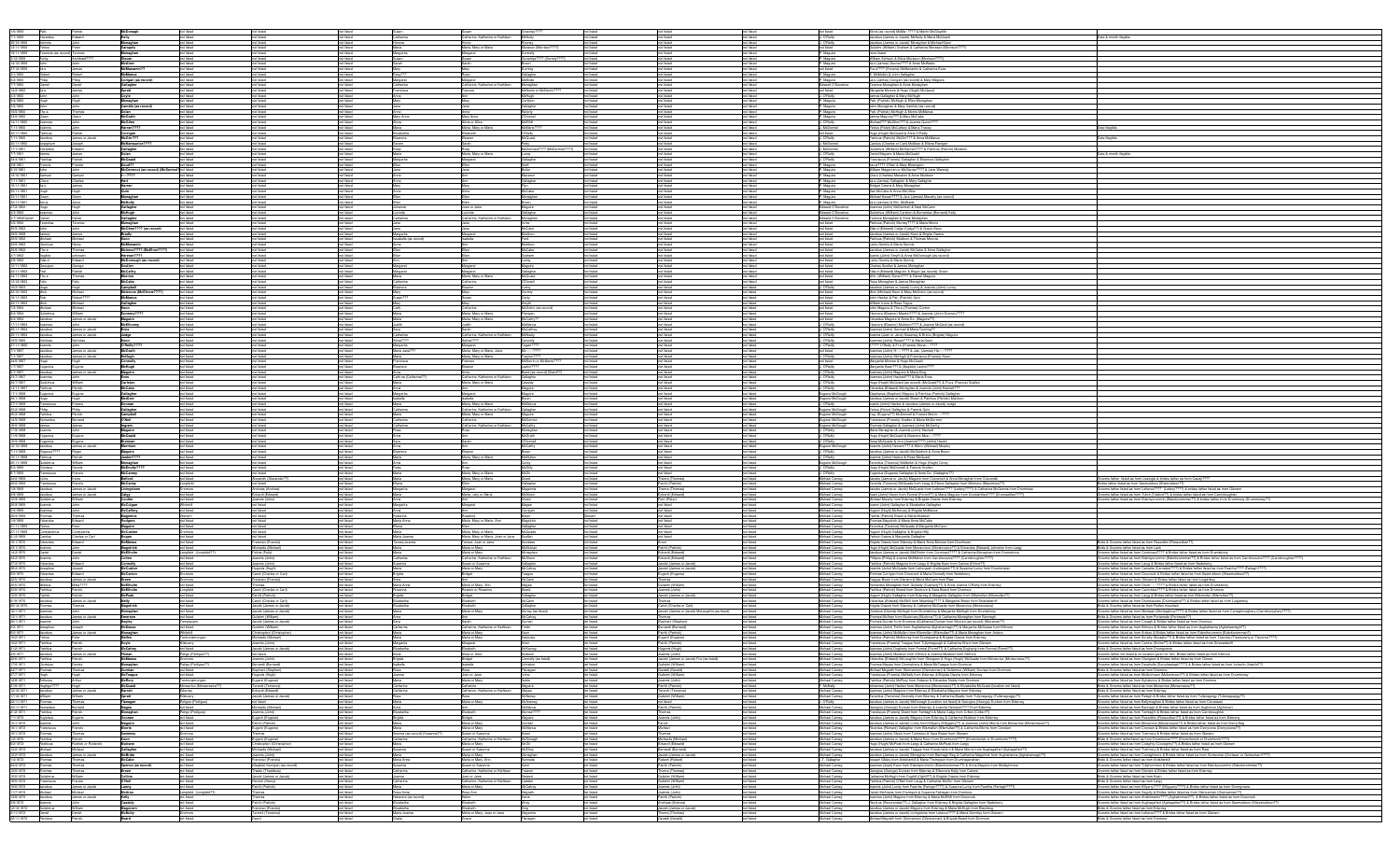| 26/11/1872<br>28/11/1872                                                   |                       | <u>McHugh</u>                         |                                                         | Jacobi (James or Jacob)<br>Jlielmi (William)        | not listed                                                         |                    | lizabetl                                        |                                       | not listed                                            | Patritii (Patrick)<br>lilitii (Miles????)               | ot listed                                                            | <i>l</i> lichael Carney<br>ichael Carney  | ristopherus (Christopher) McCafrey from Meecloghore (Meenclogher??) & Susanna Lunny from Feartha (Fartagh????)<br>acobus (James or Jacob) Connor from Killycappy & Anna Irvine from Stranadarrif                                     | Grooms father listed as from Meencloghore (Meenclogher??) & Brides father listed as from Doocrock<br>trooms father listed as from Stranadarriff & Brides father listed as from Killycappy                                                    |
|----------------------------------------------------------------------------|-----------------------|---------------------------------------|---------------------------------------------------------|-----------------------------------------------------|--------------------------------------------------------------------|--------------------|-------------------------------------------------|---------------------------------------|-------------------------------------------------------|---------------------------------------------------------|----------------------------------------------------------------------|-------------------------------------------|--------------------------------------------------------------------------------------------------------------------------------------------------------------------------------------------------------------------------------------|----------------------------------------------------------------------------------------------------------------------------------------------------------------------------------------------------------------------------------------------|
| 29/1/1873<br>Patritius                                                     |                       | Mongan (as record)                    | ot listed                                               | <u>pannis (John)</u>                                | not listed                                                         |                    | laria or Mary                                   |                                       | not listed                                            | Philippi (Philip)                                       | ot listed                                                            | <i><b>Michael Carney</b></i>              | eorgius (George) Dunkin from Ederney & Patritius Glackin from Ederney                                                                                                                                                                | irooms father listed as from Prucless (Procklis??) & Brides father listed as from Innisklin (Inisclin??)                                                                                                                                     |
| 1/2/1873                                                                   |                       | <b><i><u>AcAlesher</u></i></b>        |                                                         | Jacobi (James or Jacob)                             | not listed<br>not listed                                           |                    | Aaria or Mary                                   | <u>lcCafrey</u>                       | not listed                                            | Patritii (Patrick)                                      | not listed                                                           | <b>Michael Carney</b>                     | Joannes (John) McRory from Ballymongan & Margarita Gallagher from Ederney                                                                                                                                                            |                                                                                                                                                                                                                                              |
| 21/2/1873<br>24/2/1873                                                     | anty (Lancelot??      | Kean                                  | Langfield (Longfield??)                                 | ugonis (Hugh)<br>Francisci (Francis)                | not listed                                                         |                    | <u> Aaria or Mary</u>                           |                                       | not listed                                            | atritii (Patrick)<br>Patritii (Patrick)                 | าot listed                                                           | Gallagher<br>Aichael Carney               | lernardus (Bernard) Maguire from Ederney & Maria Anna Maguire??? from Ederney<br>vardus (Edward) Mumna from Proughlisk (Procklis??) & Maria Anna Donnelly from Proughlisk (Procklis??)                                               | ooms father listed as from Shalney???? (Shallany???) & Brides father listed as from Drumm---????<br>rooms father from Proughlisk (Procklis??) & Brides father listed as from Cruntully                                                       |
| 25/2/1873                                                                  |                       |                                       |                                                         | Michaelis (Michael)                                 | not listed                                                         |                    |                                                 |                                       | าot listed                                            | hilippi (Philip)                                        | not listed                                                           | Aichael Carney                            | genius (Eugene) Breen from Glenarn & Catharina Breen from Glenarn                                                                                                                                                                    | ooms father listed as from Aughna----???? & Brides father listed as from Glenarn                                                                                                                                                             |
| 14/5/1873                                                                  |                       | <b>McCafrey</b>                       | iot listed                                              | Eugenii (Eugene)                                    | not listed                                                         |                    |                                                 |                                       | not listed                                            | Edvardi (Edward)                                        | not listed                                                           | ichael Carney                             | acobus (James or Jacob) Magennis from Balckbog & Maria McCafrey from Letterkeen                                                                                                                                                      | rooms father listed as from Letterkeen & Brides father listed as from Tubrid (Tubbrid??)                                                                                                                                                     |
| 24/5/1873<br>homas                                                         | James or Jacob        | <b>Hegarty</b><br>O'Brien             |                                                         | lacobi (James or Jacob<br>Joannes (John)            | not listed<br>not listed                                           |                    | atherine ,Katherine or Kathleen<br>aria or Mary | Anab (as record)                      | าot listed<br>not listed                              | Jacobi (James or Jacob)                                 | าot listed                                                           | ichael Carney<br>ichael Carney            | nnes (John) Durnian from Movarn (Movarran??) & Elizabetha Durnian from Movarran<br>annes (John) Eves from Kesh & Brigida Doonan from Rosculban (Rosscolban??                                                                         | ooms father listed as from Graffy & Brides father listed as from Movarn (Movarran??)<br>ooms father listed as from Drumshane & Brides father listed as from Drumhoney                                                                        |
| 5/6/1873                                                                   | James or Jacob        |                                       | ot listed                                               | Patritii (Patrick)                                  | not listed                                                         |                    |                                                 |                                       | not listed                                            | Hugonis (Hugh)                                          | ot listed                                                            | <i><b>Aichael Carney</b></i>              | oannes (John) Lunny from Feartha (Fartagh????) & Susanna Lunny from Feartha (Fartagh????                                                                                                                                             | ooms father listed as from Doocrock & Brides father listed as from Drumgown???? (Drumgowna???                                                                                                                                                |
| 17/7/1873                                                                  |                       | <u>Maginnes</u>                       | Petigoe (Pettigoe                                       | Philipi (Philip_<br>Ioannis (John)                  | not listed<br>not listed                                           |                    | laria or Mary<br>oan or Jane                    | cCafrey (as listed)                   | าot listed<br>not listed                              | Joannis (John) Stephens (as listed]                     | าot listed                                                           | F. McGuire<br>ichael Carney               | icobus (James or Jacob) Morris from Croneen bun & Maria Irvine from Largy<br>ernardus (Bernard) Keon from Killy big???? & Maria McHugh from Derrynacappelkey????                                                                     | rooms father listed as from Drumhose & Brides father listed as from Croneen bun (Croneen Bar??)<br>rooms father listed as from Curraghmore & Brides father listed as from Belleek                                                            |
| 23/7/1873<br>11/8/1873<br>Franciscus                                       |                       | <u>Gallagher</u><br>Donnelly          | ıot listed                                              | Bernardi (Bernard)                                  | not listed                                                         |                    | laria or Mary                                   |                                       | not listed                                            | rancisci Francis)                                       | ot listed                                                            | ichael Carney                             | (????)genius (Eugene) Muldoon from Edenamohill & Brigida Donnelly from Carrickagrena (Carrickagreany                                                                                                                                 | ride & Grooms father listed as from Carrickagrena (Carrickagreany??                                                                                                                                                                          |
| 17/8/1873                                                                  |                       | McGrade                               | Kilskery (Kilskeery??)                                  | Inomas                                              | not listed                                                         |                    |                                                 |                                       | not listed                                            | Joannis (John)                                          | not listed                                                           | . Gallagher                               | Michael Toner from Seemuldoon (Sheemuldoon??) & Mary Maguire from Seemuldoon (Sheemuldoon??                                                                                                                                          | (Shooms father listed as from Tull-----???? & Brides father listed as from Seemuldoon (Shemuldoon??)                                                                                                                                         |
| 13/9/1873<br>Patritius                                                     |                       | <u>Gallagher</u><br>Snow              |                                                         | tri (Peter)                                         | not listed<br>not listed                                           | aria Anna          | laria or Mary, Anr                              | nard (as record)                      | not listed                                            | oannis (John) Keenan (as record                         | ot listed                                                            | chael Carney                              | l. Kelly from Rosnowlagh (Rossnowlagh??) & Brigida Owens from Ederney                                                                                                                                                                | ioms father listed as from Carrickaughter (Carrickoughter??) & brides father from Gortnagullion                                                                                                                                              |
| 17/9/1873<br>7/10/1873<br>Claudius                                         |                       |                                       | <b>Derrygonnelly</b><br>-intona                         | acobi (James or Jacob<br>Claudei (Claude)           | not listed                                                         | zabetha            | pan or Jane<br>zaheth                           |                                       | not listed                                            | Roberti (Robert)<br>Joannis (John)                      | ot listed                                                            | <i>l</i> lichael Carney<br>fichael Carney | oannis (John) Timony from Derrygonnelly & Anna McGolrick from Ardshankill<br>lichael McMacken from Kilcoughtrey???? & Allicia Laughran from Kinegillan????                                                                           | rooms father listed as from Tully & Brides father listed as from Ardshankill<br>rooms father listed as from Legamaghery & Brides father listed as from Ederney                                                                               |
| 5/11/1873<br>Bernardus                                                     |                       | Brennan                               |                                                         |                                                     | not listed                                                         |                    | atherine ,Katherine or Kathleen                 |                                       | not listed                                            | ernardi (Bernard)                                       |                                                                      | ichael Carney                             | (Kilsmullan??) Jacob) Gallogely from Stranadarriff & Maria Gallagher from Kilsmallin (Kilsmullan??)                                                                                                                                  | ooms father listed as from Mweelbane & Brides father listed as from Lack                                                                                                                                                                     |
| 19/11/1873<br>haddius<br>7/1/1874<br>Carolus                               | harles or Carl        |                                       | not listed                                              | Caroli (Charles or Carl)                            | not listed<br>not listed                                           |                    | therine ,Katherine or Kathleen<br>laria or Mary |                                       | าot listed<br>not listed                              | lexandri (Alexander)<br>mothei (Timothy)                | not listed                                                           | ichael Carney<br>Aichael Carney           | cobus (James or Jacob) Breen from Glenarn & Sara Dolin from Glenarı<br>acobus (James or Jacob) Murratt from Letteree???? & Jacobus (James or Jacob) McElhoney                                                                        | oms father listed as from Glenarn & Brides father listed as from Edenclaw<br>ooms father listed as from Drumnavahan & Brides father listed as from Glenarn                                                                                   |
| 3/1/1874                                                                   | ames or Jacob         |                                       | iot listed                                              |                                                     | not listed                                                         | zabetha            |                                                 |                                       | not listed                                            | acobi (James or Jacob)                                  | ot listed                                                            | ichael Carney                             | Georgius (George) Scallen from Drumhoney & Margarita Kard?? from Drumrane                                                                                                                                                            | ooms father listed as from Drumhoney & Brides father listed as from Drumbane                                                                                                                                                                 |
| 16/2/1874                                                                  |                       | <u>Teague</u>                         |                                                         | Eugenii (Eugene)                                    | not listed                                                         |                    | therine ,Katherine or Kathleen                  |                                       | not listed                                            | Philippi (Philip)                                       | not listed                                                           | ichael Carney                             | cobus (James or Jacob) Morris from Cronian???? (Croneen) & Allicia McQuade from Letteree???                                                                                                                                          | ooms father listed as from Aughadarra (Aghadarragh??) & Brides father listed as from Drumhose                                                                                                                                                |
| 16/2/1874<br>25/5/1874                                                     |                       | McDonnell                             | iot listed                                              | psephi (Joseph)<br>Ioannis (John)                   | not listed<br>not listed                                           |                    | <i>l</i> aria or Mary                           | iallagher                             | าot listed<br>not listed                              | Patritii (Patrick)<br>Patritii (Patrick)                | not listed                                                           | ichael Carney<br>ichael Carney            | cobus (James or Jacob) McAlone from Ennisclin (Inisclin??) & Catharina Moran from Drumharve<br>Petrus (Peter) Gallagher from Seemuldoon (Sheemuldoon) & Maria Gallogeley from Doocrock                                               | ooms father listed as from Ennisclin (Inisclin??) & Brides father listed as from Drumgowna<br>ooms father listed as from Tedd & Brides father listed as from Seemuldoon (Sheemuldoon??]                                                      |
| 1/6/1874                                                                   | harles or Carl        |                                       | ıot listed                                              | Edvardi (Edward)                                    | not listed                                                         |                    |                                                 | iallagher                             | not listed                                            | Joannis (John)                                          | not listed                                                           | Aichael Carney                            | oannes (John) Thompson from Petigoe (Pettigoe??) & Brigida Gallagher from Kilsmallan (Kilsmullan??)                                                                                                                                  | rooms father listed as from Derrymore (Derry More??) & Brides father listed as from Kilsmallan (Kilsmullan??)                                                                                                                                |
| 18/6/1874                                                                  |                       |                                       | .angfield (Longfield?)                                  | cobi (James or Jacob).                              | not listed                                                         |                    | laria or Mary                                   |                                       | าot listed                                            | ugenii (Eugene)                                         |                                                                      | ichael Carney                             | aniel O'Donnell from Nedsherry & Anna McNab from Lisdoo                                                                                                                                                                              | ooms father listed as from Legfreskey???? & Brides father listed as from Nedsherry                                                                                                                                                           |
| 20/7/1874<br>20/10/1874                                                    |                       | McPhilemy                             | ot listed<br>not listed                                 | larci (Marc or Marcus??)<br>Joannis (John)          | not listed<br>not listed                                           |                    | osann or Rosanne                                | :Dermott                              | not listed<br>not listed                              | Edvardi (Edward)<br>Joannis (John)                      | not listed<br>not listed                                             | lichael Carney<br>fichael Carney          | erentius (Terrence) Monaghan from Montagh (Montiagh or Montiaghroe????) & Maria Shallow from Carrickoughter<br>atritius (Patrick) McDermott from Doora (Dooraa??) & Rosa McDermott from Doora (Dooraa??)                             | ooms father listed as from Dromore & Brides father listed as from Drumagalla???? (Drumnagalliagh????<br>Grooms father listed as from Drumsawn???? (Drumsawna?? & Brides father listed as from Doora (Dooraa??)                               |
| 11/1874                                                                    |                       |                                       |                                                         |                                                     | not listed                                                         |                    | therine ,Katherine or Kathleen                  |                                       | <b>not listed</b>                                     | ernardi (Bernard)                                       |                                                                      | ichael Carney                             | icobus (James or Jacob) Gallagher from Clonelly & Rosa Gallagher from Clonelly                                                                                                                                                       | rooms father listed as from Curraghmore & Brides father listed as from Clonelly                                                                                                                                                              |
| 29/11/1874<br>:dvardus                                                     |                       | <u>Maguire</u>                        | ıot listed                                              | Joannis (John)                                      | not listed                                                         | <i>l</i> aria Anna | laria or Mary, Anr                              |                                       | not listed                                            | Joannis (John)                                          | not listed                                                           | Michael Carney                            | ilielmus (William) McGolrick from Gorterhar (Gortacar????) & Maria Anna Hanley from Ederney                                                                                                                                          | Bride & Grooms father listed as from Carrickoughte                                                                                                                                                                                           |
| 4/2/1875<br>acobus<br>Andreas                                              | ames or Jacob         | <b>McQuade</b>                        | Pettigo (Pettigoe??<br>ıot listed                       | Hugonis (Hugh)<br>Danielis (Daniel)                 | not listed<br>not listed                                           |                    | laria or Mary                                   |                                       | าot listed<br>าot listed                              | ernardi (Bernard)<br>Anthonii (Anthony)                 | ot listed<br>ot listed                                               | F. McGuire<br><i>l</i> lichael Carney     | icobus (James or Jacob) Brittan from (illegible) & Maria Morris from Aghagaffert<br>homas McHugh from Drumnavahan & Anna McHugh from Drumnavahar                                                                                     | ooms father listed as from Sea----???? & Brides father listed as from (illegible<br>(Drumiernisted as from Drumbristan & Brides father listed as from Drumiera???? (Drumierna????)                                                           |
| 30/3/1875<br>1/7/1875                                                      |                       | <u>Buchannan</u>                      | Langfield (Longfield??)                                 | Patritii (Patrick)                                  | not listed                                                         |                    |                                                 |                                       | าot listed                                            | acobi (James or Jacob                                   |                                                                      | Aichael Carney                            | cobus (James or Jacob) Buchannan from Drumown (Drumowen??) & Catharina McGirr from Seemuldoon (Sheemuldoon??)                                                                                                                        | oms father listed as from Coolkeeragh???? & Brides father listed as from Seemuldoon (Sheemuldoon??)                                                                                                                                          |
| 29/9/1875<br>Patritius                                                     |                       |                                       | ot listed                                               | Hugonis (Hugh)                                      | not listed                                                         |                    | atherine ,Katherine or Kathleen                 |                                       | not listed                                            | ernardi (Bernard)                                       | ot listed                                                            | ichael Carney                             | Jacobus Gor---???? from Kesh & Elizabeth Armstrong from Dromard???? (Drumard????                                                                                                                                                     | rooms father listed as from Kesh & Brides father  listed as from Drumard                                                                                                                                                                     |
| 7/10/1875<br>$\frac{7}{10/1875}$                                           |                       | <b>Maguire</b><br><u>Gallagher</u>    | Petigoe (Pettigoe)                                      | Edvardi (Edward)<br>acobi (James or Jacob           | not listed<br>not listed                                           |                    | <u>an or Jane</u><br>laria or Mary              |                                       | not listed<br>not listed                              | elicis (Felix)<br>ominici (Dominick)                    | ot listed                                                            | lichael Carney<br>ichael Carney           | homas McHugh from Drumnavahan & Joanna Quin from Dullaghan<br>Hugo (Hugh) McCann from Lurganboy & Margarita McCann from Lurganbo                                                                                                     | ooms father listed as from Drumchorick & Brides father listed as from Clonee<br>rooms father listed as from Scarden (Scardens??) & Brides father listed as from Raw                                                                          |
| 26/10/1875<br>Gulielmus                                                    |                       |                                       |                                                         | ristopheri (Christopher)                            | not listed                                                         |                    |                                                 |                                       | าot listed                                            | lichaelis (Michael)                                     | ıot listed                                                           | ichael Carney                             | oannes (John) Magee from Keeran??? & Sara Gallagher from Cronian???? (Croneen??                                                                                                                                                      | rooms father listed as from, Coolaghty  & Brides father listed as from Largy                                                                                                                                                                 |
| 9/11/1875                                                                  |                       | <u>Gallagher</u>                      | not listed                                              | Danielis (Daniel)                                   | not listed                                                         |                    |                                                 |                                       | not listed                                            | Thoma (Thomas)                                          | not listed                                                           | oannis F. McGuire                         | atritius (Patrick) McCaffry from Drumbristan & Jane Gallagher from Ederne'                                                                                                                                                           | Bride & Grooms father listed as from Ederney                                                                                                                                                                                                 |
| 18/11/1875<br>Patritius<br>25/11/1875                                      |                       |                                       | not listed                                              | <u>Joannis (John) </u><br>chaelis (Michael)         | not listed                                                         |                    |                                                 |                                       | not listed                                            | Farrell<br>vardi (Edward)                               | not listed                                                           | ichael Carney<br>F. McGuire               | acobus (James or Jacob) Maguire from Ederney & Maria Maguire from Ederney<br>icobus (James or Jacob) McPhelimy from (illegible) & Brigida Monaghan from Drumskinny                                                                   | irooms father listed as from Ederney & Brides father listed as from Monavriece (Monavreece??<br>oms father listed as from (illegible) & Brides father listed as from Drumskinn                                                               |
| 27/11/1875                                                                 | <u>James or Jacob</u> |                                       |                                                         | Timothii (Timothy)                                  | not listed                                                         |                    |                                                 |                                       |                                                       | iulielmi (William)                                      |                                                                      | <i>l</i> lichael Carney                   | Hugo (Hugh) McGir from Glenarn & Elizabetha Irvine from Stranadarrif                                                                                                                                                                 | rooms father listed as from Glenarn & Brides father listed as from Stranadarrif                                                                                                                                                              |
| 16/12/1875<br>Jacobus                                                      | James or Jacob        |                                       | ıot listed                                              | iulielmi (William)                                  | not listed                                                         |                    | therine ,Katherine or Kathleen                  |                                       | not listed                                            | ernardi (Bernard)                                       | ot listed                                                            | pannis F. McGuire                         | Jacobus (James or Jacob) Dixon from Irvinestown & Margarita Eves?? from Kesh                                                                                                                                                         | ide & Grooms Father listed as from Kesh                                                                                                                                                                                                      |
| 18/1/1876<br>homas<br>20/2/1876                                            |                       |                                       |                                                         | redericus (Frederick<br>ugonis (Hugh)               | not listed<br>not listed                                           |                    | Maria or Mary                                   |                                       | าot listed                                            | Joannis (John)<br>Philipi (Philip)                      | ot listed                                                            | chael Carney<br><i>l</i> lichael Carney   | Franciscus (Francis) McHugh from Gussidy (Gushedy??) & Joanna Gallagher from Ederney<br>Joannes (John) McCafrey from Drumgowna & Eleonora McElroy from Raw                                                                           | ooms father listed as from Edenclaw & Brides father listed as from Rotten Mountain<br>Grooms father listed as from Drumgowna & Brides father listed as from Aughagaffart (Aghagaffert??)                                                     |
| 22/2/1876                                                                  |                       | McDonnell                             |                                                         | Eugenii (Eugene)                                    | not listed                                                         |                    | therine ,Katherine or Kathleen                  |                                       | not listed                                            | Patritii (Patrick)                                      |                                                                      | ichael Carney                             | 'atritius (Patrick) Donnelly from Goladoo & Maria Donnelly from Goladoo                                                                                                                                                              | ooms father listed as from Stralongford & Brides father listed as from Goladoc                                                                                                                                                               |
| 23/2/1876                                                                  |                       |                                       |                                                         | iulielmi (William)                                  | not listed                                                         |                    |                                                 |                                       |                                                       | <u> Vigelli (Nigel)</u>                                 |                                                                      | ichael Carney                             | 'etrus (Peter) Doherty from Ederney & Catharina Sheannon?? From Ederney                                                                                                                                                              | oms father listed as from Cahore & Brides father as from Monavriece (Monavreece??)                                                                                                                                                           |
| 27/2/1876<br>29/2/1876                                                     |                       | <b>McGoldrick</b>                     |                                                         | anielis (Daniel)<br>Francisci (Francis)             | not listed<br>not listed                                           |                    | <u>pan or Jane</u>                              |                                       | not listed                                            | Danielis (Daniel)<br>hilippi (Philip)                   | not listed                                                           | pannis F. McGuire<br>ichael Carney        | Patritius (Patrick) McCaffry from Drumbristin???? (Drumbristan??) & Margarita Gallagher from Seemuldoon (Sheemuldoon??)<br>(Gushedy??) atritius (Patrick) Monaghan from Gussidy (Gushedy??) & Anna Monaghan from Gussidy (Gushedy??) | ooms father listed as from Liscrevan (Liscreevin??) & Brides father listed as from Ederney<br>rooms father listed as from Oughill (Oghill??) & Brides father listed as from Carrickaughter (Carrickoughter??)                                |
| 6/4/1876<br>erentius                                                       |                       | McMulken                              |                                                         | 「erentii (Terrence]                                 | not listed                                                         |                    |                                                 | lcCaffrey                             | not listed                                            | Jacobi (James or Jacob                                  | not listed                                                           | ichael Carney                             | dvardus (Edward) Johnston from Largy & Susanna Buchannan from Lack                                                                                                                                                                   | rooms father listed as from Carrickaughter (Carrickoughter??) & brides father from Feartha???? (Fartagh????)                                                                                                                                 |
| 27/4/1876                                                                  | ames or Jacob         | McCafrey                              | Pettigo (Pettigoe??)                                    | 3ulielmi (William)                                  | not listed                                                         |                    |                                                 | Dease                                 | not listed                                            | Gulielmi (William)                                      | ıot listed                                                           | ichael Carney                             | Joannes (John) Lynch from Tullycarne (Tullycarn) & Elleonora Thompson from Pettigo (Pettigoe)                                                                                                                                        | Grooms father listed as from Sesaskeilty (Sessiaghkeelta??) & Brides father listed as from Kilmore                                                                                                                                           |
| 28/4/1876                                                                  | ames or Jacob         |                                       |                                                         | Jlielmi (William)                                   | not listed                                                         |                    | laria or Mary, Anr                              |                                       |                                                       | homa (Thomas)                                           |                                                                      | . McGuire                                 | Jacobus (James or Jacob) Barrett??? From Ederney & Anna Reed from Ederney                                                                                                                                                            | ide & Grooms father listed as from Ederney                                                                                                                                                                                                   |
| 28/4/1876<br>1/5/1876                                                      |                       | <u>onaghan</u><br>Phelan or Phelom??' |                                                         | <u>acobi (James or Jacob</u><br>lichaelis (Michael) | not listed<br>not listed                                           |                    | <u> Aaria or Mary</u><br>laria or Mary          | ionaghan                              | not listed<br>not listed                              | Patritii (Patrick)<br>Joannis (John)                    | not listed<br>not listed                                             | <i>A</i> ichael Carney<br>F. McGuire      | Nigellus (Nigel) Keon from Gortnagullian (Gortnagullion??) & Sara McManus from Edentycrummin (Edenticromman??)<br>Joannes (John) Gosland from Derrygonnelly & Catharina Maguire from Enniskillen                                     | rooms father listed as from Gussidy (Gushedy??) & Brides father listed as from Gortnagullian (Gortnagullion??)<br>Brides father listed as from Cahore. No location listed for grooms father.                                                 |
| 14/5/1876                                                                  |                       |                                       |                                                         | annis (John)                                        | not listed                                                         |                    | laria or Mary                                   |                                       |                                                       | acobi (James or Jacob)                                  |                                                                      | ichael Carney                             | arolus (Charles or Carl) Monaghan from Edenamohill & Anna McHugh from Drumnavaghan (Drumnavahan??)                                                                                                                                   |                                                                                                                                                                                                                                              |
| 25/5/1876<br>Jacobus                                                       | James or Jacob        | Cassidy                               | ıot listed                                              | lacobi (James or Jacob)                             | not listed                                                         |                    |                                                 |                                       | not listed<br>าot listed                              | Antonii (Anthony)                                       | not listed                                                           | <i>l</i> ichael Carney                    | homas Carlton from Drumnavahan & Patritius Cassidy from Drumierna                                                                                                                                                                    | Grooms father listed as from Drumierna & Brides father listed as from Drumnavaha<br>Grooms father listed as from Mullenboy (Mullanboy??) & Brides father listed as from Croneen                                                              |
| 1/6/1876<br>4/6/1876                                                       | ames or Jacob         | Marchall (as record)                  |                                                         | ulielmi (William)<br>ernardi (Bernard)              | not listed<br>not listed                                           |                    | laria or Mary                                   |                                       |                                                       | Oliveri (Oliver)<br>acobi (James or Jacob)              |                                                                      | fichael Carney<br>ichael Carney           | Gulielmus (William) Johnston from Largy & Joanna Johnston from Largy<br>Jacobus (James or Jacob) Herricon from Kesh & Margarita McMahon from Carrickoughter                                                                          | ooms father listed as from Kesh & Brides father  listed as from Carrickoughter                                                                                                                                                               |
| 23/7/1876                                                                  |                       |                                       | Carrick on Shannon                                      | Patrtius (Patrick)                                  | not listed                                                         |                    | osann or Rosanne                                |                                       | าot listed                                            | ernardi (Bernard)                                       |                                                                      | Aichael Carney                            | ntonius (Anthony) McBriarty from Glengarren (Glenngagarran??) & Rosa Muldoon from Stragoland (Stragolan??)                                                                                                                           | irooms father listed as from Boher???? & Brides father listed as from Stragoland (Stragolan??)                                                                                                                                               |
| 28/9/1876<br>Daniel John                                                   |                       | <u>McKervey</u>                       |                                                         | homa (Thomas)                                       | not listed                                                         |                    | atherine ,Katherine or Kathleen                 |                                       | าot listed                                            | atritii (Patrick)                                       |                                                                      | ichael Carney                             | Joannes (John) McCafrey from Pettigo (Pettigoe??) & Isabella McCrea from Letterkenny                                                                                                                                                 | irooms father listed as from (illegible) & Brides father listed as from Aughalane (Aghalane??)                                                                                                                                               |
| 8/11/1876<br>9/11/1876<br>Patritius                                        |                       |                                       |                                                         | Ferentius (Terrence<br>「homa (Thomas)               | not listed<br>not listed                                           |                    |                                                 | lcManus (as listed)<br><u>onaghan</u> | not listed                                            | dvardus (Edward) Muldoon (as listed)<br>Felicis (Felix) | ot listed                                                            | F. McGuire<br><i>Aichael Carney</i>       | vardus (Edward) (Illegible) from Monaghan & Anna McQuade from Ederney<br>'atritius (Patrick) McCabe from Mullins (Mullans??) & Anna McCabe from Ardshankill                                                                          | ride & Grooms father listed as from Rosculbin (Rosscolban??)<br>Bride & Grooms father listed as from Ardshankill                                                                                                                             |
| 16/11/1876                                                                 |                       | McAneney (as record)                  |                                                         | ulielmi (William)                                   | not listed                                                         |                    |                                                 |                                       |                                                       | Joannis (John)                                          |                                                                      | ichael Carney                             | eorgius (George) Dunkin from Ederney & Patritius McGuire from Rahall                                                                                                                                                                 | rooms father listed as from Tullynaguigy (Tullanaguiggy??) & Brides father listed as from Scallen???                                                                                                                                         |
| <u>20/11/1876 __</u><br>Franciscus<br>26/11/1876                           |                       | Simson (as record)                    | ıot listed                                              | <u>Joannis (John) </u><br>lacobi (James or Jacob)   | not listed<br>not listed                                           |                    |                                                 | Colten or Colter<br><i>A</i> cManus   | not listed<br>not listed                              | Joannis (John)<br>Francisci (Francis)                   | not listed<br>not listed                                             | ichael Carney<br>ichael Carney            | Patritius (Patrick) McManus from Edentycrummin (Edenticromman) & Maria A. McManus from Edentycrummin (Edenticromman??)<br>Gulielmus (William) Calgy from Tubrid (Tubbrid) & Joanna Calgy from Tubrid (Tubbrid)                       | (Edenticrommer father listed as from Grouse Lodge & Brides father listed as from Edentycrummin (Edenticromman??<br>Bride & Grooms father listed as from Edentycrummin (Edenticromman??)                                                      |
| 27/11/1876                                                                 |                       | McEvoy                                |                                                         | sephi (Joseph)                                      |                                                                    |                    | cia or Alice                                    |                                       |                                                       | <u>Joannis (John)</u>                                   |                                                                      | chael Carney                              | nisius (Dennis) McBarron from Lettercran & Jacobus McGrath from Glenvannar                                                                                                                                                           | oms father listed as from Lettercran & Brides father listed as from Glenvannan                                                                                                                                                               |
| 7/1/1877                                                                   |                       | McHugh                                |                                                         | Bernardi (Bernard)                                  | not listed                                                         |                    |                                                 | lcTeague                              | not listed                                            | Hugonis (Hugh)                                          |                                                                      | Aichael Carney                            | ernardus (Bernard) Gallagher from Stragoland (Stragolan?) & Brigida Magoldrick from Glengarran (Glennagarran??)                                                                                                                      | rooms father listed as from Aughore???? & Brides father listed as from Larmore                                                                                                                                                               |
| 18/1/1877<br>Lancellot                                                     |                       | McCann                                |                                                         | Dominici (Dominick)                                 | not listed                                                         | aria Anna          | laria or Mary, Ann                              |                                       | not listed                                            | Hugonis (Hugh)                                          | ıot listed                                                           | ichael Carney                             | Franciscus (Francis) Donnelly from Keeran & Catharina McHugh from Irvinestown                                                                                                                                                        | irooms father listed as from Raw & Brides father listed as from Drummacalara                                                                                                                                                                 |
| 18/1/1877                                                                  |                       |                                       |                                                         | <sup>9</sup> atritii (Patrick)                      | not listed<br>not listed                                           |                    | laria or Mary                                   |                                       | าot listed                                            | Hugonis (Hugh)                                          |                                                                      | ichael Carney<br>ichael Carney            | Hugo (Hugh) McGrade from Drumharvey & Susanna McNulty from Meenmore                                                                                                                                                                  | ooms father listed as from Drumharvey & Brides father listed as from Meenmore<br>rooms father listed as from (illegible) & Brides father listed as from Doocrock                                                                             |
| 28/4/1877                                                                  |                       | Toner                                 | ıot listed                                              | acobi (James or Jacob)                              |                                                                    |                    |                                                 |                                       |                                                       |                                                         |                                                                      |                                           |                                                                                                                                                                                                                                      |                                                                                                                                                                                                                                              |
|                                                                            |                       |                                       |                                                         |                                                     | not listed                                                         |                    | laria or Mary                                   |                                       | not listed                                            | Michaelis (Michael)<br>Joannis (John)                   | not listed                                                           | ichael Carney                             | oannes (John) Connolly from Carrick & Maria Anna Monaghan from Drumbristan<br>acobus (James or Jacob) McKenny from Drumierna & Maria Gallagher from Ederney                                                                          | Bride & Grooms father listed as from Seemuldoon (Sheemuldoon??)                                                                                                                                                                              |
|                                                                            |                       |                                       |                                                         | cobi (James or Jacob                                | not listed                                                         |                    | therine ,Katherine or Kathleen                  |                                       |                                                       | Philippi (Philip)                                       |                                                                      | chael Carney                              | cobus (James or Jacob) Maguire from Largy & Sarah Dolin from Glenarn                                                                                                                                                                 | oms father listed as from Largy & Brides father listed as from Glenarn                                                                                                                                                                       |
|                                                                            | ames or Jacob         |                                       | <u>rmonamongar</u>                                      | Eugenii (Eugene)                                    | not listed                                                         |                    |                                                 |                                       | not listed                                            | Patritii (Patrick)                                      | not listed                                                           | ichael Carney                             | arcus Walls from Segronan???? & Catharina Breen from Glenarn                                                                                                                                                                         | rooms father listed as from Essen (Essan??) & Brides father listed as from Glenarn                                                                                                                                                           |
| 8/7/1877                                                                   | ıarles or Carl        | McCabe                                |                                                         | Hugonis (Hugh)<br><sup>r</sup> erentii (Terrence    | <u>not listed</u><br>not listed                                    |                    |                                                 |                                       | not listed                                            | ichaelis (Michael)<br>iulielmi (William)                | not listed                                                           | chael Carney<br>ichael Carney             | annes (John) Gormley from Irvinestown & Maria Gormley from Irvinestown<br>Hugo (Hugh) McCabe from Carrickoughter & Sara Anna McCabe from Carrickoughte                                                                               | ooms father listed as from Irvinestown & Brides father listed as from Formal (Formil??)<br>ride & Grooms father listed as from Carrickoughter                                                                                                |
| 28/7/1877                                                                  |                       | McGowan                               | ?ettigo (Pettigoe?'                                     | acobi (James or Jacob)                              | not listed                                                         |                    | atherine ,Katherine or Kathleen                 |                                       | not listed                                            | Patritii (Patrick)                                      | ıot listed                                                           | ichael Carney                             | Jacobus (James or Jacob) McCormick from Drumkeeren & Joanna Sproul from Scrinny (Skrinny??)                                                                                                                                          | ìrooms father listed as from Ballyshannon & Brides father from Drumkeeran                                                                                                                                                                    |
| 26/8/1877                                                                  |                       | Carolin                               |                                                         | cobi (James or Jacob).                              | not listed                                                         |                    | aria or Mary, Anr                               |                                       |                                                       |                                                         |                                                                      | ichael Carney                             | Joannis (John) McCafrey from Feartha (Fartagh??) & Rosa McCusker from Largy                                                                                                                                                          | ooms father listed as from Tiermacspird (Tirmacspird) & Brides father from Cronian (Croneen??)                                                                                                                                               |
| 9/9/1877<br>Patritius<br>22/11/1877                                        |                       | O'Reilly                              | not listed                                              | Patritii (Patrick)<br><u>Nexander</u>               | not listed<br>not listed                                           | <u>Aargarita</u>   | largaret<br>Maria or Mary                       |                                       | not listed<br>not listed                              | Eugenii (Eugene)<br>Joannes (John)                      | not listed                                                           | ichael Carney<br>oannis F. McGuire        | Thomas Tierney??? From Omagh & Anne McQuade from Ederney<br>Hugo (Hugh) McQuade from Monavriece (Monavreece??) & Elizabetha Mulligan from Ederney                                                                                    | rooms father listed as from (illegible) & Brides father from Seemuldoon (Sheemuldoon??)<br>Grooms father listed as from Glassmullagh (Glasmullagh??) & Brides father from Killycappy                                                         |
| 24/2/1878                                                                  | mes or Jacol          |                                       |                                                         | anielis (Daniel)                                    |                                                                    |                    | atherine ,Katherine or Kathleen                 |                                       |                                                       | <u> Joannis (John)</u>                                  |                                                                      | annis F. McGuire                          | lichael McVeigh from Gortnasol (Gortnasoal Glebe??) Catharina McVeigh from Clonee                                                                                                                                                    | oms father listed as from Gortnasol (Gortnasoal Glebe??) & Brides father listed as from Drumgouna (Drumgowna??                                                                                                                               |
| 1/6/1878                                                                   |                       | Richardson                            | not listed                                              | <b>Julielmi</b> (William)                           | not listed                                                         |                    | laria or Mary                                   |                                       | not listed                                            | Hugo (Hugh)                                             | not listed                                                           | oannis F. McGuire                         | Hugo (Hugh) McQuaid from Monavriece (Monavreece??) & Maria Anna Gormley from Glassmullagh (Glasmullagh)                                                                                                                              | irooms father listed as from Drumgivery & Brides father listed as from Guladoo (Goladoo????                                                                                                                                                  |
| 2/6/1878<br>6/8/1878                                                       |                       | <u>Maguire</u><br>O'Neill             | nonamonga                                               | Patritii (Patrick)<br>ernardi (Bernard)             | not listed<br>not listed                                           | bella (as record   | ısan or Susanna                                 |                                       | not listed                                            | Joannis (John)<br>pannis (John)                         | ot listed                                                            | annis F. McGuire<br>chael Carney          | hn Gormley from Drumquin & Mary McTague from Dromore Big<br>oannis (John) Gormley from Schraghy (Scraghy??) & Susanna McCafrey from Drumbristan                                                                                      | rooms father listed as from Carrick bur???? & Brides father listed as from Glenvannan<br>oms father listed as from Schraghy (Scraghy??) & Brides father listed as from Rotten Mountain                                                       |
| 12/8/1878                                                                  |                       | McCabe                                |                                                         | Ioannes (John)                                      | not listed                                                         |                    |                                                 | iallogely<br>iallagher                | าot listed                                            | Patritii (Patrick)                                      | ıot listed                                                           | ichael Carney                             | Thomas Corrigan from Aughaleague (Aghaleague??) & Isabella Durnian from Derry Beg                                                                                                                                                    | rooms father listed as from Edereney & Brides father listed as from Kilsmullen (Kilsmullan??)                                                                                                                                                |
| 4/9/1878<br>dvardus                                                        |                       |                                       |                                                         | tristophori (Christopher                            | not listed                                                         |                    |                                                 |                                       |                                                       |                                                         |                                                                      | ichael Carney                             | Gulielmus (William) Gallagher from Mullens (Mullans??) & Joanna Jefrey from Lusty More Island                                                                                                                                        | ide & Grooms father listed as from Ardshankill                                                                                                                                                                                               |
| 15/9/1878<br>2/10/1878                                                     |                       |                                       | ıot listed                                              | arci (Marc or Marcus??)<br>atritii (Patrick)        | not listed<br>not listed                                           |                    | Alicia or Alice                                 | Aagir (as record)                     | not listed                                            | Caroli (Charles or Ca<br>oannis (John)                  | not listed                                                           | <u>Aichael Carney</u><br>ichael Carney    | Patritius (Patrick) Maguire from Ederney & Maria Monaghan from Ederney<br>Robertus (Robert) Magee from Ederney & Maria Magee from Ederney                                                                                            | ioms father listed as from Drumchorick & Brides father listed as from Ederney<br>Bride & Grooms father listed as from Gussidy???? (Gushedy??)                                                                                                |
| 24/10/1878                                                                 | ames or Jacol         |                                       |                                                         |                                                     | not listed                                                         |                    |                                                 |                                       |                                                       | Richardi (Richard)                                      |                                                                      | chael Carney                              | Patritius (Patrick) McLaughlin from Doocrock & Maria Anna McOscar (McCusker??) from Corlaghdargen (Corlaghdergan)                                                                                                                    | ide & Grooms father listed as from Meenmore                                                                                                                                                                                                  |
| <u>29/10/1878</u><br>Patritius<br>/11/1878                                 |                       | Morris                                |                                                         | Caroli (Charles or Carl)<br>acobi (James or Jacob)  | not listed<br>not listed                                           | Maria Anna         | laria or Mary, Ann                              | Donnell                               | not listed                                            | Eugenii (Eugene)                                        | not listed                                                           | ichael Carney<br>chael Carney             | ieorgius (George) Scollen from Drumhoney & Sara Keon from Sheridan                                                                                                                                                                   | (Prooms father listed as from Drumiagh (Drummoyagh??) & Brides father listed as from Leehan (Leaghan??)                                                                                                                                      |
| $21/11/1878$ C                                                             |                       |                                       |                                                         |                                                     |                                                                    |                    |                                                 |                                       |                                                       | Eugenii (Eugene)<br>Bernardi (Bernard)                  |                                                                      | cnael Carney                              | Carolus (Charles or Carl) Scollen from Rahall & Maria Anna Barrett from Drumnagressial (Drumnagreshial??)<br>Thomas Magee from Tedd & Brigida Swift from Mullinroddy (Mullanrody?                                                    | Grooms father listed as from Drumhoney & Brides father listed as from Drumnagressial (Drumnagreshial??)<br>ooms father listed as from Tedd. Brides tather listed as trom Mullinroddy (Mullanrody                                             |
| 21/11/1878                                                                 |                       | <b>McGarity</b>                       | ıot listed                                              | Hugonis (Hugh)                                      | not listed                                                         |                    | Aaria or Mary                                   |                                       | not listed                                            | Patritii (Patrick)                                      |                                                                      | ichael Carney                             | iulielmus (William) Monaghan Drumierna & Susanna (not listed) from Fartha (Fartagh??)                                                                                                                                                | Grooms father listed as from Killyarry???? (Killygarry????) & Brides father listed as from Tonwani???? (Tawnawanny??)                                                                                                                        |
| 24/11/1878                                                                 |                       |                                       |                                                         | Francisci (Francis)<br>Ivardi (Edward)              | not listed<br>not listed                                           |                    | <i>l</i> aria or Mary<br>aria or Mary           |                                       | not listed                                            | Jacobi (James or Jacob)<br>icobi (James or Jacob)       | ot listed                                                            | ichael Carney<br>pannis F. McGuire        | Joannes (John) O'Brien from Cornanuck & Maria Anna McQuade from Glenarn<br>annes (John) Kerr from Edinycrummin (Edenticromman??) & Elizabeth Magragh fro Glenvannar                                                                  | irooms father listed as from Aughee ???? (Aghee??) & Brides father listed as from Glenarn<br>ooms father listed as from Skea & Brides father from Glenvannan                                                                                 |
| 3/2/1879<br>6/2/1879                                                       |                       | uldoon                                |                                                         | etri (Peter)                                        | not listed                                                         |                    | laria or Mary                                   | <u>Aagragh</u>                        | not listed                                            | <u>ugenii (Eugene)</u>                                  | ot listed                                                            | pannis F. McGuire                         | annes (John) O'Reily from Ederney & Mary Drury from Ederney                                                                                                                                                                          | rooms father listed as from Edenamohill & Brides father listed as from Largey???? (Largy??                                                                                                                                                   |
| 20/2/1879<br>Jacobus                                                       | ames or Jacob         |                                       | ot listed                                               | Ioannis (John)                                      | not listed                                                         |                    |                                                 |                                       | not listed                                            |                                                         | not listed                                                           | pannis F. McGuire                         | ephenus (Stephen) Maguire from Lac???? (Lack??) & Rosa Keon from Monavriece (Monavreece)                                                                                                                                             | Brides & Grooms father listed as from Largey???? (Largy??)                                                                                                                                                                                   |
| 24/2/1879<br>27/4/1879                                                     |                       | McArann (as record)                   |                                                         | acobi (James or Jacob)                              | not listed<br>Maria Acheson                                        |                    | therine ,Katherine or Kathleen                  |                                       | not listed<br>not listed                              | Edvardi (Edward)                                        | Rosa Doonan                                                          | Meega.<br>Meegan                          | William Johnston from Largy & Mary Irvine from Largy<br>annis (John) Eves from Kesh & Maria A. Keon from Portenode (Portinode??)                                                                                                     | irooms father listed as from Lack & Brides father listed as from CroneenBar???<br>ooms parents listed as from Muckross (Muckros??) & Brides parents from Letterkeen                                                                          |
| 29/7/1879                                                                  |                       | <u>àallagher</u>                      |                                                         | <u>cobus (James or Jacob)</u>                       | <b>Maria Gallagher</b>                                             |                    | <u>isan or Susanna</u>                          | pnagna                                |                                                       |                                                         | usanna Monaghan                                                      | <u>annis F. Macguire</u>                  | iannis (John) Monaghan from Gortgeran & Elizabetha Monaghan from Monaghan                                                                                                                                                            | ooms parents listed as from Drumdran & Brides parents from Gortgerar                                                                                                                                                                         |
| 7/8/1879                                                                   |                       | Magragh                               | ot listed                                               | pannis (John)<br>acobi (James or Jacob)             | Rosa (Rose) Magragh<br>lizabeth Herrisan or Herrican?              |                    |                                                 |                                       | not listed<br>าot listed                              | Joannis (John)<br>acobi (James or Jacob)                | Catharina (Catherine) Boyle<br>anny???? McGovern                     | annis F. McGuire                          | acobus (James or Jacob) Magragh from Glenvannan & Elizabeth Magragh from Glenvannan<br>annis (John) Herrisan or Herrican from Ederney & Maria Gallagher from Ederney                                                                 | rooms parents listed as from Glenvannan<br>Bride & Grooms parents listed as from Ederney                                                                                                                                                     |
| 9/10/1879<br>12/11/1879                                                    |                       |                                       |                                                         | ernardus (Bernard)                                  | na (Ann) Flyn                                                      |                    | largare                                         |                                       |                                                       | atricius (Patrick)                                      | atharina (Catherine) Dowd                                            | <u>Meegan</u><br>ınnis F. McGuire         | oannis (John) O'Donnell from Lisingle & Maria Anna (illegible) from Kesh                                                                                                                                                             | ide & Grooms parents listed as from Kesh                                                                                                                                                                                                     |
| 15/1/1880                                                                  |                       |                                       | ot listed                                               | Patritius (Patrick)                                 | Catharina (Catherine) Lee                                          |                    | lizabeth                                        |                                       |                                                       | anciscus (Francis)                                      | Elizabeth Connor                                                     | pannis F. McGuire                         | 'etrus (Peter) Kilmartin from (illegible) & Catherine Haran??? From Kesh                                                                                                                                                             | ides parents listed as from Kesh                                                                                                                                                                                                             |
| 0/2/1880<br>Patricius???                                                   |                       | Cassidy                               | )rumbrick                                               | acobi (James or Jacob)                              | Maria (Maria or Mary) McCabe<br>McBarron                           |                    |                                                 |                                       |                                                       | Jacobi (James or Jacob)<br>tritii (Patrick)             | Joanna (Joan or Jane) Armstron<br>ath. (Catherine) McGrag            |                                           | Patrick McGuire from Ederney & Rose Keon from Blackbog<br>sephus (Joseph) McAvoy from Lettercran & Joanna??? (Joan or Jane) Kennedy from Lettercrar                                                                                  | Grooms father listed as from Drumbrick & Brides father listed as from Ederney<br>oms father listed as from Drumskinny & Brides father listed as from Glanvannan                                                                              |
| 0/2/1880<br>1/4/1880<br>Gulielmus                                          |                       | <u>ionaghan</u><br>Crozier            | (ilmore                                                 | Gulielmi (William)                                  | Anna (Ann) McBirn????                                              |                    | therine ,Katherine or Kathleen                  |                                       | Aughahanna (Aghahannagh??)                            |                                                         | Brigida (Bridget) O'Neill                                            | Meegan.<br>Meegan                         | Thomas Gallagher from Drumlongford???? (Drumlongfield????) & Cath. (Catherine) Owens from Bannagh                                                                                                                                    | Grooms father listed as from Duragh???? (Dooraa??) & Brides father listed as from Aughahanna (Aghahannagh??                                                                                                                                  |
| 22/4/1880<br>anciscus                                                      |                       | Duncan????                            |                                                         | anel????                                            | Margarita (Margaret) Duncan                                        |                    |                                                 |                                       | Aughahanna (Aghahannagh?'                             |                                                         | Saragh (Sarah) Timlin                                                | annis F. MacGuire                         | oannis (John) Riely???? From Ederney & Catherine Monaghan???? From Aughahanna (Aghahannagh??)                                                                                                                                        | ???rooms father listed as from Derrybeg or Derry Beg & Brides father listed as from Aughahanna (Aghahannagh                                                                                                                                  |
| 3/2/1880<br>9/5/1880<br>ernardus???                                        | ames or Jacol         |                                       | Pettigo (Pettigoe??)                                    | Patritius (Patrick)<br>Hugo (Hugh)                  | artharina (Catherine) Magragh<br>Brigida (Bridget) Murray??        |                    | aria or Mary                                    |                                       | arrickcroghery<br>rumnagahan????                      | Joannis (John)<br>Joannis (John)                        | atharina (Catherine) Boyle<br><i>A</i> aria (Maria or Mary) Monaghan | annis F. MacGuire<br>pannis F. MacGuire   | oannes (John) Boyle from Carrickcroghery & Anna Boyle from Carrickcroghery<br>hur (illegible) from (illegible) & Saragh Monaghan??? from (illegible).                                                                                | ioms father listed as from Glanvannan & Brides father listed as from Carrickcroghery                                                                                                                                                         |
| 30/6/1880<br>acobus                                                        | ames or Jacob         |                                       |                                                         | Joannis (John)                                      | nna Joanna (Ann, Joan or Jane                                      |                    |                                                 |                                       |                                                       |                                                         |                                                                      | <u>Meegan</u>                             | ncis???? McGirr from Dromore & Sarah McCann from Cahore                                                                                                                                                                              | ooms father listed as from Dromore (as listed) & Brides father listed as from Gushedy                                                                                                                                                        |
| 8/8/1880                                                                   | ames or Jacob         | <b>McCabe</b>                         | Tubrit (Tubbrid??)<br>Bow Island (Boa Island??)         | Edvardus (Edward)<br>pannis (John)                  | ag. Duros????<br>Elizabeth Lilly                                   |                    | <u> Aaria or Mary</u><br>largaret               |                                       | denticrummin (Edenticrommar                           | acobi (James or Jacob)<br>Bernardi (Bernard??)          | Gracia (Grace) Carroll<br>Sarah Fife                                 | Meegan.                                   | anciscus (Francis) Carroll from Tubrit (Tubbrid??) & Maria Carlton from Tubrit (Tubbrid??)<br>'ohn McCabe from Bow Isalnd (Boa Island??) & Pat Timblin???? (Timlin??) from Aughahanna (Aghahannagh?                                  | oms father listed as from Tubrit (Tubbrid??) & Brides father listed as from Edenticrummin (Edenticromman?)<br>ooms father listed as from Bow Island (Boa Island) & Brides father listed as from Aughahanna (Aghahannagh??                    |
| 2/10/1880<br>4/10/1880                                                     | ames or Jacob         |                                       |                                                         | acobi (James or Jacob                               | Maria Connor                                                       |                    |                                                 |                                       | ughahanna (Aghahannagh??<br>umwhillan (Drumawillin??) | ernardi (Bernard)                                       | izabeth Mulrain                                                      | Meegan.<br>Meegan.                        | vardus (Edward) Kane from Drumwhillan (Drumawillin??) & Maria McQuade from Drumduff                                                                                                                                                  | oms father listed as from Dromore (as listed) & Brides father listed as from Drumwhillan (Drumawillan??)                                                                                                                                     |
| 1/11/1880<br>Thomas                                                        |                       | Kilfether                             |                                                         |                                                     | not listed                                                         |                    |                                                 |                                       | Lurganboy                                             | Terenti (Terrence)                                      | Cath. (Catherine) McElholm                                           | Meegan                                    | Hugh McCann from Lurganboy & Rosa McQuaid from Lurganboy                                                                                                                                                                             | arooms father listed as from Ederney & Brides father listed as from Lurganboy                                                                                                                                                                |
| 3/11/1880                                                                  | narles or Carl        | <u>Monaghai</u>                       |                                                         | <sup>=</sup> elicis (Felix)                         | Cath. (Catherine?) McGuire                                         |                    |                                                 | lcCarney???                           |                                                       | Joannis (John)                                          |                                                                      | Meegan.                                   | nomas???? McHugh from Bannagh & Jacobus (James or Jacob) Barton from Bannagh<br>ielmus (William) Robinson from Pettigoe & Maria McNestry???? from Pettigoe                                                                           | rooms father listed as from Bannagh & Brides father listed as from Clonelly                                                                                                                                                                  |
| 25/11/1880<br>27/12/1880                                                   |                       | McHugh<br>Lafferty                    | Kilgorman???? (Killygorman??), Pettigoe                 | Bernardi (Bernard)<br>Eugenii (Eugene)              | Catharina (Catherine) Carleton                                     |                    | <u>largaret</u>                                 |                                       | <u>ilmore, Blackbog</u><br>rumduff                    | ulielmi (William)<br>rancisci (Francis)                 | Cath. (Catherine) Maguire                                            | Meegan.<br>Meegan.                        | vardus (Edward) Duncan from Drumduff & Anna McGlaughlin from Ederney                                                                                                                                                                 | ooms father listed as from Pettigo (Pettigoe??) & Brides father listed as fromBlackbog<br>3rooms father listed as from Mullaghmore & Brides father listed as from Drumduff                                                                   |
| /1/1881<br>Patritius                                                       |                       | McAron                                |                                                         | Ioannis (John)                                      | ?osa (Rose) Drum                                                   |                    |                                                 |                                       |                                                       |                                                         |                                                                      | Meegan.                                   | hil. Mc----???? From Clarna???? (Claranagh??) & Susan Morris (not listed)                                                                                                                                                            | ooms father listed as from Lisbellaw & Brides father's location not listed                                                                                                                                                                   |
| 24/1/1881<br>acobus<br>ranciscus                                           | ames or Jacob         |                                       | ortnagullen (Gortnagullion??)                           | Fredricus (Frederick                                | <i>l</i> aria Boyle<br>Cath. (Catherine?) Irvine                   |                    | aria or Mary, Ann                               |                                       | entycrummin???? (Edenticromman??)                     | rancisci (Francis)                                      | largarita (Margaret) McManu:<br>ath. (Catherine) Donnelly            | annis F. MacGuire                         | omas???? McMahon???? & Brigida (illegible) from Pettigo                                                                                                                                                                              | rooms father listed as from Gortnagullen (Gortnagullion??) & Brides father listed as from Edentycrummin (Edenticrommar<br>ide & Grooms father's location not listed                                                                          |
| 27/1/1881<br>28/1/1881                                                     |                       | <u>onaghai</u>                        | ıot listed                                              | lugonis (Hugh)<br>acobi (James or Jacob)            | iara (Sarah) McCabe                                                |                    |                                                 |                                       | าot listed                                            | <u>nnis (John)</u><br>Caroli (Charles or Carl           | ath. (Catherine) Carlton                                             | Meegan.<br>Meegan.                        | bert Irvine from Largy & Mabel Monaghan from Lack<br>. Cassidy from Blackbog & Rosa Keon from Blackbog                                                                                                                               | ride & Grooms father's location not listed                                                                                                                                                                                                   |
| 13/2/1881<br>Joannis                                                       |                       |                                       | iot listed                                              |                                                     | Cath. (Catherine) Little                                           |                    | atherine ,Katherine or Kathleen                 |                                       | not listed                                            | Georgii (George)                                        | ath. (Catherine) Doonan                                              | Meegan.                                   | at Shallow from Crimlin & Rose O'Donnell from Roscolban                                                                                                                                                                              | 3ride & Grooms father's location not listed                                                                                                                                                                                                  |
| 26/3/1881                                                                  |                       | Cassidy<br>McAnern<br>Magany????      | ot listed                                               | Ioannis (John)                                      | Elenna (Ellen) Magany???                                           |                    |                                                 |                                       | not listed                                            |                                                         | losa (Rose) Maguire                                                  | pannis F. McGuire                         | ndreus (Andrew) Mohan from Mantlin & Catharina (Catherine) Maguire from Largy                                                                                                                                                        | irooms father listed as from Boh Island (Boa Island??) & Brides father listed as from Largy                                                                                                                                                  |
| 2/6/1881<br>osephus<br>Patritius                                           |                       | <u>Kildea</u><br>Browne               |                                                         | acobi (James or Jacob)                              | Rosa (Rose) Wark                                                   |                    | <i>A</i> aria or Mary                           |                                       | <u>าot listed</u><br>not listed                       | oannis (John)<br>Jacobi (James or Jacob)                | lena (Ellen) Mullen<br>nna (Ann) McSorley                            | <u>ınnis F. Maguire</u><br>Meegan.        | )annis (John) O'Reilly from Ederney Brigida O Donnell from Drumnagahan???<br>llegible) Browne from Garvaghy & (illegible) McGrath from Garvaghy.                                                                                     | oms father listed as from Ardshankill & Brides father listed as from Drumna---aghan???<br>rooms father listed as from Kilskeery???? & Brides parents listed as from Blackbog                                                                 |
| 17/7/1881<br>/17/1908                                                      |                       |                                       | Proughlish (Prughlish??) Longfield Parish               |                                                     | not listed                                                         |                    |                                                 |                                       | not listed                                            | Joannes (John)                                          | Catharina (Catherine) McCanny                                        | Connolly                                  | none listed                                                                                                                                                                                                                          | is was extracted from the comments in the Lack & Ederney R.C. birth registers                                                                                                                                                                |
| 11/23/1908                                                                 |                       | McMenamin                             | Meenacleigh (Meenacloy????), Longfield Parishnot listed |                                                     |                                                                    |                    |                                                 |                                       | not listed                                            | cobus (James orJacob)                                   | <b>isanna McC-----????</b>                                           |                                           | none listed                                                                                                                                                                                                                          | his was extracted from the comments in the Lack & Ederney R.C. birth registers                                                                                                                                                               |
| 1/28/1909<br>2/18/1909                                                     |                       |                                       | ıot listed                                              | ıt listec                                           | not listed<br>not listed                                           |                    | Aaria or Mary                                   |                                       | not listed                                            | ernardus???? (Bernard)<br>Edvardi (Edward)              | Elenor (illegible)<br>Maria (Maria, Mary or Marie) McElro----????    | E.V. Dogherty<br>Gilmartin                | none listed<br>none listed                                                                                                                                                                                                           | This was extracted from the comments in the Lack & Ederney R.C. birth registers. Married in Whitehill Parish Church<br>This was extracted from the comments in the Lack & Ederney R.C. birth registers. Married in Blackbog Chapel           |
| 14/4/1909                                                                  | ames or Jacol         |                                       |                                                         |                                                     |                                                                    |                    |                                                 |                                       | not listed                                            | Tho.s (Thomas)                                          | osa Flanagan                                                         | Fitzpatrick                               | vid McGrath & Mary Ann Durnan                                                                                                                                                                                                        | This was extracted from the comments in the Lack & Ederney R.C. birth registers. Married in the Parish Catholic Church of Blackbog                                                                                                           |
| Henricus Edvardus Henry Edward<br>14/4/1909                                |                       |                                       | ot listed                                               | Bernardus (Bernard)                                 | Iizabetha (Elizabeth) Fox                                          |                    |                                                 |                                       | not listed<br>not listed                              | not listed                                              | ot listed                                                            | McConnell                                 | Neil & Ellen McIntyre                                                                                                                                                                                                                | This was extracted from the comments in the Lack & Ederney R.C. birth registers. Married in Cathedral of St. Peter, St. Paul East, Logan Square, Philadelphia, USA                                                                           |
| 28/4/1909<br>3/6/1909                                                      |                       |                                       | Cloghfad???<br>ıot listed                               |                                                     | Sara (Sarah) McQuade                                               |                    |                                                 | Gallagher<br>ichanan??                | not listed                                            | Eugenii (Eugene)                                        | Mabel Monaghan                                                       | P.Fitzpatrick                             | ohn Carroll & Cath. Gallagher                                                                                                                                                                                                        | his was extracted from the comments in the Lack & Ederney R.C. birth registers. Married in Parish Chapel, Blackbog<br>This was extracted from the comments in the Lack & Ederney R.C. Birth registers.                                       |
| 16/6/1909                                                                  |                       |                                       | ıot listed                                              | Eugenii (Eugene)                                    | <i>l</i> labelis (Mabel) Monaghar                                  |                    |                                                 |                                       | not listed                                            | าot listed                                              | ot listed                                                            | F. O'Gara                                 | ohn Flanagan & Ellen Mariarity                                                                                                                                                                                                       | his was extracted from the comments in the Lack & Ederney R.C. birth registers. Married in Eclesia??? Corpus Christi, Chicago, USA                                                                                                           |
| 5/10/1909<br>Carolus                                                       | harles or Car         | <b>McKervey</b>                       |                                                         | acobus (James or Jacob)                             | nna (Ann) McGenniss<br>ot listed) McElrone                         |                    | aria, Mary or Marie                             |                                       | าot listed<br>าot listed                              | าot listed                                              |                                                                      | ndrew McGare or McGane                    | none listed                                                                                                                                                                                                                          | This was extracted from the comments in the Lack & Ederney R.C. birth registers. Married in Boston                                                                                                                                           |
| 11/11/1909<br>24/11/1909<br>Tho.s                                          |                       |                                       | not listed                                              | Jas. (James)                                        | Maryan (Maryann) McGolrick Maggie                                  |                    | Maggie                                          |                                       | not listed                                            | not listed                                              |                                                                      | Gilmartin                                 | none listed                                                                                                                                                                                                                          | This was extracted from the comments in the Lack & Ederney R.C. birth registers. Married in Pettigoe Chapel<br>This was extracted from the comments in the Lack & Ederney R.C. birth registers. Married in Blackbog Chapel                   |
| 18/1/1910<br>Franciscus                                                    |                       | Mclehume<br>Murphy                    | not listed                                              | Gulielmus (William)                                 | Margaret Flood                                                     | Margaret           | Margaret                                        |                                       | not listed                                            | าot listed                                              | not listed                                                           | Gilmartin                                 | John Maguire & Mary Mulligan                                                                                                                                                                                                         | This was extracted from the comments in the Lack & Ederney R.C. birth registers. Married in Blackbog Chapel                                                                                                                                  |
| Joannes<br>Patritius                                                       |                       | <u>Maguire</u><br><b>McCabe</b>       | not listed<br>not listed                                | Patritius (Patrick)<br>Terentius (Terrence)         | Sara (Sarah) Breen<br>Maria (Maria, Mary or Marie) McCal Catherine |                    | lizabeth<br>Catherine                           |                                       | not listed<br>Nedsherry                               | not listed<br>Jas. (James)                              | not listed<br>not listed                                             | John F. Timoney<br>Fitzpatrick            | none listed<br>Jas. (James) Cassidy of Ederney & Ellen Gallagher                                                                                                                                                                     | This was extracted from the comments in the Lack & Ederney R.C. birth registers. Married in the Parish Church, Whitehill<br>This was extracted from the comments in the Lack & Ederney R.C. birth registers. Married R.C. Church of Blackbog |
| 30/1/1910 Jc<br>7/2/1910 Pa<br>7/2/1910<br>Franciscus Joannes Francis John |                       |                                       |                                                         | atritius (Patrick)                                  | Catharina (Catherine) Keon                                         |                    | largaret                                        | iallagher                             | not listed                                            |                                                         | ot listed                                                            | P.Fitzpatrick                             | Cormack Keown & Cath. McGrath                                                                                                                                                                                                        | This was extracted from the comments in the Lack & Ederney R.C. birth registers. Married in the Catholic Church of Blackbog                                                                                                                  |
| 8/2/1910<br>Franciscus                                                     |                       | Gallagher                             | not listed                                              | Eugenius (Eugene)                                   | Mabel Monaghan                                                     | Maria Elleonora    | Maria, Mary or Marie, Ellenora                  |                                       | not listed                                            | Thomas                                                  | Elleonora (Elenor) Maguire                                           | McKinley                                  | none listed                                                                                                                                                                                                                          | This was extracted from the comments in the Lack & Ederney R.C. birth registers. Married in St. Patricks Church, Belfast                                                                                                                     |
| 10/4/1910<br>Franciscus                                                    |                       | Monaghan                              | not listed<br>iot listed                                | Francisci (Francis)                                 | Ann Gormly<br>Maria (Maria, Mary or Marie) McNal Cassie            |                    | largare                                         |                                       | not listed<br>Drumquin                                | าot listed<br>าot listed                                | าot listed                                                           | Gilmartin<br>Father O'Kane                | Francis Money & Carrol???? Baird<br>none listed                                                                                                                                                                                      | This was extracted from the comments in the Lack & Ederney R.C. birth registers.<br>This was extracted from the comments in the Lack & Ederney R.C. birth registers. Married in Omagh                                                        |
| 24/4/1910<br>29/9/1910<br>Jacobus                                          | James or Jacob        | <b>McRory</b><br><b>McGuire</b>       | ot listed                                               | Philipus (Philip)                                   | Maria (Maria, Mary or Marie) McDo Agnes                            |                    |                                                 |                                       | not listed                                            |                                                         |                                                                      | . O'Doherty                               | none listed                                                                                                                                                                                                                          | This was extracted from the comments in the Lack & Ederney R.C. birth registers. Married in the Parish Chapel of Whitehill                                                                                                                   |
| Terrence                                                                   | <i>l</i> errence      | <b>McManus</b>                        | not listed                                              | าot listed                                          |                                                                    |                    |                                                 |                                       | not listed                                            | Jacobus (James orJacob)                                 | Maria McCaffery                                                      | ? Mulhern                                 | none listed                                                                                                                                                                                                                          | This was extracted from the comments in the Lack & Ederney R.C. birth registers. Married in the Parish of Bundoran                                                                                                                           |
| 10/14/1910<br>11/15/1910<br>Franciscus<br>?/1/1911                         |                       | Gallagher<br>Doumeny or Doumeng????   | not listed<br>not listed                                | Patritius (Patrick)<br>Eugenius (Eugene)            | Gratia (Grace) Flanagan<br>Mabel Monaghan                          |                    |                                                 |                                       | not listed<br>not listed                              | าot listed<br>not listed                                | not listed<br>not listed                                             | Gilmartin<br>not listed                   | none listed<br>none listed                                                                                                                                                                                                           | This was extracted from the comments in the Lack & Ederney R.C. birth registers. Married in Blackbog Chapel<br>This was extracted from the comments in the Lack & Ederney R.C. birth registers.                                              |